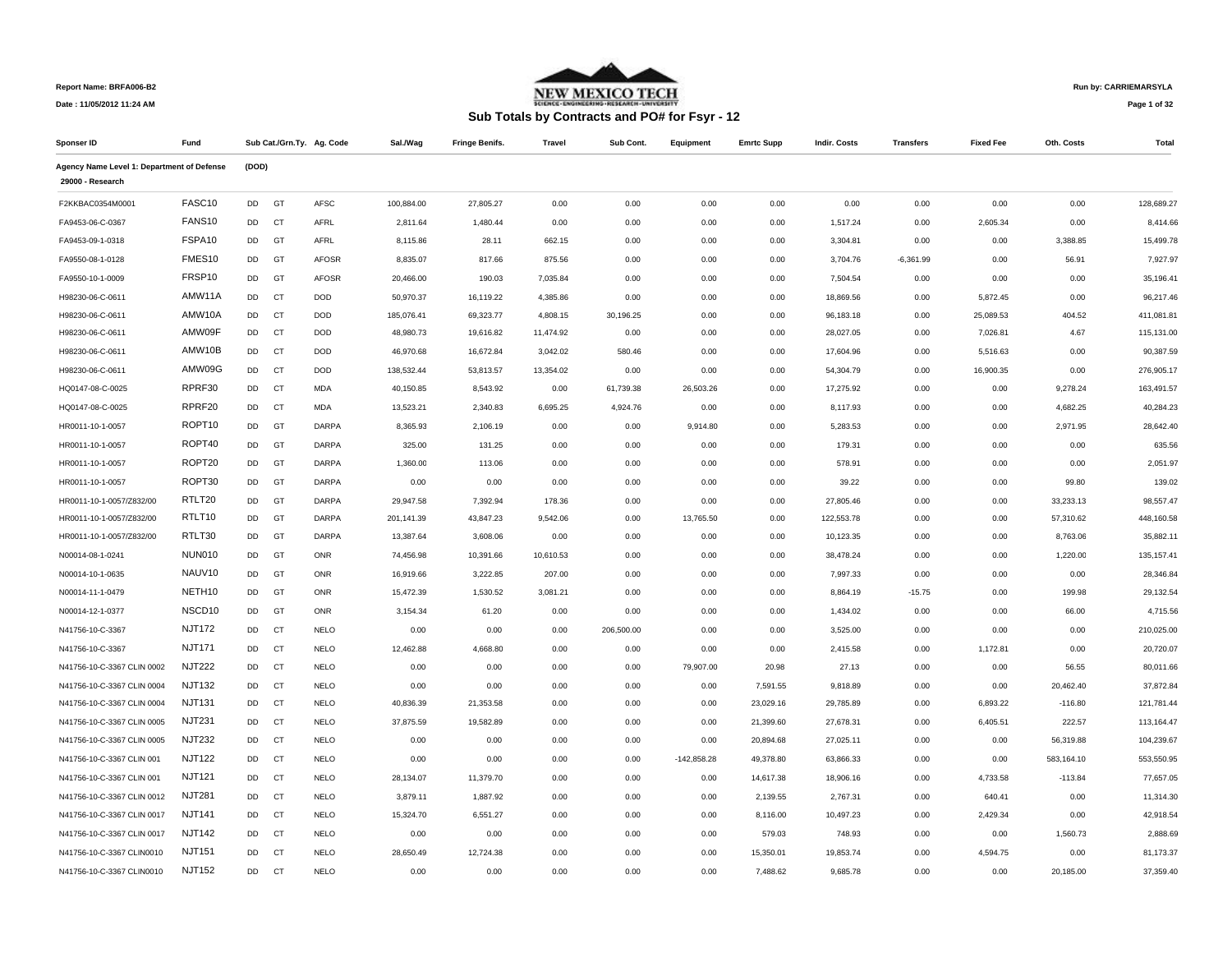

# **Sub Totals by Contracts and PO# for Fsyr - 12**

**Run by: CARRIEMARSYLA**

**Page 2 of 32** 

| Sponser ID                                       | Fund          |           |           | Sub Cat./Grn.Ty. Ag. Code | Sal./Wag     | <b>Fringe Benifs.</b> | <b>Travel</b> | Sub Cont.    | Equipment  | <b>Emrtc Supp</b> | <b>Indir. Costs</b> | <b>Transfers</b> | <b>Fixed Fee</b> | Oth. Costs | Total        |
|--------------------------------------------------|---------------|-----------|-----------|---------------------------|--------------|-----------------------|---------------|--------------|------------|-------------------|---------------------|------------------|------------------|------------|--------------|
| N41756-10-C-3367/ CLIN 0011                      | <b>NJT181</b> | DD -      | <b>CT</b> | <b>NELO</b>               | 11.010.37    | 5.781.95              | 0.00          | 0.00         | 0.00       | 6.229.93          | 8.057.81            | 0.00             | 1.864.81         | 0.00       | 32.944.87    |
| N41756-10-C-3367/CLIN0014                        | <b>NJT162</b> | <b>DD</b> | CT        | <b>NELO</b>               | 0.00         | 0.00                  | 10.312.91     | 0.00         | 0.00       | 3.826.08          | 4.948.65            | 0.00             | 0.00             | 0.00       | 19.087.64    |
| N41756-10-C-3367/CLIN0015                        | <b>NJT262</b> | <b>DD</b> | <b>CT</b> | <b>NELO</b>               | 0.00         | 0.00                  | 4.754.69      | 0.00         | 0.00       | 1.763.99          | 2.281.55            | 0.00             | 0.00             | 0.00       | 8,800.23     |
| W56HZV-08-C-0034                                 | ABEC50        | <b>DD</b> | CT        | <b>TACOMPIC</b>           | 28.19        | 15.86                 | 0.00          | 0.00         | 0.00       | 16.88             | 31.19               | 0.00             | 5.52             | 0.00       | 97.64        |
| W56HZV-08-C-0034                                 | ABEC70        | <b>DD</b> | <b>CT</b> | <b>TACOMPIC</b>           | 765.97       | 424.73                | 0.00          | 0.00         | 0.00       | 362.50            | 536.95              | 0.00             | 128.98           | 59.28      | 2.278.41     |
| W911NF-11-2-0036                                 | AIPM10        | <b>DD</b> | <b>CP</b> | ARL                       | 54.247.71    | 3.392.65              | 2,855.65      | 0.00         | 0.00       | 0.00              | 30.204.50           | 0.00             | 0.00             | 8.621.97   | 99.322.48    |
| W9124Q-05-H-0001                                 | <b>ARD208</b> | <b>DD</b> | <b>CP</b> | <b>ACA</b>                | 42,368.35    | 7,449.35              | 0.60          | 0.00         | 0.00       | 14,642.85         | 21,690.06           | 0.00             | 0.00             | 674.25     | 86,825.46    |
| W9124Q-05-H-0001                                 | ARD209        | <b>DD</b> | CP        | <b>ACA</b>                | 0.00         | 0.00                  | 0.00          | 0.00         | 0.00       | 0.00              | 0.00                | $-932.12$        | 0.00             | 0.00       | $-932.12$    |
| W9124Q-05-H-0001                                 | ARD195        | <b>DD</b> | <b>CP</b> | <b>ACA</b>                | 13,403.23    | 5.817.13              | 0.00          | 0.00         | 152,577.18 | 7.395.62          | 13,673.12           | 0.00             | 0.00             | 89.27      | 192,955.55   |
| W9124Q-05-H-0001                                 | ARD204        | <b>DD</b> | <b>CP</b> | <b>ACA</b>                | 0.00         | 0.00                  | 0.00          | 0.00         | 0.00       | 0.00              | 0.00                | 33,261.40        | 0.00             | 0.00       | 33,261.40    |
| W9124Q-05-H-0001 P00045                          | ARD196        | <b>DD</b> | <b>CP</b> | <b>ACA</b>                | 15.020.37    | 4.737.08              | 0.00          | 0.00         | 0.00       | 5.729.64          | 8.487.20            | 0.00             | 0.00             | 0.00       | 33,974.29    |
| W9124Q-05-H-0001-193                             | ARD193        | <b>DD</b> | CP        | <b>ACA</b>                | 352.63       | 155.79                | 0.00          | 470.692.00   | 0.00       | 531.51            | 982.68              | 0.00             | 0.00             | 879.30     | 473.593.91   |
| W9124Q-05-H-0001-202                             | ARD202        | <b>DD</b> | <b>CP</b> | <b>ACA</b>                | 5,526.76     | 2,493.81              | 0.00          | 1,236,679.00 | 0.00       | 2,650.53          | 3.926.06            | 0.00             | 0.00             | 1,119.02   | 1,252,395.18 |
| W9124Q-05-H-0001-28065                           | ARDT04        | DD.       | CP        | <b>ACA</b>                | 0.00         | 0.00                  | 0.00          | 4.002.07     | 0.00       | 0.00              | 0.00                | 0.00             | 0.00             | 0.00       | 4.002.07     |
| W9124Q-05-H-0001:LINE000113                      | ARDT90        | DD.       | <b>CP</b> | <b>ACA</b>                | 0.00         | 0.00                  | 0.00          | $-2.550.59$  | 0.00       | $-624.89$         | $-168.10$           | $-74.654.01$     | 0.00             | 0.00       | -77.997.59   |
| W9124Q-05-H-001 LINE 000191                      | ARD191        | <b>DD</b> | CP        | <b>ACA</b>                | 0.00         | 0.00                  | 0.00          | 43,615.75    | 0.00       | 0.00              | 0.00                | 0.00             | 0.00             | 0.00       | 43,615.75    |
| W9124Q-05-H-001, LINE 000119                     | ARDT23        | <b>DD</b> | <b>CP</b> | <b>ACA</b>                | 0.00         | 0.00                  | 0.00          | 0.00         | 0.00       | 0.00              | 0.00                | $-12,020.87$     | 0.00             | 0.00       | $-12,020.87$ |
| W9124Q-05H-001.LINE000105                        | ARDT71        | <b>DD</b> | CP        | <b>ACA</b>                | 374.93       | 194.26                | 2,784.32      | 0.00         | 0.00       | 1.654.60          | 2,261.78            | 0.00             | 0.00             | 3,400.00   | 10,669.89    |
| W9124Q-05H-001.LINE000120                        | ARD71A        | <b>DD</b> | CP        | <b>ACA</b>                | 0.00         | 0.00                  | 0.00          | 19.288.50    | 0.00       | 5,439.38          | 8.506.36            | 0.00             | 0.00             | 0.00       | 33,234.24    |
| W912HZ-11-2-0013                                 | ADUS10        | DD        | <b>CP</b> | <b>USACE</b>              | 8.300.44     | 1.909.63              | 0.00          | 0.00         | 0.00       | 0.00              | 4,461.76            | 0.00             | 0.00             | 0.00       | 14,671.83    |
| Total for Department of Defense & Program: 29000 |               |           |           |                           | 1.348.410.35 | 399.678.22            | 96.661.10     | 2.075.667.58 | 139.809.46 | 220.223.98        | 816.235.04          | $-60.723.34$     | 91.880.04        | 818.263.66 | 5.946.106.09 |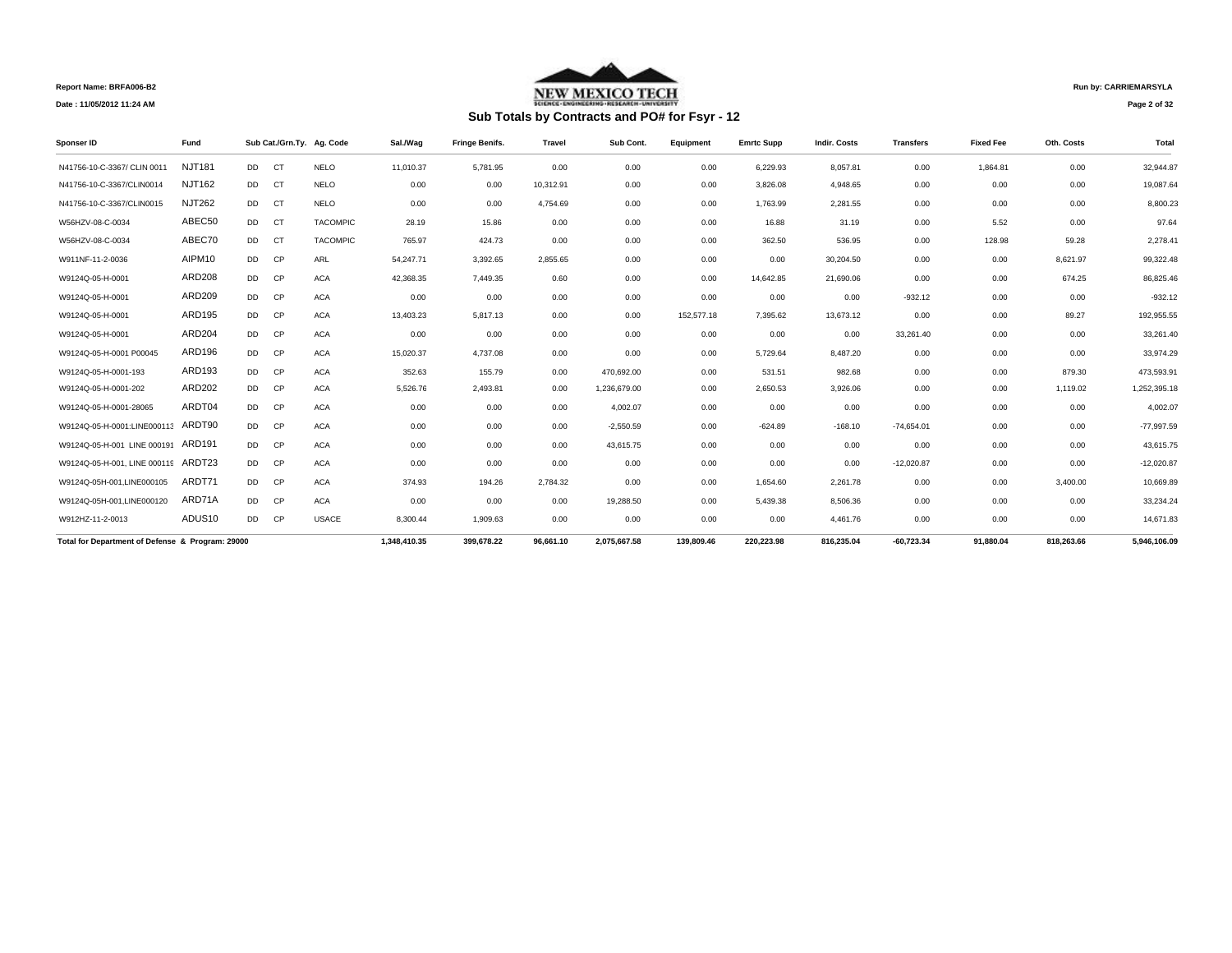

## **Run by: CARRIEMARSYLA**

**Page 3 of 32** 

| Sponser ID                                  | Fund               |           |           | Sub Cat./Grn.Ty. Ag. Code | Sal./Wag   | <b>Fringe Benifs</b> | <b>Travel</b> | Sub Cont.   | Equipment     | <b>Emrtc Supp</b> | <b>Indir. Costs</b> | <b>Transfers</b> | <b>Fixed Fee</b> | Oth. Costs   | Total         |
|---------------------------------------------|--------------------|-----------|-----------|---------------------------|------------|----------------------|---------------|-------------|---------------|-------------------|---------------------|------------------|------------------|--------------|---------------|
| Agency Name Level 1: Department of Defense  |                    | (DOD)     |           |                           |            |                      |               |             |               |                   |                     |                  |                  |              |               |
| 29001 - Other Sponsered Activity & Internal |                    |           |           |                           |            |                      |               |             |               |                   |                     |                  |                  |              |               |
| <b>BRIDGE FUNDING</b>                       | FHSC20             | DD        | <b>CT</b> | <b>HOLLOMAN</b>           | 377.26     | 89.08                | 0.00          | 0.00        | 0.00          | 173.12            | 86.47               | 0.00             | 67.61            | 46.89        | 840.43        |
| <b>BRIDGE FUNDING</b>                       | FHSC10             | DD        | CT        | <b>HOLLOMAN</b>           | 695.82     | 377.77               | 202.88        | 0.00        | 0.00          | 0.00              | 149.36              | 0.00             | 124.76           | 0.00         | 1,550.59      |
| CC10720-1624V3N                             | APCL10             | DD        | CT        | <b>WSMR</b>               | 1,005.60   | 285.03               | 231.68        | 0.00        | 0.00          | 0.00              | 226.82              | 0.00             | 0.00             | 0.00         | 1,749.13      |
| FA-9200-12-C-0214                           | FMAT10             | DD        | CT        | <b>AIRFORCE</b>           | 29,480.17  | 14,603.30            | 0.00          | 0.00        | 0.00          | 21,470.13         | 10,725.49           | 0.00             | 7,667.87         | 19,569.47    | 103,516.43    |
| FA4801-12-P-0038                            | FJTF10             | DD        | CT        | <b>JTFN</b>               | 0.00       | 0.00                 | 0.00          | 0.00        | 0.00          | 0.00              | 2,706.21            | 3,078.15         | 2,891.44         | 23,130.00    | 31,805.80     |
| FA9453-04-3-0054/0374                       | FPIA10             | DD        | CT        | AFRL                      | 13,888.41  | 6,785.04             | 0.00          | $-1,298.22$ | 0.00          | 0.00              | 2,429.92            | 0.00             | 0.00             | 5,454.68     | 27,259.83     |
| FA9453-10-2-0259                            | FLUZ10             | DD        | CP        | AFRL                      | 377,807.04 | 167,255.21           | 19,284.97     | 57,120.85   | 0.00          | 0.00              | 78,056.04           | 0.00             | 0.00             | 296,325.06   | 995,849.17    |
| FA9453-11-3-0001/CPO #0003                  | FPID <sub>10</sub> | DD        | CT        | AFRL                      | 0.00       | 0.00                 | 0.00          | 0.00        | 0.00          | 0.00              | 7,720.39            | 0.00             | 0.00             | 51,814.75    | 59,535.14     |
| H92236-12-P-2037                            | ASTS10             | DD        | CT        | FT BRAGG                  | 4,284.94   | 1,398.79             | 0.00          | 0.00        | 0.00          | 45,000.00         | 7,365.59            | 44,613.65        | 11,492.00        | 12,270.03    | 126,425.00    |
| IPA - P MARTIN                              | FXPM10             | DD        | CT        | AFRL                      | 116,307.78 | 60,488.96            | 0.00          | 0.00        | 0.00          | 0.00              | 0.00                | 0.00             | 0.00             | 0.00         | 176,796.74    |
| IPA BOLINO 2009/2011/2012                   | <b>RCV040</b>      | DD        | <b>CT</b> | DOD OSD                   | 136,396.96 | 58,585.85            | 0.00          | 0.00        | 0.00          | 0.00              | 0.00                | 0.00             | 0.00             | $-363.91$    | 194,618.90    |
| IPA P. MUNDT                                | NMUN10             | DD        | CT        | DOD_NSMA                  | 923.08     | 177.29               | 0.00          | 0.00        | 0.00          | 0.00              | 137.86              | 0.00             | 105.31           | 77.98        | 1,421.52      |
| IPA W MC CARTHY 1/10/2012                   | NMCC10             | DD        | CT        | COTEF                     | 149,640.34 | 64,759.82            | 0.00          | 0.00        | 0.00          | 0.00              | 38,377.40           | 0.00             | 0.00             | 0.00         | 252,777.56    |
| N00173-01-2-C902                            | <b>NMV200</b>      | DD        | CP        | <b>NRL</b>                | 14,068.18  | 5,549.23             | 0.00          | 0.00        | 0.00          | 0.00              | 3,723.18            | 0.00             | 0.00             | 4,249.24     | 27,589.83     |
| N00173-01-2-C902                            | <b>NMV185</b>      | <b>DD</b> | CP        | <b>NRL</b>                | 0.00       | 0.00                 | 0.00          | 0.00        | $-228,946.88$ | 0.00              | 186.43              | 0.00             | 0.00             | 1,195.01     | $-227,565.44$ |
| N00173-01-2-C902                            | <b>NMV183</b>      | DD        | CP        | <b>NRL</b>                | 0.00       | 0.00                 | 0.00          | 0.00        | 2,275.16      | 0.00              | $-346.51$           | 0.00             | 0.00             | $-2,221.25$  | $-292.60$     |
| N00173-01-2-C902                            | <b>NMV191</b>      | DD        | CP        | <b>NRL</b>                | 360.00     | 85.94                | 0.00          | 0.00        | 7,507.14      | 0.00              | 1.17                | 0.00             | 0.00             | $-438.44$    | 7,515.81      |
| N00173-01-2-C902                            | <b>NMV189</b>      | DD        | CP        | <b>NRL</b>                | 0.00       | 0.00                 | 0.00          | 0.00        | 0.00          | 0.00              | $-764.40$           | 0.00             | 0.00             | $-4,900.00$  | $-5,664.40$   |
| N00173-01-2-C902                            | <b>NMV187</b>      | DD        | CP        | <b>NRL</b>                | 0.00       | 0.00                 | 0.00          | 0.00        | 4,900.00      | 0.00              | 203.49              | 0.00             | 0.00             | 1,304.40     | 6,407.89      |
| N00173-01-2-C902                            | <b>NMV174</b>      | DD        | CP        | <b>NRL</b>                | 0.00       | 0.00                 | 0.00          | 0.00        | 95,994.60     | 0.00              | $-691.34$           | 0.00             | 0.00             | $-4,431.76$  | 90,871.50     |
| N00173-01-2-C902                            | <b>NMV182</b>      | DD        | CP        | <b>NRL</b>                | 0.00       | 0.00                 | 0.00          | 0.00        | 406,742.48    | 0.00              | $-917.13$           | 0.00             | 0.00             | $-5,879.08$  | 399,946.27    |
| N00173-01-2-C902                            | <b>NMV100</b>      | DD        | CP        | <b>NRL</b>                | 366,891.17 | 106,425.39           | 10,862.96     | 0.00        | 0.00          | 0.00              | 86,265.96           | 0.00             | 0.00             | 68,806.07    | 639,251.55    |
| N00173-01-2-C902                            | <b>NMV160</b>      | <b>DD</b> | CP        | <b>NRL</b>                | 0.00       | 0.00                 | 0.00          | 0.00        | 0.00          | 0.00              | 7,730.26            | 0.00             | 0.00             | 49,552.87    | 57,283.13     |
| N00173-01-2-C902                            | <b>NMV176</b>      | DD        | CP        | <b>NRL</b>                | 3,858.86   | 453.04               | 0.00          | 62,837.17   | 9,703.28      | 0.00              | $-841.05$           | 0.00             | 0.00             | $-9,703.28$  | 66,308.02     |
| N00173-01-2-C902                            | <b>NMV099</b>      | DD        | CP        | <b>NRL</b>                | 7,967.11   | 2,090.11             | 0.00          | 0.00        | 0.00          | 0.00              | 1,568.93            | 0.00             | 0.00             | 0.00         | 11,626.15     |
| N00173-01-2-C902                            | <b>NMV230</b>      | <b>DD</b> | CP        | <b>NRL</b>                | 0.00       | 0.00                 | 0.00          | 0.00        | 0.00          | 0.00              | 4.29                | 0.00             | 0.00             | 27.50        | 31.79         |
| N00173-01-2-C902                            | <b>NMV172</b>      | DD        | CP        | <b>NRL</b>                | 0.00       | 0.00                 | 0.00          | 0.00        | 545,861.59    | 0.00              | 0.00                | 0.00             | 0.00             | 0.00         | 545,861.59    |
| N00173-01-2-C902                            | <b>NMV173</b>      | DD        | CP        | <b>NRL</b>                | 0.00       | 0.00                 | 0.00          | 0.00        | 3,311.97      | 0.00              | $-511.42$           | 0.00             | 0.00             | $-3,278.31$  | $-477.76$     |
| N00173-01-2-C902                            | <b>NMV170</b>      | DD        | CP        | <b>NRL</b>                | 170,016.56 | 54,847.93            | 611.11        | 0.00        | 0.00          | 0.00              | 35,694.94           | 0.00             | 0.00             | 3,606.71     | 264,777.25    |
| N00173-01-2-C902                            | <b>NMV178</b>      | DD        | CP        | <b>NRL</b>                | 0.00       | 0.00                 | 0.00          | 0.00        | 20,016.08     | 0.00              | $-3,110.26$         | 0.00             | 0.00             | $-19,937.58$ | $-3,031.76$   |
| N00173-01-2-C902                            | <b>NMV140</b>      | DD        | CP        | <b>NRL</b>                | 0.00       | 0.00                 | 75.00         | 0.00        | 0.00          | 0.00              | 11.70               | 0.00             | 0.00             | 0.00         | 86.70         |
| N00178-0-D-1007 - DO 0005                   | <b>NSJ004</b>      | DD        | CT        | <b>NSWC</b>               | 749.56     | 267.95               | 0.00          | 0.00        | 0.00          | 543.23            | 271.39              | 0.00             | 389.43           | 593.12       | 2,814.68      |
| N00421-12-2-0001/TASK # 2 BF                | <b>NAW011</b>      | DD        | CT        | <b>NAWC</b>               | 4,261.83   | 2,161.62             | 0.00          | 0.00        | 0.00          | 2,166.62          | 1,082.34            | $-9,672.41$      | 0.00             | 0.00         | 0.00          |
| N00421-12-2-0001/TASK #1 BF                 | <b>NAW010</b>      | DD        | CP        | <b>NAWC</b>               | 10,794.47  | 4,739.36             | 0.00          | 0.00        | 0.00          | 5,332.35          | 2,663.78            | $-23,804.96$     | 0.00             | 275.00       | $-0.00$       |
| N00421-12-2-N003                            | <b>NAW012</b>      | DD        | CT        | <b>NAWC</b>               | 16,856.15  | 6,977.43             | 0.00          | 0.00        | 0.00          | 0.00              | 2,788.55            | 0.00             | 0.00             | 0.00         | 26,622.13     |
| N4175612MD50062                             | NCAV10             | DD        | CT        | <b>NELO</b>               | 124,384.50 | 55,551.27            | 0.00          | 0.00        | 0.00          | 0.00              | 0.00                | 0.00             | 0.00             | 0.00         | 179,935.77    |
| PIA FA9453-11-3-0001/CPO #00                | FPIC10             | <b>DD</b> | <b>CT</b> | AFRL                      | 162,466.49 | 84,526.88            | 13,314.04     | 0.00        | 2,461.65      | 0.00              | 47.868.83           | 0.00             | 0.00             | 60,960.23    | 371,598.12    |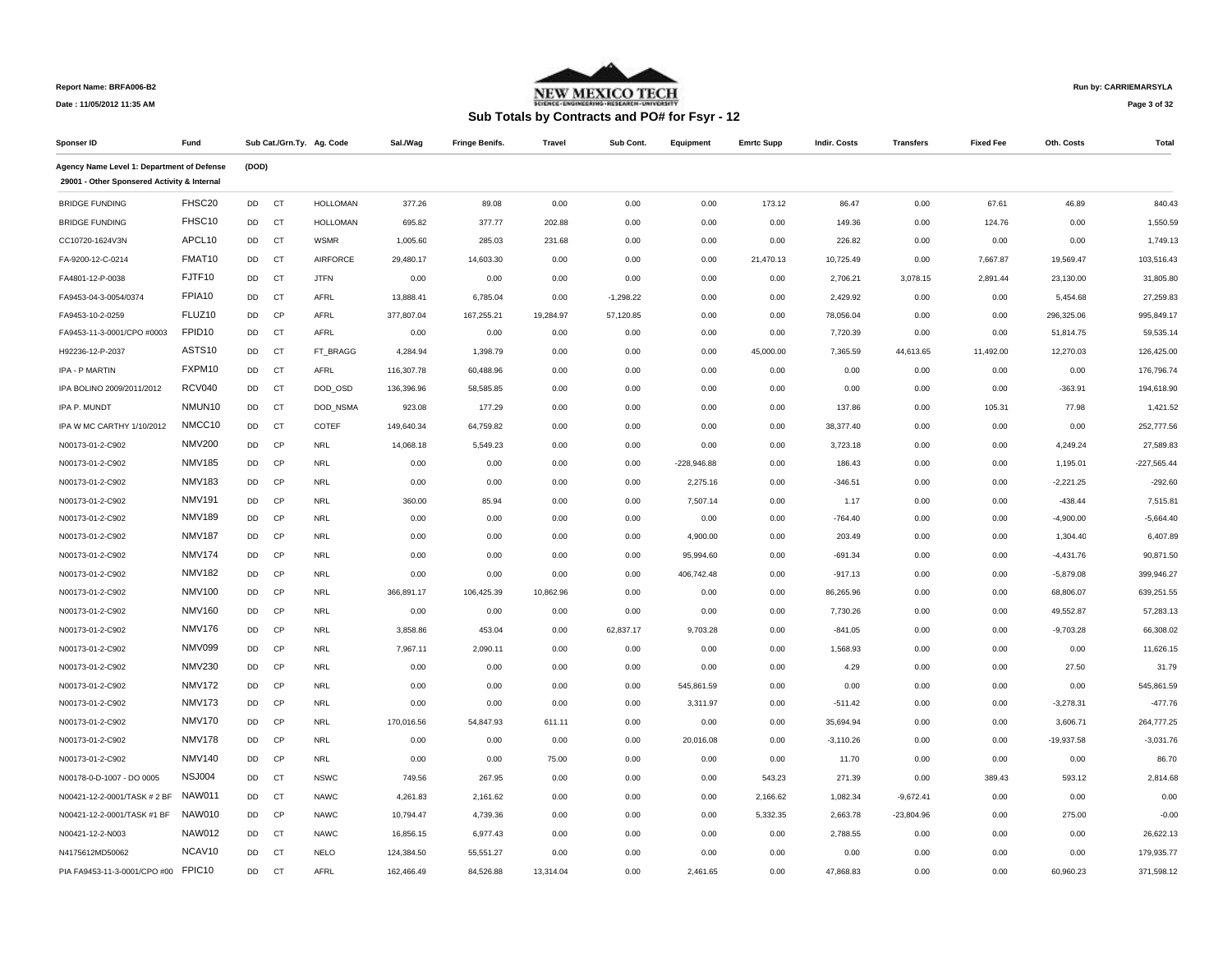

**Run by: CARRIEMARSYLA**

**Page 4 of 32** 

| <b>Sponser ID</b>                                | Fund          |           |           | Sub Cat./Grn.Ty. Ag. Code | Sal./Wag     | Fringe Benifs. | Travel    | Sub Cont.    | <b>Equipment</b> | <b>Emrtc Supp</b> | <b>Indir. Costs</b> | Transfers    | <b>Fixed Fee</b> | Oth. Costs   | Total        |
|--------------------------------------------------|---------------|-----------|-----------|---------------------------|--------------|----------------|-----------|--------------|------------------|-------------------|---------------------|--------------|------------------|--------------|--------------|
| W-9124Q-05-H-001                                 | <b>ARD229</b> | <b>DD</b> | CP        | <b>ACA</b>                | 70.219.33    | 34.835.18      | 24.431.93 | 12,540.00    | 0.00             | 0.00              | 32,774.69           | 0.00         | 0.00             | 83.004.39    | 257.805.52   |
| W15QKN-04-M-0334                                 | APC020        | FD.       | CT        | <b>TACOMPIC</b>           | 0.00         | 0.00           | 0.00      | 0.00         | 0.00             | 345.25            | 52.15               | 645.89       | 91.29            | 0.00         | 1,134.58     |
| W56HZV-08-C-0034                                 | ABEC90        | DD        | CT        | <b>TACOM</b>              | 0.00         | 0.00           | 0.00      | 0.00         | 0.00             | 20,245.07         | 8,734.14            | $-0.37$      | 0.00             | 118,392.16   | 147,371.00   |
| W81XWH-09-2-0157                                 | AMSC10        | DD        | GT        | <b>ACA</b>                | 15,675.05    | 5,341.98       | 235.20    | 0.00         | 0.00             | 0.00              | 3,288.09            | 0.00         | 0.00             | 2,925.00     | 27,465.32    |
| W911S6-09-P-0110                                 | ADUG10        | DD        | <b>CT</b> | <b>ACA</b>                | 109.58       | 53.12          | 0.00      | 0.00         | 0.00             | 0.00              | 22.12               | 0.00         | 0.00             | 0.00         | 184.82       |
| W911S6-09-P-0110                                 | ADUG20        | DD        | <b>CT</b> | <b>ACA</b>                | 657.41       | 318.88         | 0.00      | 0.00         | 0.00             | 0.00              | 324.76              | 0.00         | 0.00             | 1,411.32     | 2,712.37     |
| W911SG-11-P-0160                                 | ARFB10        | DD        | <b>CT</b> | FT BLISS                  | 0.00         | 0.00           | 0.00      | 0.00         | 0.00             | 0.00              | 8,716.57            | $-6,555.49$  | 6,186.31         | 59,702.51    | 68,049.90    |
| W911SG-12-P-0096                                 | ARFC10        | DD        | CT        | FT_BLISS                  | 12,670.86    | 4,944.20       | 0.00      | 1,166,822.90 | 0.00             | 563,900.00        | 94,035.96           | 0.00         | 203,958.57       | 197,211.38   | 2,243,543.87 |
| W9124Q-05-H-0001                                 | ARD213        | DD        | CP        | <b>ACA</b>                | 12,615.45    | 5,856.81       | 1,531.31  | 0.00         | 0.00             | 0.00              | 3,589.71            | 0.00         | 0.00             | 50.00        | 23,643.28    |
| W9124Q-05-H-0001                                 | ARD211        | DD        | CP        | <b>ACA</b>                | 0.00         | 0.00           | 0.00      | 52,831.26    | 0.00             | 0.00              | $-0.01$             | 0.00         | 0.00             | 0.00         | 52,831.25    |
| W9124Q-05-H-0001                                 | ARD75P        | DD        | CP        | <b>ACA</b>                | 1,557.69     | 296.68         | 0.00      | 0.00         | 0.00             | 0.00              | 270.74              | 0.00         | 0.00             | 0.00         | 2,125.11     |
| W9124Q-05-H-0001                                 | ARDT20        | DD        | CP        | <b>ACA</b>                | 5,120.82     | 2,106.18       | 0.00      | 0.00         | 0.00             | 0.00              | 859.99              | 0.00         | 0.00             | 0.00         | 8,086.99     |
| W9124Q-05-H-0001                                 | ARD74P        | DD        | CP        | <b>ACA</b>                | 0.00         | 0.01           | 0.00      | 0.00         | 0.00             | 0.00              | 0.01                | $-17,420.29$ | 0.00             | 0.00         | $-17,420.27$ |
| W9124Q-05-H-0001                                 | ARD73P        | <b>DD</b> | CP        | <b>ACA</b>                | 0.00         | 0.00           | 0.00      | 0.00         | 0.00             | 0.00              | 0.00                | $-7,263.94$  | 0.00             | 0.00         | $-7,263.94$  |
| W9124Q-05-H-0001                                 | ARD76P        | DD        | CP        | <b>ACA</b>                | 0.00         | 0.00           | 0.00      | 0.00         | 57.85            | 0.00              | 0.00                | $-568.10$    | 0.00             | 0.00         | $-510.25$    |
| W9124Q-05-H-0001                                 | ARD77P        | DD        | CP        | <b>ACA</b>                | 0.00         | 0.00           | 0.00      | 0.00         | 57.75            | 0.00              | 0.00                | $-409.75$    | 0.00             | 0.00         | $-352.00$    |
| W9124Q-05-H-0001                                 | ARDT10        | DD        | CP        | <b>ACA</b>                | 0.00         | 0.00           | 0.00      | 0.00         | 0.00             | 0.00              | 0.00                | $-829.56$    | 0.00             | 0.00         | $-829.56$    |
| W9124Q-05-H-0001                                 | <b>ARD203</b> | DD        | CP        | <b>ACA</b>                | 0.00         | 0.00           | 0.00      | 0.00         | 0.00             | 0.00              | 0.00                | 11,459.81    | 0.00             | 0.00         | 11,459.81    |
| W9124Q-05-H-0001                                 | <b>ARD022</b> | DD        | CP        | <b>ACA</b>                | 0.00         | 0.00           | 0.00      | 0.00         | 0.00             | 0.00              | 0.00                | 371.64       | 0.00             | 0.00         | 371.64       |
| W9124Q-05-H-0001                                 | <b>ARD171</b> | DD        | CP        | <b>ACA</b>                | 0.00         | 0.00           | 0.00      | 0.00         | 0.00             | 0.00              | 0.00                | 15.13        | 0.00             | 0.00         | 15.13        |
| W9124Q-05-H-0001                                 | ARD215        | DD        | CT        | <b>ACA</b>                | 0.00         | 0.00           | 0.00      | 0.00         | 0.00             | 0.00              | 0.00                | 5,192.00     | 0.00             | 0.00         | 5,192.00     |
| W9124Q-05-H-0001 L-183                           | ARD183        | DD        | CP        | <b>ACA</b>                | 527.82       | 250.68         | 0.00      | 0.00         | 0.00             | 298.14            | 106.58              | 0.00         | 0.00             | 0.00         | 1,183.22     |
| W9124Q-05-H-0001-201                             | <b>ARD201</b> | DD        | CP        | <b>ACA</b>                | 0.00         | 0.00           | 0.00      | 0.00         | 0.00             | 0.00              | 0.00                | 829.70       | 0.00             | 0.00         | 829.70       |
| W9124Q-05-H-001 L-178                            | <b>ARD178</b> | DD        | CP        | <b>ACA</b>                | 0.00         | 0.00           | 0.00      | 0.00         | 0.00             | 0.00              | 0.00                | $-2,483.13$  | 0.00             | 0.00         | $-2,483.13$  |
| W9124Q-05-H-001 LINE 00019(                      | ARD190        | DD        | CP        | <b>ACA</b>                | 0.00         | 0.00           | 0.00      | 0.00         | 0.00             | 0.00              | 0.00                | 360.91       | 0.00             | 0.00         | 360.91       |
| W9124Q-05-H-001 P00046                           | <b>ARD207</b> | DD        | CP        | <b>ACA</b>                | 0.00         | 0.00           | 0.00      | 0.00         | 0.00             | 0.00              | 0.00                | $-52,810.43$ | 0.00             | 0.00         | $-52,810.43$ |
| W9124Q05-H-0001                                  | ARD94E        | DD        | <b>CP</b> | <b>ACA</b>                | 0.00         | 0.00           | 0.00      | 0.00         | 0.00             | 0.00              | 0.00                | $-50,358.24$ | 0.00             | 0.00         | $-50,358.24$ |
| W9124Q05-H-0001                                  | ARD94P        | <b>DD</b> | <b>CP</b> | <b>ACA</b>                | 0.00         | 0.00           | 0.00      | 0.00         | 0.00             | 0.00              | 0.00                | 220,759.73   | 0.00             | 0.00         | 220,759.73   |
| W9124Q05H0001 -P-43                              | ARD219        | <b>DD</b> | <b>CP</b> | <b>ACA</b>                | 12,057.68    | 5,664.03       | 1,630.75  | 0.00         | 0.00             | 0.00              | 3,464.05            | 0.00         | 0.00             | 0.00         | 22,816.51    |
| Total for Department of Defense & Program: 29001 |               |           |           |                           | 1.844.693.97 | 758,150.04     | 72.411.83 | 1.350.853.96 | 869.942.67       | 659.473.91        | 487.104.23          | 115,149.94   | 232.974.59       | 1,010,802.16 | 7,401,557.30 |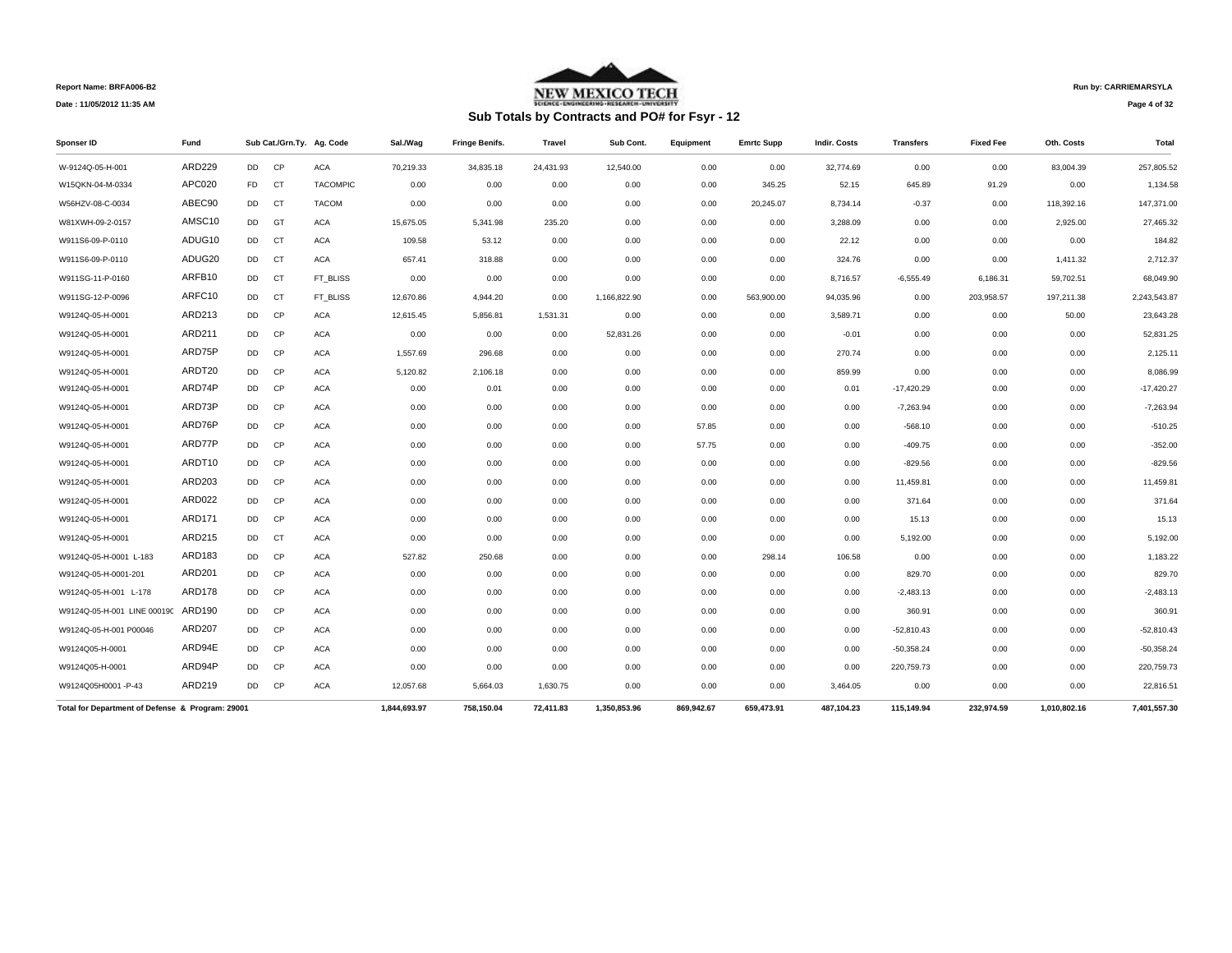

## **Run by: CARRIEMARSYLA**

**Page 5 of 32** 

| Sponser ID                                | Fund               | Sub Cat./Grn.Ty. Ag. Code |        | Sal./Wag  | <b>Fringe Benifs.</b> | Travel   | Sub Cont. | Equipment | <b>Emrtc Supp</b> | <b>Indir. Costs</b> | <b>Transfers</b> | <b>Fixed Fee</b> | Oth. Costs | Total      |
|-------------------------------------------|--------------------|---------------------------|--------|-----------|-----------------------|----------|-----------|-----------|-------------------|---------------------|------------------|------------------|------------|------------|
| Agency Name Level 1: Department of Energy |                    | (US_DOE)                  |        |           |                       |          |           |           |                   |                     |                  |                  |            |            |
| 29000 - Research                          |                    |                           |        |           |                       |          |           |           |                   |                     |                  |                  |            |            |
| 1024798                                   | MSRW10             | OTFS CT                   | SANDIA | 0.00      | 0.00                  | 0.00     | 0.00      | 0.00      | 0.00              | 0.00                | $-0.01$          | 0.00             | 0.00       | $-0.01$    |
| 1038962                                   | MHYW10             | OTFS CT                   | SANDIA | 0.00      | 0.00                  | 0.00     | 0.00      | 0.00      | 0.00              | 0.00                | $-0.03$          | 0.00             | 0.00       | $-0.03$    |
| 1054763                                   | MEMC10             | OTFS GT                   | SANDIA | 28,872.16 | 103.01                | 120.54   | 0.00      | 0.00      | 0.00              | 0.00                | 0.00             | 0.00             | 2,186.74   | 31,282.45  |
| 1054763                                   | MZMC10             | OTCS GT                   | SANDIA | 1,220.00  | 3.96                  | 0.00     | 0.00      | 0.00      | 0.00              | 0.00                | 0.00             | 0.00             | 0.00       | 1,223.96   |
| 1071024                                   | MSKM20             | OTFS CT                   | SANDIA | 34,866.38 | 1,889.75              | 1,159.80 | 0.00      | 0.00      | 0.00              | 14,944.31           | 0.00             | 0.00             | 110.00     | 52,970.24  |
| 1087223                                   | MNOV10             | OTFS CT                   | SANDIA | 13,966.97 | 6,716.62              | 5,403.20 | 0.00      | 0.00      | 0.00              | 3,678.25            | 0.00             | 2,083.49         | 0.00       | 31,848.53  |
| 1092320                                   | MSSS10             | OTFS CT                   | SANDIA | 9,840.80  | 1,616.13              | 0.00     | 0.00      | 0.00      | 0.00              | 9,585.03            | 0.00             | 0.00             | 10,476.94  | 31,518.90  |
| 1096139                                   | MPBT10             | OTFS CT                   | SANDIA | 26,892.69 | 9,109.80              | 5,521.79 | 0.00      | 0.00      | 0.00              | 5,854.98            | 0.00             | 3,316.55         | 0.00       | 50,695.81  |
| 1096139                                   | MPBT20             | OTFS CT                   | SANDIA | 57,186.43 | 25,119.89             | 0.00     | 0.00      | 0.00      | 0.00              | 10,288.30           | 0.00             | 7,407.44         | 0.00       | 100,002.06 |
| 1096194                                   | MPKF10             | OTFS CT                   | SANDIA | 25,394.56 | 10,673.82             | 3,515.14 | 0.00      | 0.00      | 0.00              | 5,581.35            | $-5,153.22$      | 3,161.61         | 0.00       | 43,173.26  |
| 1124491                                   | MPOL10             | OTFS CT                   | SANDIA | 78,222.13 | 36,311.61             | 163.39   | 0.00      | 0.00      | 55,291.64         | 71,514.10           | 0.00             | 26,745.63        | 64,137.42  | 332,385.92 |
| 1130748                                   | MSGR10             | OTFS CT                   | SANDIA | 7,284.00  | 1,387.24              | 0.00     | 0.00      | 0.00      | 0.00              | 4,332.72            | $-101.66$        | 0.00             | 1,243.56   | 14,145.86  |
| 1146262                                   | MSYT10             | OTFS CT                   | SANDIA | 5,458.00  | 17.72                 | 0.00     | 0.00      | 0.00      | 0.00              | 2,392.92            | 0.00             | 0.00             | 0.00       | 7,868.64   |
| 1152191                                   | MXRA10             | OTFS CT                   | SANDIA | 20,997.71 | 8,384.41              | 219.20   | 0.00      | 0.00      | 17,795.79         | 8,889.95            | 0.00             | 0.00             | 23,241.08  | 79,528.14  |
| 1161302                                   | MGGT20             | OTFS CT                   | SANDIA | 7,305.85  | 3,955.78              | 756.92   | 0.00      | 0.00      | 0.00              | 1,762.61            | 0.00             | 2,003.00         | 2,082.45   | 17,866.61  |
| 1161302                                   | MGGT10             | OTFS CT                   | SANDIA | 5,092.91  | 2,906.03              | 53.98    | 0.00      | 0.00      | 2,865.13          | 2,998.89            | 0.00             | 1,746.00         | 441.39     | 16,104.33  |
| 1183915                                   | MPOL20             | OTFS CT                   | SANDIA | 92,419.86 | 46,109.93             | 290.52   | 0.00      | 4,880.28  | 51,228.50         | 53,620.10           | 0.00             | 26,727.00        | 53,668.38  | 328,944.57 |
| 1196871                                   | MSSD10             | OTFS GT                   | SANDIA | 12,669.72 | 45.76                 | 0.00     | 0.00      | 0.00      | 0.00              | 0.00                | 0.00             | 0.00             | 58.74      | 12,774.22  |
| 1200509                                   | MSGP10             | OTFS CT                   | SANDIA | 7,955.63  | 1,407.66              | 0.00     | 0.00      | 0.00      | 0.00              | 5,194.89            | 0.00             | 0.00             | 782.99     | 15,341.17  |
| 1204100                                   | PTAS20             | PRFS CT                   | SANDIA | 3,000.00  | 571.35                | 74.06    | 0.00      | 0.00      | 0.00              | 367.36              | 0.00             | 0.00             | 28.11      | 4,040.88   |
| 1227483                                   | MHME10             | OTFS CT                   | SANDIA | 13,161.10 | 1,645.15              | 49.28    | 0.00      | 0.00      | 0.00              | 7,941.49            | 0.00             | 0.00             | 655.18     | 23,452.20  |
| 131480                                    | MLGP20             | OTFS CT                   | LANL   | 16,333.38 | 59.96                 | 730.69   | 0.00      | 0.00      | 0.00              | 0.00                | 0.00             | 0.00             | 0.00       | 17,124.03  |
| 131480                                    | MLGP10             | OTFS CT                   | LANL   | 7,538.68  | 26.80                 | 128.00   | 0.00      | 0.00      | 0.00              | 0.00                | 0.00             | 0.00             | 0.00       | 7.693.48   |
| 156007-1                                  | MLGJ10             | OTFS CT                   | LANL   | 7,350.00  | 26.63                 | 0.00     | 0.00      | 0.00      | 0.00              | 0.00                | 0.00             | 0.00             | 0.00       | 7,376.63   |
| 162503-1                                  | MLGR10             | OTFS CT                   | LANL   | 14,651.25 | 1,417.76              | 0.00     | 0.00      | 0.00      | 0.00              | 7,022.15            | 0.00             | 0.00             | 0.00       | 23,091.16  |
| 68300-001-08                              | MLSA20             | OTFS CT                   | LANL   | 8,219.32  | 3,373.28              | 0.00     | 0.00      | 0.00      | 6,999.05          | 9,052.54            | $-0.17$          | 0.00             | 7,272.65   | 34,916.67  |
| 73266-001-09                              | MIAS60             | OTFS CT                   | LANL   | 1,700.00  | 323.77                | 0.00     | 0.00      | 0.00      | 0.00              | 1,060.34            | $-201.30$        | 0.00             | 402.66     | 3,285.47   |
| 77010-001-10                              | PTAL <sub>10</sub> | PRFS CT                   | LANL   | 25,074.21 | 4,563.70              | 135.68   | 0.00      | 0.00      | 0.00              | 2,980.44            | 0.00             | 0.00             | 31.22      | 32,785.25  |
| 80123-001-10                              | MDMF10             | OTFS CT                   | LANL   | 0.00      | 0.00                  | 0.00     | 0.00      | 0.00      | 0.00              | $-29.23$            | 0.00             | 0.00             | $-146.13$  | $-175.36$  |
| 82762-001-10                              | MLAN10             | OTFS CT                   | LANL   | 2,966.47  | 1,052.91              | 0.00     | 0.00      | 0.00      | 1,191.03          | 1,764.25            | $-0.01$          | 0.00             | 87.60      | 7,062.25   |
| 83037-001-10                              | MEMP10             | OTFS CT                   | LANL   | 0.00      | 0.00                  | 110.72   | 0.00      | 0.00      | 0.00              | 20.26               | 0.00             | 0.00             | 0.00       | 130.98     |
| 847908                                    | PZJB10             | OTCS GT                   | SANDIA | 2,102.48  | 6.84                  | 0.00     | 0.00      | 0.00      | 0.00              | 0.00                | 0.00             | 0.00             | 0.00       | 2,109.32   |
| 847908                                    | PSJB10             | PRFS GT                   | SANDIA | 4,799.92  | 15.60                 | 0.00     | 0.00      | 0.00      | 0.00              | 0.00                | 0.00             | 0.00             | 0.00       | 4,815.52   |
| 88805-001-10/149608-1                     | MFTS10             | OTFS CT                   | LANL   | 3,271.66  | 996.76                | 0.00     | 0.00      | 0.00      | 1,570.19          | 1,936.74            | 0.00             | 0.00             | 66.76      | 7,842.11   |
| 88805-001-10/149608-1                     | MFTS20             | OTFS CT                   | LANL   | 6,366.62  | 2,402.70              | 0.00     | 38,000.00 | 0.00      | 11,390.39         | 11,922.16           | 0.00             | 0.00             | 0.00       | 70,081.87  |
| 920288                                    | MTPC10             | OTFS CT                   | SANDIA | 16,281.97 | 4,157.59              | 0.00     | 0.00      | 0.00      | 0.00              | 5,538.81            | 0.00             | 0.00             | 0.00       | 25,978.37  |
| 920668                                    | PLSC10             | PRFS CT                   | SANDIA | 8,302.59  | 324.88                | 0.00     | 0.00      | 0.00      | 0.00              | 3,390.60            | 0.00             | 0.00             | 0.00       | 12,018.07  |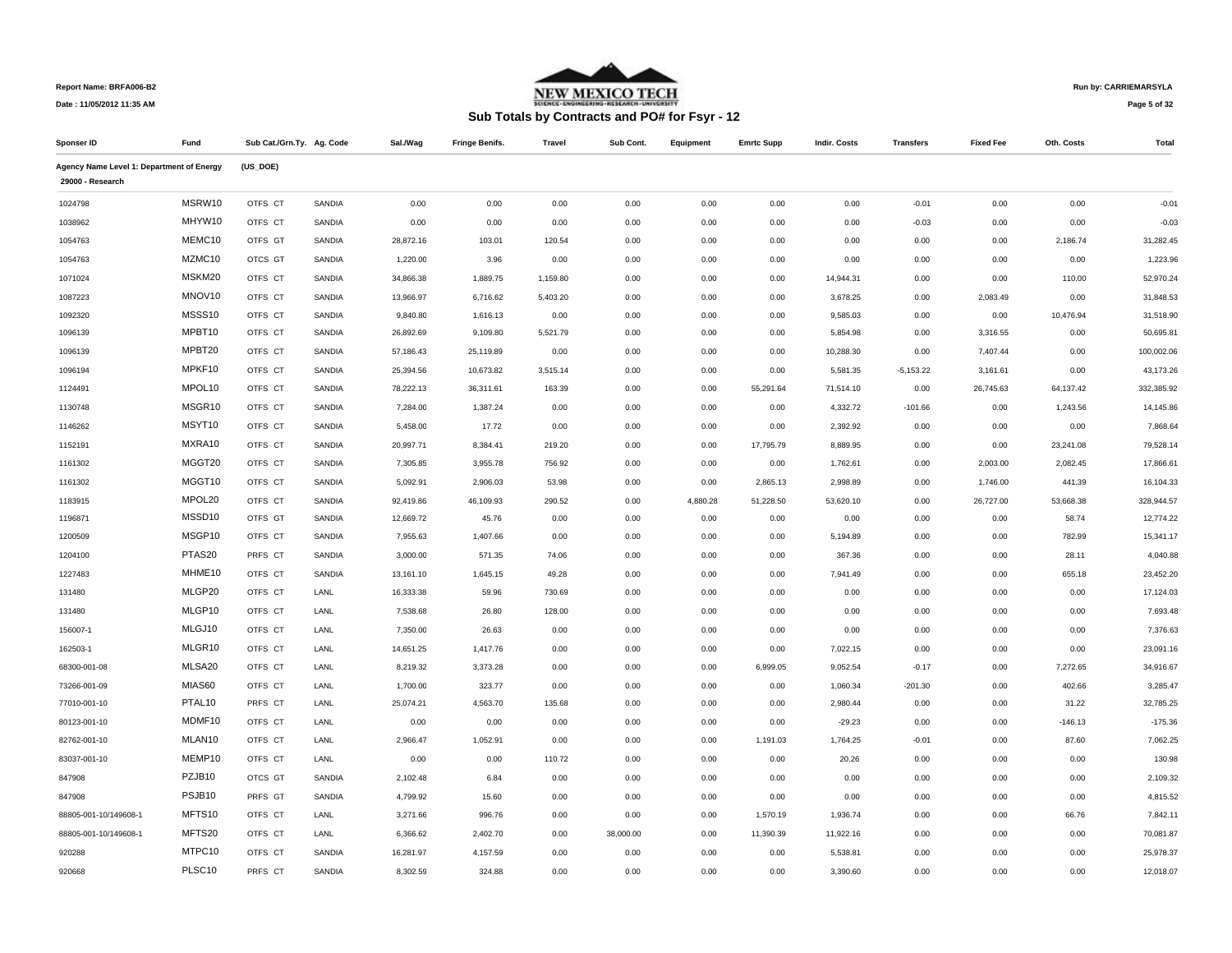

# **Sub Totals by Contracts and PO# for Fsyr - 12**

**Run by: CARRIEMARSYLA**

**Page 6 of 32** 

| <b>Sponser ID</b>                               | Fund               | Sub Cat./Grn.Ty. Ag. Code |             | Sal./Wag     | <b>Fringe Benifs.</b> | <b>Travel</b> | Sub Cont.    | Equipment    | <b>Emrtc Supp</b> | Indir. Costs | <b>Transfers</b> | <b>Fixed Fee</b> | Oth. Costs    | Total        |
|-------------------------------------------------|--------------------|---------------------------|-------------|--------------|-----------------------|---------------|--------------|--------------|-------------------|--------------|------------------|------------------|---------------|--------------|
| 948308                                          | PTAS <sub>10</sub> | PRFS CT                   | SANDIA      | 20,511.96    | 3,674.68              | 199.68        | 0.00         | 0.00         | 0.00              | 2,502.88     | 0.00             | 0.00             | 642.74        | 27,531.94    |
| 983389                                          | PHAM10             | PRFS CT                   | SANDIA      | 22,399.92    | 81.92                 | 2,100.00      | 0.00         | 0.00         | 0.00              | 0.00         | 0.00             | 0.00             | 0.00          | 24,581.84    |
| 985799                                          | MSWS10             | OTFS CT                   | SANDIA      | 0.00         | 0.00                  | 0.00          | 0.00         | 0.00         | 0.00              | 0.00         | $-0.48$          | 0.00             | 0.00          | $-0.48$      |
| 994162                                          | MSAN10             | OTDS CT                   | SANDIA      | 0.00         | 0.00                  | 0.00          | 0.00         | 0.00         | 0.00              | 0.00         | $-2,368.45$      | $-206.21$        | 0.00          | $-2,574.66$  |
| 994162                                          | MSAN <sub>20</sub> | OTDS CT                   | SANDIA      | 0.00         | 0.00                  | 0.00          | 0.00         | 0.00         | 0.00              | 0.00         | $-1,699.71$      | $-148.85$        | 0.00          | $-1,848.56$  |
| 998710                                          | MNTS20             | OTFS CT                   | SANDIA      | 4,022.03     | 1,800.18              | 0.00          | 0.00         | 0.00         | 0.00              | 2,037.73     | 0.00             | 550.17           | 0.00          | 8,410.11     |
| 998710                                          | MNTS10             | OTFS CT                   | SANDIA      | 100.36       | 55.48                 | 0.00          | 0.00         | 0.00         | 0.00              | 61.27        | 0.00             | 15.19            | 0.00          | 232.30       |
| 999720                                          | MSMA10             | OTFS CT                   | SANDIA      | 13,363.35    | 935.91                | 1,388.63      | 0.00         | 0.00         | 0.00              | 7,260.58     | 0.00             | 0.00             | 5,495.48      | 28,443.95    |
| BA88805-001-10/SUB 112863                       | PGLM10             | OTFS CT                   | LANL        | 52,067.84    | $-68.96$              | 4,002.17      | 0.00         | 0.00         | 0.00              | 13,517.09    | 0.00             | 0.00             | 86.40         | 69,604.54    |
| DE-FC26-05NT42439                               | DNDC30             | FD.<br>CP                 | <b>NETL</b> | 1,727.52     | 416.03                | 0.00          | 150,951.84   | 0.00         | 0.00              | 651.64       | 0.00             | 0.00             | 0.00          | 153,747.03   |
| DE-FC26-05NT42591                               | DSRP10             | <b>FD</b><br>CP           | <b>NETL</b> | 0.00         | 0.00                  | 0.00          | 0.00         | $-23,521.55$ | 0.00              | 7,689.66     | 0.00             | 0.00             | 25,294.91     | 9,463.02     |
| DE-FC26-05NT42591                               | DSWT10             | <b>FD</b><br><b>CP</b>    | <b>NETL</b> | 364,201.32   | 70,857.32             | 23,795.99     | 0.00         | 0.00         | 0.00              | 149,300.69   | 0.00             | 0.00             | 32,265.63     | 640,420.95   |
| DE-FC26-05NT42591                               | DSRP20             | <b>FD</b><br>CP           | NETL        | 0.00         | 0.00                  | 0.00          | 149,833.32   | 0.00         | 0.00              | 0.00         | 0.00             | 0.00             | 0.00          | 149,833.32   |
| DE-FC26-05NT42591                               | DSWT20             | FD -<br>CP                | <b>NETL</b> | 0.00         | 0.00                  | 0.00          | 1,372,227.64 | 0.00         | 0.00              | 12,373.91    | 0.00             | 0.00             | 0.00          | 1,384,601.55 |
| DE-FC26-06NT 42854                              | DZRR10             | FDCS CP                   | <b>NETL</b> | 1,582.17     | 740.38                | 0.00          | 0.00         | 0.00         | 0.00              | 5,769.50     | 0.00             | 0.00             | 12,173.74     | 20,265.79    |
| DE-FC26-06NT42854                               | DGRR70             | FD.<br>CP                 | <b>NETL</b> | 41,014.96    | 24,067.66             | 1,915.32      | 0.00         | $-12,926.27$ | 0.00              | 8,342.26     | 0.00             | 0.00             | 15,125.79     | 77,539.72    |
| DE-FC26-06NT42854                               | DGRR10             | <b>FD</b><br><b>CP</b>    | <b>NETL</b> | 2,288.44     | 1,072.82              | 0.00          | 0.00         | 198,711.57   | 0.00              | -47,638.91   | 0.00             | 0.00             | $-123,056.90$ | 31,377.02    |
| DE-FC26-06NT42854                               | DGRR60             | <b>FD</b><br>CP           | <b>NETL</b> | 14,612.25    | 9,370.37              | 0.00          | 0.00         | 0.00         | 0.00              | 2,802.88     | 0.00             | 0.00             | 390.62        | 27,176.12    |
| DE-FC26-06NT42854                               | DGRR20             | FD.<br>CP                 | <b>NETL</b> | 1,740.00     | 5.66                  | 0.00          | 0.00         | 0.00         | 0.00              | 1,549.87     | 0.00             | 0.00             | 2,148.50      | 5,444.03     |
| DE-FC26-06NT42854                               | DGRR32             | <b>FD</b><br><b>CP</b>    | <b>NETL</b> | 0.00         | 0.00                  | 0.00          | 0.00         | 0.00         | 0.00              | 191.74       | 0.00             | 0.00             | 481.77        | 673.51       |
| DE-FC26-06NT42854                               | DGRR33             | <b>FD</b><br>CP           | <b>NETL</b> | 2,163.00     | 411.94                | 0.00          | 0.00         | 0.00         | 0.00              | 1,024.84     | $-1,250.20$      | 0.00             | 0.00          | 2,349.58     |
| DE-FC26-06NT42854                               | DGRR50             | FD<br>CP                  | <b>NETL</b> | $-31.49$     | $-33.57$              | 0.00          | 0.00         | $-9,813.75$  | 0.00              | $-370.90$    | 0.00             | $-29,652.49$     | $-4,993.79$   | $-44,895.99$ |
| DE-FE0001161                                    | DDSQ10             | F <sub>D</sub><br>CP      | <b>NETL</b> | 31,445.27    | 2,022.93              | 6,754.38      | 286,194.79   | 0.00         | 0.00              | 11,685.02    | 0.00             | 0.00             | 2,895.60      | 340,997.99   |
| DE-FE0001161                                    | DZSQ10             | FDCS CP                   | <b>NETL</b> | 24,500.00    | 6,681.70              | 0.00          | 0.00         | 0.00         | 0.00              | 4,831.13     | 0.00             | 0.00             | 0.00          | 36,012.83    |
| DE-FE0001731                                    | DZSE10             | FDCS GT                   | DOE ARRA    | 49,323.91    | 11,444.60             | 541.95        | 0.00         | 7,775.00     | 0.00              | 24,232.40    | 0.00             | 0.00             | 749.62        | 94,067.48    |
| DE-FE0001731                                    | DRSE10             | <b>FD</b><br>GT           | DOE ARRA    | 53,268.44    | 6,382.37              | 2,167.75      | 315,740.34   | 0.00         | 0.00              | 24,974.78    | 0.00             | 0.00             | 3,330.70      | 405,864.38   |
| DE-FE0004844                                    | DDCK10             | <b>FD</b><br>CP           | <b>NETL</b> | 29,183.81    | 1,446.07              | 3,505.77      | 2,426.16     | 0.00         | 0.00              | 15,602.06    | 0.00             | 0.00             | 3,138.17      | 55,302.04    |
| DE-FE0005979                                    | DNSF10             | <b>CP</b><br>FD.          | <b>NETL</b> | 221,527.07   | 45,480.64             | 2,871.99      | 0.00         | 5,646.73     | 0.00              | 136,464.04   | 0.00             | 0.00             | 42,396.58     | 454,387.05   |
| DE-NT0006555                                    | DUPT10             | F <sub>D</sub><br>CP      | <b>NETL</b> | 69,189.11    | 15,283.89             | 0.00          | 0.00         | 0.00         | 0.00              | 28,463.40    | $-482.03$        | 0.00             | 20,557.86     | 133,012.23   |
| Total for Department of Energy & Program: 29000 |                    |                           |             | 1,596,966.69 | 378.854.82            | 67.676.54     | 2,315,374.09 | 170.752.01   | 148,331.72        | 666.925.87   | $-11,257.27$     | 43.748.53        | 205,951.16    | 5,583,324.16 |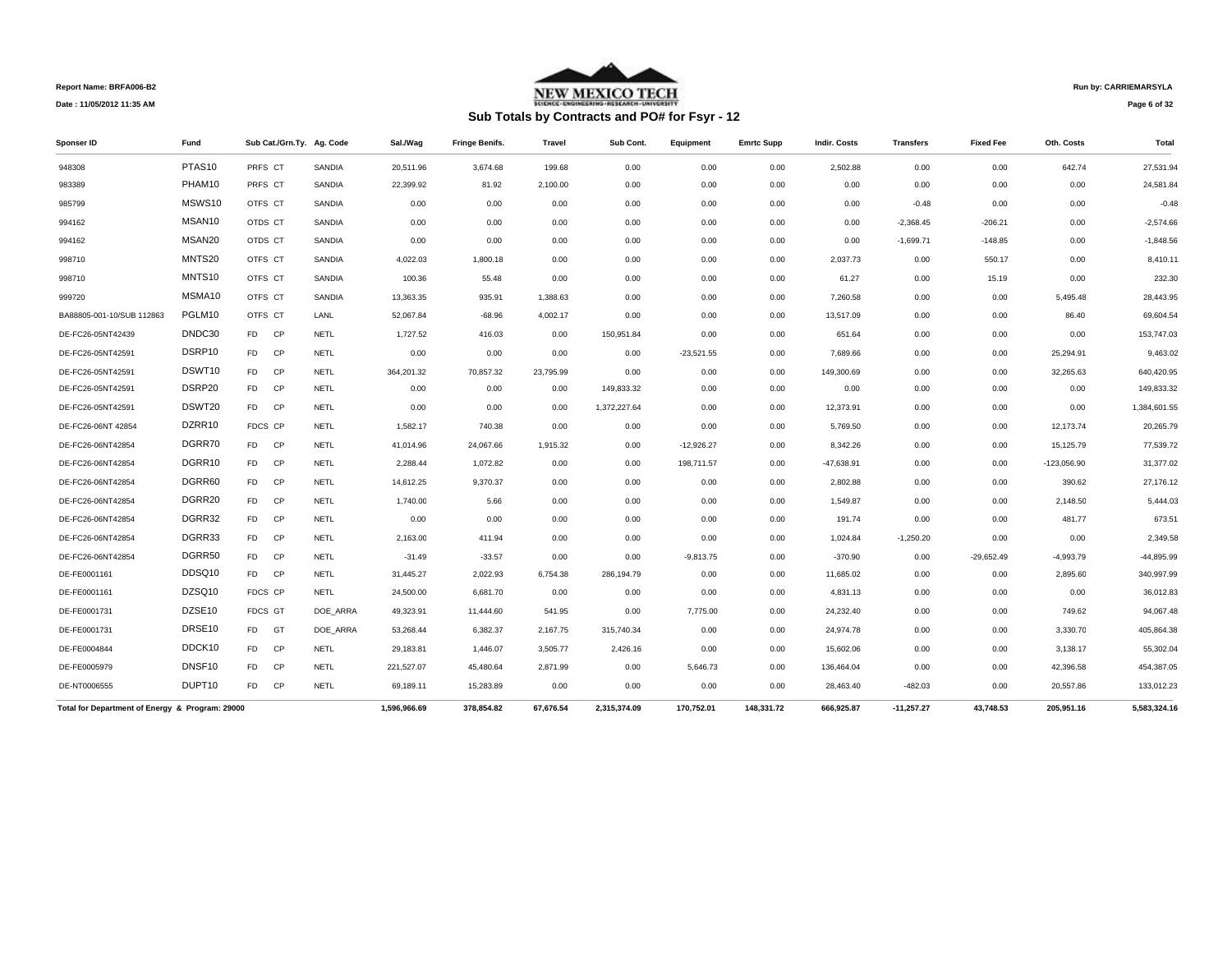

## **Run by: CARRIEMARSYLA**

**Date : 11/05/2012 11:35 AM**

# **Sub Totals by Contracts and PO# for Fsyr - 12**

**Page 7 of 32** 

| Sponser ID                                      | Fund          |                      | Sub Cat./Grn.Ty. Ag. Code | Sal./Wag   | <b>Fringe Benifs.</b> | Travel | Sub Cont. | Equipment  | <b>Emrtc Supp</b> | <b>Indir. Costs</b> | <b>Transfers</b> | <b>Fixed Fee</b> | Oth. Costs | Total       |
|-------------------------------------------------|---------------|----------------------|---------------------------|------------|-----------------------|--------|-----------|------------|-------------------|---------------------|------------------|------------------|------------|-------------|
| Agency Name Level 1: Department of Energy       |               | (US DOE)             |                           |            |                       |        |           |            |                   |                     |                  |                  |            |             |
| 29001 - Other Sponsered Activity & Internal     |               |                      |                           |            |                       |        |           |            |                   |                     |                  |                  |            |             |
| 1011184                                         | MCAE10        | OTFS CT              | SANDIA                    | 7,814.03   | 4,180.14              | 0.00   | 0.00      | 0.00       | 0.00              | 2,146.92            | 0.00             | 1,474.79         | 0.00       | 15,615.88   |
| 1077079                                         | MGUN20        | OTFS CT              | SANDIA                    | 7,342.57   | 4,064.96              | 0.00   | 0.00      | 0.00       | 4,499.07          | 2,510.51            | 0.00             | 1,674.44         | 719.27     | 20,810.82   |
| 1149178                                         | MMNS10        | OTFS CT              | SANDIA                    | 57,629.34  | 30,645.40             | 0.00   | 0.00      | 0.00       | 0.00              | 10,328.20           | 0.00             | 8,627.78         | 0.00       | 107,230.72  |
| 1152191                                         | MXRA30        | OTFS CT              | SANDIA                    | 2,069.89   | 1,024.16              | 0.00   | 0.00      | 0.00       | 1,372.49          | 685.63              | 0.00             | 0.00             | 975.00     | 6,127.17    |
| 1152191                                         | MXRA20        | OTFS CT              | SANDIA                    | 15,476.77  | 6,835.36              | 0.00   | 0.00      | 0.00       | 7,744.88          | 3,868.98            | 0.00             | 0.00             | 649.27     | 34,575.26   |
| 1178371                                         | <b>MSQ100</b> | OTFS CT              | SANDIA                    | 2.786.79   | 976.69                | 0.00   | 0.00      | 0.00       | 1.412.04          | 705.36              | 0.00             | 0.00             | 422.83     | 6.303.71    |
| 1186420                                         | MSGS10        | PRFS CT              | SANDIA                    | 3.076.87   | 1.443.68              | 0.00   | 0.00      | 0.00       | 1.524.81          | 761.78              | 0.00             | 595.58           | 0.00       | 7,402.72    |
| 1219411                                         | MISD10        | PRFS CT              | SANDIA                    | 602.58     | 285.29                | 0.00   | 0.00      | 0.00       | 299.48            | 149.60              | 0.00             | 0.00             | 0.00       | 1,336.95    |
| 1232958                                         | MWIT10        | OTFS CT              | SANDIA                    | 39,741.92  | 19,869.02             | 0.00   | 0.00      | 0.00       | 23,696.91         | 11,837.91           | 0.00             | 9,560.86         | 14,120.95  | 118,827.57  |
| 1241903                                         | MBCD10        | OTFS CT              | SANDIA                    | 1,101.34   | 252.67                | 0.00   | 0.00      | 0.00       | 456.71            | 228.17              | 0.00             | 203.89           | 0.00       | 2,242.78    |
| 68300-001-08                                    | MLSA10        | OTFS CT              | LANL                      | 0.00       | 0.00                  | 0.00   | 0.00      | 0.00       | 0.00              | 0.00                | 1.01             | 0.00             | 0.00       | 1.01        |
| 8805-001-10/178601-1                            | MLHP10        | OTFS CT              | LANL                      | 3.941.05   | 1.897.90              | 0.00   | 0.00      | 0.00       | 1,990.97          | 994.62              | 0.00             | 0.00             | 63.77      | 8.888.31    |
| 882847                                          | MGUN10        | OTFS CT              | SANDIA                    | $-73.43$   | $-17.76$              | 0.00   | 0.00      | 0.00       | $-34.94$          | $-12.49$            | 0.09             | $-12.11$         | 0.00       | $-150.64$   |
| 994162                                          | MSAN40        | OTDS CT              | SANDIA                    | $-25.95$   | $-18.63$              | 0.00   | 0.00      | 0.00       | 0.00              | $-6.82$             | $-4,522.49$      | $-399.74$        | 0.00       | $-4,973.63$ |
| 994162                                          | MSAN30        | OTDS CT              | SANDIA                    | 0.00       | 0.00                  | 0.00   | 0.00      | 0.00       | 0.00              | 0.00                | $-7,224.35$      | $-632.18$        | 0.00       | $-7,856.53$ |
| DE-FG02-08CH11529                               | DCRF10        | GT<br>F <sub>D</sub> | US DOE                    | 155,619.43 | 72,795.27             | 0.00   | 0.00      | 112,724.96 | 0.00              | 0.00                | 0.00             | 0.00             | 4,313.93   | 345,453.59  |
| Total for Department of Energy & Program: 29001 |               |                      |                           | 297.103.20 | 144.234.15            | 0.00   | 0.00      | 112,724.96 | 42.962.42         | 34.198.37           | $-11,745.74$     | 21.093.31        | 21.265.02  | 661.835.69  |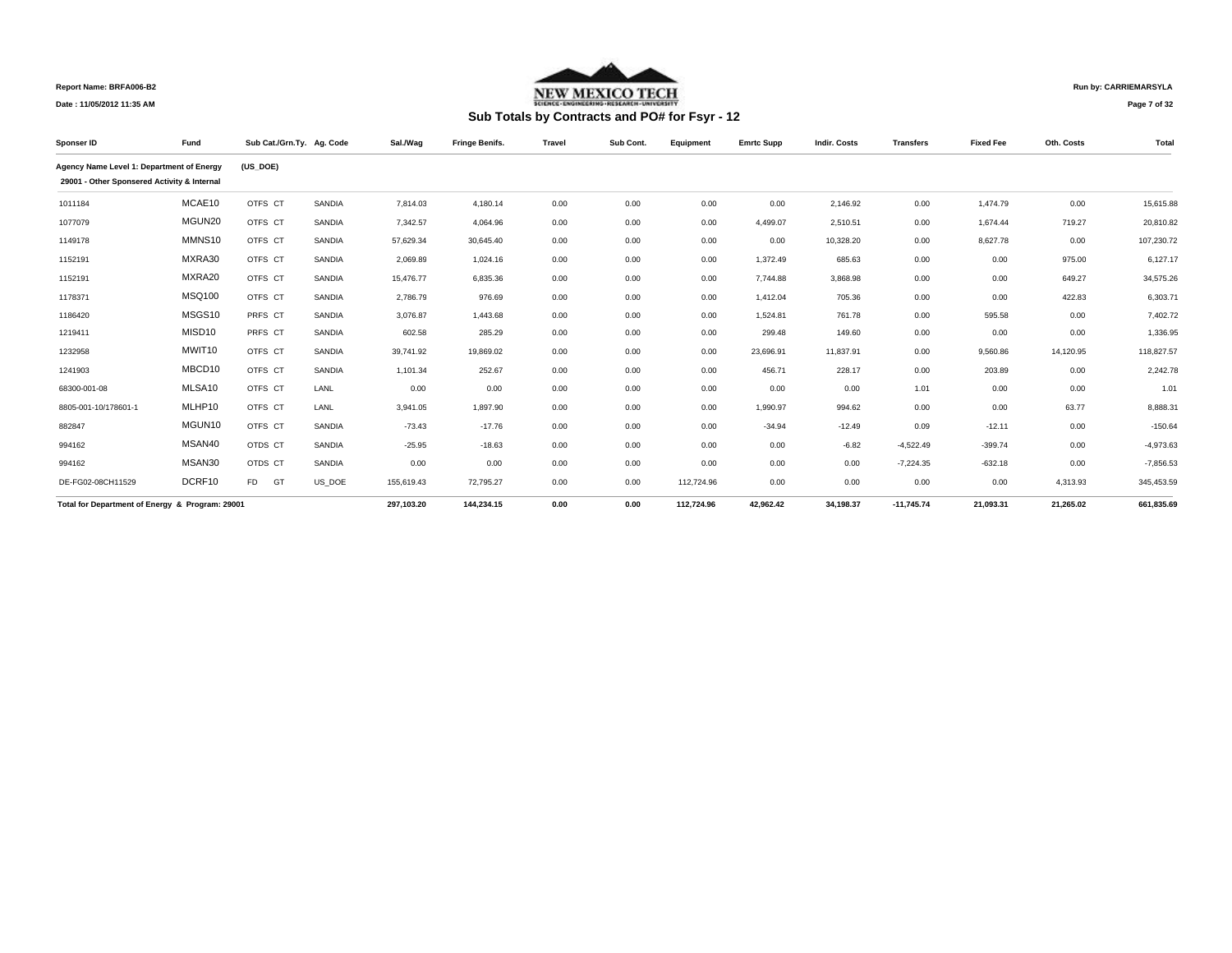

## **Run by: CARRIEMARSYLA**

**Page 8 of 32** 

| Sponser ID                                                         | Fund   | Sub Cat./Grn.Ty. Ag. Code |            | Sal./Wag   | <b>Fringe Benifs.</b> | Travel      | Sub Cont. | Equipment   | <b>Emrtc Supp</b> | Indir. Costs | <b>Transfers</b> | <b>Fixed Fee</b> | Oth. Costs   | Total       |
|--------------------------------------------------------------------|--------|---------------------------|------------|------------|-----------------------|-------------|-----------|-------------|-------------------|--------------|------------------|------------------|--------------|-------------|
| Agency Name Level 1: Fed. Independent Establishments & Govt. Corp. |        |                           | (US IEGC)  |            |                       |             |           |             |                   |              |                  |                  |              |             |
| 29000 - Research                                                   |        |                           |            |            |                       |             |           |             |                   |              |                  |                  |              |             |
| 1102444                                                            | SLSP10 | <b>FD</b><br>GT           | <b>NSF</b> | 59,899.96  | 17,422.04             | 0.00        | 0.00      | 0.00        | 0.00              | 15,960.47    | 0.00             | 0.00             | 2,480.55     | 95,763.02   |
| 1345729                                                            | PMCI10 | PRFS CT                   | <b>JPL</b> | 82.18      | 39.84                 | 0.00        | 0.00      | 0.00        | 0.00              | 186.59       | 0.00             | 0.00             | 566.59       | 875.20      |
| 1383100/NASA NMO710769                                             | PRCC10 | PRFS CT                   | JPL        | 328.68     | 159.41                | 1,487.65    | 0.00      | 0.00        | 0.00              | 1,044.60     | 0.00             | 0.00             | 682.36       | 3,702.70    |
| AGS-0934472                                                        | SAMA10 | <b>FD</b><br>GT           | <b>NSF</b> | 76,014.11  | 2,614.97              | 4,667.21    | 0.00      | 0.00        | 0.00              | 25,342.84    | 0.00             | 0.00             | 10,219.62    | 118,858.75  |
| AGS-1021049                                                        | SCCL10 | <b>FD</b><br>GT           | <b>NSF</b> | 123,145.62 | 14,199.75             | 13,550.68   | 0.00      | 0.00        | 0.00              | 61,567.21    | 0.00             | 0.00             | 5,763.08     | 218,226.34  |
| AGS-1056254                                                        | SMES10 | FD<br>GT                  | <b>NSF</b> | 24,765.37  | 89.60                 | 4,778.45    | 0.00      | 0.00        | 0.00              | 13,834.41    | 0.00             | 0.00             | 2,023.96     | 45,491.79   |
| ANT-0538413                                                        | SMCT10 | <b>FD</b><br>GT           | <b>NSF</b> | 0.00       | 0.00                  | 1,521.24    | 0.00      | 0.00        | 0.00              | 453.33       | 0.00             | 0.00             | 0.00         | 1,974.57    |
| ANT-0538413                                                        | SMCT20 | FD<br>GT                  | <b>NSF</b> | 0.00       | 0.00                  | $-1,521.24$ | 0.00      | 0.00        | 0.00              | $-191.25$    | 0.00             | 0.00             | 0.00         | $-1,712.49$ |
| ANT-0538414                                                        | SPEK10 | <b>FD</b><br>GT           | <b>NSF</b> | 0.00       | 0.00                  | 0.00        | 0.00      | 0.00        | 0.00              | 6.70         | 0.00             | 0.00             | 22.47        | 29.17       |
| ANT-0538414                                                        | SPEK20 | <b>FD</b><br>GT           | <b>NSF</b> | 4,356.86   | $-963.38$             | 2,194.95    | 0.00      | 0.00        | 0.00              | 629.28       | 0.00             | 0.00             | 359.06       | 6,576.77    |
| ANT-0632185                                                        | SPPY10 | FD<br>GT                  | <b>NSF</b> | 26,374.79  | 94.86                 | 8,867.94    | 0.00      | 0.00        | 0.00              | 14,309.74    | 0.00             | 0.00             | 616.46       | 50,263.79   |
| ANT-0636515                                                        | SCLM10 | <b>FD</b><br>GT           | <b>NSF</b> | 2,710.47   | 749.42                | 2,446.04    | 0.00      | 0.00        | 0.00              | 3,328.04     | 0.00             | 0.00             | 2,455.99     | 11,689.96   |
| ANT-0636767                                                        | SWAS10 | FD<br>GT                  | <b>NSF</b> | 10,859.46  | 2,999.09              | 2,240.14    | 0.00      | 0.00        | 0.00              | 8,508.94     | 0.00             | 0.00             | 5,280.57     | 29,888.20   |
| ANT-0838817                                                        | SMER10 | FD<br>GT                  | NSF_ARRA   | 81,914.24  | 4,769.55              | 17,644.23   | 0.00      | 0.00        | 0.00              | 21,923.80    | 0.00             | 0.00             | 38,612.72    | 164,864.54  |
| ANT-1043580                                                        | SDPA10 | <b>FD</b><br>GT           | <b>NSF</b> | 27,870.15  | 5,317.03              | 2,308.98    | 7,077.61  | 0.00        | 0.00              | 18,685.07    | 0.00             | 0.00             | 183.72       | 61,442.56   |
| AST-0707835                                                        | SCRF10 | FD<br>GT                  | <b>NSF</b> | 12,730.01  | 2,424.42              | 1,576.37    | 0.00      | 0.00        | 0.00              | 4,985.76     | 0.00             | 0.00             | 0.00         | 21,716.56   |
| AST-0908868                                                        | SOBS10 | <b>FD</b><br>GT           | NSF_ARRA   | 35,139.00  | 9,548.66              | 0.00        | 0.00      | 0.00        | 18,000.00         | 16,988.54    | 0.00             | 0.00             | 0.00         | 79,676.20   |
| AST-0908901                                                        | SEMO10 | FD<br>GT                  | NSF_ARRA   | 77,644.73  | 4,369.37              | 7,405.61    | 0.00      | 0.00        | 0.00              | 25,258.15    | 0.00             | 0.00             | 3,783.55     | 118,461.41  |
| AST-0909184                                                        | SHPO10 | FD<br>GT                  | NSF_ARRA   | 37,493.10  | 3,061.81              | 13,856.96   | 0.00      | 0.00        | 0.00              | 16,982.03    | 0.00             | 0.00             | 8,252.96     | 79,646.86   |
| AST-1009620                                                        | SEGC10 | <b>FD</b><br>GT           | <b>NSF</b> | 39,665.21  | 2,316.88              | 7,213.15    | 0.00      | 0.00        | 0.00              | 19,489.31    | 0.00             | 0.00             | 396.00       | 69,080.55   |
| AST-1109803                                                        | SCGH10 | <b>FD</b><br>GT           | <b>NSF</b> | 23,439.07  | 1,645.89              | 554.50      | 0.00      | 0.00        | 0.00              | 11,204.46    | 0.00             | 0.00             | 0.00         | 36,843.92   |
| ATM-0536950                                                        | SLTS10 | <b>FD</b><br>GT           | <b>NSF</b> | 37,913.41  | 5,136.48              | 13,772.19   | 0.00      | 113,572.25  | 0.00              | 1,956.29     | 0.00             | 0.00             | $-50,386.85$ | 121,963.77  |
| ATM-0739085                                                        | SCRA10 | FD<br>GT                  | <b>NSF</b> | 59,403.06  | 2,607.13              | 17,592.91   | 0.00      | 0.00        | 0.00              | 35,404.11    | 0.00             | 0.00             | 9,351.92     | 124,359.13  |
| ATM-0739085                                                        | SCRA20 | <b>FD</b><br>GT           | <b>NSF</b> | 0.00       | 0.00                  | 0.00        | 0.00      | $-2,116.24$ | 0.00              | 0.00         | 0.00             | 0.00             | 0.00         | $-2,116.24$ |
| ATM-0836318                                                        | SCRC10 | FD<br>GT                  | <b>NSF</b> | 13,657.50  | 2,217.66              | 0.00        | 0.00      | 0.00        | 0.00              | 6,783.49     | 0.00             | 0.00             | 9,156.36     | 31,815.01   |
| ATM-0836318                                                        | SCRC20 | <b>FD</b><br>GT           | <b>NSF</b> | 0.00       | 0.00                  | 0.00        | 0.00      | 1,756.09    | 0.00              | 0.00         | 0.00             | 0.00             | 0.00         | 1.756.09    |
| ATM-0851663                                                        | SVTB10 | <b>FD</b><br>GT           | NSF ARRA   | 52,568.87  | 4,234.58              | 4,052.50    | 0.00      | 0.00        | 0.00              | 16,491.77    | 0.00             | 0.00             | 0.00         | 77,347.72   |
| CNS-0709437                                                        | SCRI10 | <b>FD</b><br>GT           | <b>NSF</b> | 0.00       | 0.00                  | 0.00        | 0.00      | 0.00        | 0.00              | 0.00         | $-267.73$        | 0.00             | 0.00         | $-267.73$   |
| CNS-0709437                                                        | SCRI19 | FDCS GT                   | <b>NSF</b> | 0.00       | 0.00                  | 0.00        | 0.00      | 0.00        | 0.00              | 0.00         | 0.00             | 0.00             | 1,223.47     | 1,223.47    |
| CNS-0915396                                                        | SFAM10 | <b>FD</b><br>GT           | NSF_ARRA   | 0.00       | 0.00                  | 0.00        | 43,711.73 | 0.00        | 0.00              | $-6,775.01$  | 0.00             | 0.00             | 0.00         | 36,936.72   |
| DGE-0946747                                                        | SGRF20 | <b>FD</b><br>GT           | <b>NSF</b> | 0.00       | 0.00                  | 1,357.47    | 0.00      | 0.00        | 0.00              | 0.00         | 0.00             | 0.00             | 28,055.40    | 29.412.87   |
| DGE-0946747                                                        | SGRF10 | <b>FD</b><br>GT           | <b>NSF</b> | 0.00       | 0.00                  | 0.00        | 0.00      | 0.00        | 0.00              | 0.00         | 0.00             | 0.00             | 11.46        | 11.46       |
| DMR-1108466                                                        | SMWN10 | FD<br>GT                  | <b>NSF</b> | 17,244.86  | 2,481.34              | 0.00        | 0.00      | 0.00        | 0.00              | 8,671.91     | 0.00             | 0.00             | 118.13       | 28,516.24   |
| DMS-0703521                                                        | SDP010 | <b>FD</b><br>GT           | <b>NSF</b> | 4,784.98   | 911.30                | 0.06        | 0.00      | 0.00        | 0.00              | 2,267.16     | 0.00             | 0.00             | 0.00         | 7,963.50    |
| DMS-0724771                                                        | SCMG10 | <b>FD</b><br>GT           | <b>NSF</b> | 43,770.43  | 2,963.59              | 5,592.13    | 0.00      | 0.00        | 0.00              | 18,659.62    | 0.00             | 0.00             | 10,289.94    | 81,275.71   |
| DUE-0737545                                                        | SEEL10 | <b>FD</b><br>GT           | <b>NSF</b> | 187.07     | 106.57                | 0.00        | 0.00      | 0.00        | 103.66            | 145.41       | 0.00             | 0.00             | 0.00         | 542.71      |
| DUE-0737545                                                        | SEEL30 | <b>FD</b><br>GT           | <b>NSF</b> | 849.54     | 575.93                | 0.00        | 0.00      | 0.00        | 0.00              | 567.35       | 0.00             | 0.00             | 0.00         | 1.992.82    |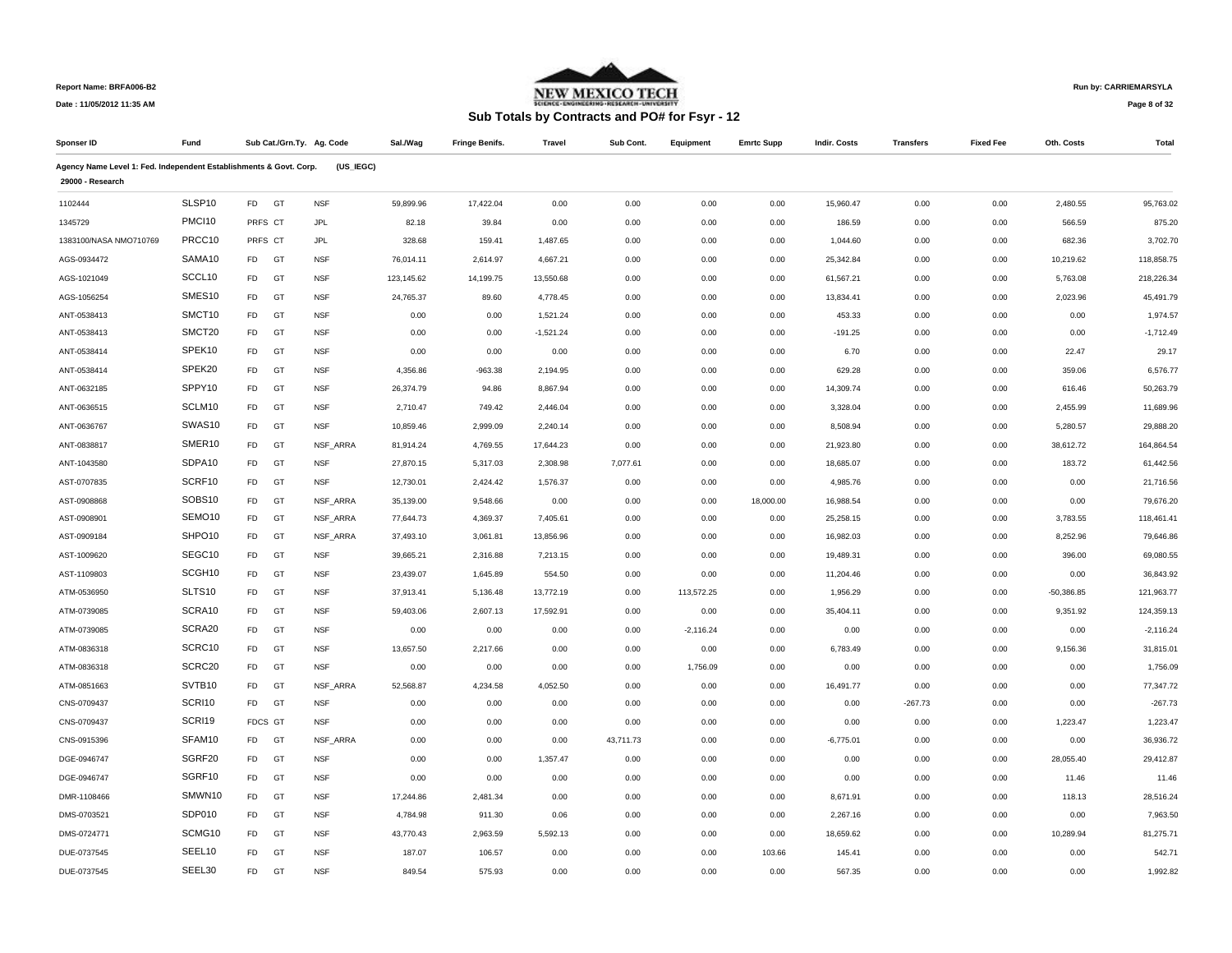

# **Sub Totals by Contracts and PO# for Fsyr - 12**

**Run by: CARRIEMARSYLA**

**Page 9 of 32** 

| Sponser ID                                                               | Fund               |                |         | Sub Cat./Grn.Ty. Ag. Code | Sal./Wag     | <b>Fringe Benifs.</b> | Travel     | Sub Cont. | <b>Equipment</b> | <b>Emrtc Supp</b> | Indir. Costs | <b>Transfers</b> | <b>Fixed Fee</b> | Oth. Costs  | Total        |
|--------------------------------------------------------------------------|--------------------|----------------|---------|---------------------------|--------------|-----------------------|------------|-----------|------------------|-------------------|--------------|------------------|------------------|-------------|--------------|
| EAR-0345949                                                              | SACR10             | <b>FD</b>      | GT      | <b>NSF</b>                | 47,413.34    | 5,061.02              | 9,886.56   | 0.00      | 0.00             | 0.00              | 11,531.19    | 0.00             | 0.00             | $-7,450.21$ | 66,441.90    |
| EAR-0345949                                                              | SACR20             | <b>FD</b>      | GT      | <b>NSF</b>                | 190.00       | 15.16                 | 32,114.22  | 0.00      | 0.00             | 0.00              | 17,282.38    | 0.00             | 0.00             | 110,510.21  | 160,111.97   |
| EAR-0607693                                                              | SCRT20             | <b>FD</b>      | GT      | <b>NSF</b>                | 1,668.50     | 395.20                | 0.00       | 0.00      | 0.00             | 0.00              | 2,415.95     | 0.00             | 0.00             | 6,043.54    | 10,523.19    |
| EAR-0607693                                                              | SCRT10             | <b>FD</b>      | GT      | <b>NSF</b>                | 0.00         | 0.00                  | 0.00       | 0.00      | 0.00             | 0.00              | 4,619.00     | 0.00             | 0.00             | 15,500.00   | 20,119.00    |
| EAR-0607693                                                              | SCRT30             | <b>FD</b>      | GT      | <b>NSF</b>                | 0.00         | 0.00                  | 49.28      | 0.00      | 0.00             | 0.00              | 14.69        | 0.00             | 0.00             | 0.00        | 63.97        |
| EAR-0723256                                                              | SEQM10             | <b>FD</b>      | GT      | <b>NSF</b>                | 0.00         | 0.00                  | 0.00       | 0.00      | 153,614.00       | 0.00              | 0.00         | 0.00             | 0.00             | 0.00        | 153,614.00   |
| EAR-0809638                                                              | STCT10             | <b>FD</b>      | GT      | <b>NSF</b>                | 27,250.52    | 707.40                | 6,194.29   | 0.00      | 0.00             | 0.00              | 15,421.23    | 0.00             | 0.00             | 4,594.63    | 54,168.07    |
| EAR-0809644                                                              | SHYC10             | <b>FD</b>      | GT      | <b>NSF</b>                | 9,799.86     | 1,123.80              | 0.00       | 4,000.00  | 0.00             | 0.00              | 4,185.85     | 0.00             | 0.00             | 522.25      | 19,631.76    |
| EAR-0819924                                                              | STHA10             | <b>FD</b>      | GT      | <b>NSF</b>                | 0.00         | 0.00                  | 0.00       | 0.00      | 0.00             | 0.00              | 216.53       | 0.00             | 0.00             | 799.00      | 1,015.53     |
| EAR-0838562                                                              | SVSD10             | <b>FD</b>      | GT      | <b>NSF</b>                | 39,751.19    | 2,355.23              | 13,979.43  | 0.00      | 0.00             | 0.00              | 26,122.93    | 0.00             | 0.00             | 10,384.56   | 92,593.34    |
| EAR-0918801                                                              | SEDC20             | <b>FD</b>      | GT      | <b>NSF</b>                | 5,364.08     | 1,062.84              | 6,031.17   | 0.00      | 0.00             | 0.00              | 8,235.75     | 0.00             | 0.00             | 17,931.89   | 38,625.73    |
| EAR-0943994                                                              | STHY10             | <b>FD</b>      | GT      | <b>NSF</b>                | 50,081.38    | 6,828.94              | 5,678.18   | 0.00      | 0.00             | 0.00              | 17,026.64    | 0.00             | 0.00             | 240.82      | 79,855.96    |
| EAR-0948335                                                              | SDCB10             | <b>FD</b>      | GT      | <b>NSF</b>                | 23,885.87    | 1,115.40              | 7,289.84   | 0.00      | 0.00             | 0.00              | 12,002.97    | 0.00             | 0.00             | 20,657.04   | 64,951.12    |
| EAR-1015100                                                              | SDYN10             | <b>FD</b>      | GT      | <b>NSF</b>                | 58,425.07    | 4,132.05              | 4,199.78   | 0.00      | 0.00             | 0.00              | 29,876.69    | 0.00             | 0.00             | 9,265.11    | 105,898.70   |
| EAR-1049966                                                              | SSMB10             | <b>FD</b>      | GT      | <b>NSF</b>                | 9,838.01     | 36.59                 | 0.00       | 0.00      | 0.00             | 0.00              | 3,880.71     | 0.00             | 0.00             | 0.00        | 13,755.31    |
| EAR-1050188                                                              | STBM10             | <b>FD</b>      | GT      | <b>NSF</b>                | 30,700.37    | 7,165.81              | 377.60     | 0.00      | 0.00             | 0.00              | 15,864.03    | 0.00             | 0.00             | 2,122.71    | 56,230.52    |
| EAR-1053597                                                              | SRFT10             | F <sub>D</sub> | GT      | <b>NSF</b>                | 6,500.00     | 1,569.32              | 0.00       | 0.00      | 0.00             | 0.00              | 3,526.26     | 0.00             | 0.00             | 0.00        | 11,595.58    |
| EAR-1127696                                                              | SVCH10             | F <sub>D</sub> | GT      | <b>NSF</b>                | 0.00         | 0.00                  | 3,837.69   | 0.00      | 0.00             | 0.00              | 924.88       | 0.00             | 0.00             | 0.00        | 4,762.57     |
| EAR-1141768                                                              | SKAR10             | <b>FD</b>      | GT      | <b>NSF</b>                | 0.00         | 0.00                  | 0.00       | 0.00      | 0.00             | 0.00              | 319.02       | 0.00             | 0.00             | 730.00      | 1,049.02     |
| ECCS-0925988                                                             | SGRA10             | <b>FD</b>      | GT      | NSF_ARRA                  | 18,154.21    | 577.13                | 5,000.19   | 0.00      | 0.00             | 0.00              | 9,503.96     | 0.00             | 0.00             | 11,336.66   | 44,572.15    |
| FP-91734801                                                              | BFKK10             | <b>FD</b>      | GT      | US_EPA                    | 0.00         | 0.00                  | 1,297.41   | 0.00      | 0.00             | 0.00              | 0.00         | 0.00             | 0.00             | 7,621.29    | 8,918.70     |
| IIS-0916875                                                              | SUCP10             | <b>FD</b>      | GT      | <b>NSF</b>                | 33,482.86    | 2,006.95              | 7,180.11   | 0.00      | 0.00             | 0.00              | 13,887.43    | 0.00             | 0.00             | 8,575.37    | 65,132.72    |
| NNX08AE91G                                                               | YCAV10             | <b>FD</b>      | GT      | <b>NASA</b>               | 10,914.11    | 1,495.15              | 0.00       | 0.00      | 0.00             | 0.00              | 4,938.86     | 0.00             | 0.00             | 0.00        | 17,348.12    |
| NNX08AN78G                                                               | YRHS10             | <b>FD</b>      | GT      | <b>NASA</b>               | 4,751.83     | 809.56                | 1,213.12   | 0.00      | 0.00             | 0.00              | 2,757.52     | 0.00             | 0.00             | 154.00      | 9,686.03     |
| NNX08AO65G                                                               | <b>YER100</b>      | <b>FD</b>      | GT      | <b>NASA</b>               | 0.00         | 0.00                  | 0.00       | 0.00      | 0.00             | 228,920.00        | 91,110.16    | 0.00             | 0.00             | 0.00        | 320,030.16   |
| OCE-0751610                                                              | SSUB <sub>10</sub> | <b>FD</b>      | GT      | <b>NSF</b>                | 0.00         | 0.00                  | 0.00       | 0.00      | 0.00             | 0.00              | 0.00         | $-537.51$        | 0.00             | 0.00        | $-537.51$    |
| OCE-0824263                                                              | SSTR10             | <b>FD</b>      | GT      | <b>NSF</b>                | 0.00         | 0.00                  | 0.00       | 0.00      | 0.00             | 0.00              | $-79.27$     | 0.00             | 0.00             | $-292.50$   | $-371.77$    |
| OCE-0840908                                                              | SRRP10             | FD             | GT      | <b>NSF</b>                | 24,076.41    | 2,107.26              | 713.00     | 0.00      | 0.00             | 0.00              | 7,279.85     | $-406.56$        | 0.00             | $-33.75$    | 33,736.21    |
| OCE-1061189                                                              | STSP10             | <b>FD</b>      | GT      | <b>NSF</b>                | 14,786.39    | 4,277.48              | 395.04     | 0.00      | 0.00             | 0.00              | 8,503.51     | 0.00             | 0.00             | 0.00        | 27,962.42    |
| RSA #1344355                                                             | PSIS <sub>10</sub> |                | PRFS CT | <b>JPL</b>                | 975.00       | 185.71                | 0.00       | 0.00      | 0.00             | 0.00              | 558.84       | 6,169.48         | 0.00             | 243.45      | 8,132.48     |
| RSA NO. 1368478                                                          | PIML10             |                | PRFS CT | <b>JPL</b>                | 0.00         | 0.00                  | 0.00       | 0.00      | 0.00             | 0.00              | 0.00         | 4,765.36         | 0.00             | 0.00        | 4,765.36     |
| RSA#1427781/NMO711043                                                    | MCMC20             |                | OTFS CT | <b>JPL</b>                | 5,591.66     | 568.01                | 3,620.93   | 0.00      | 0.00             | 0.00              | 4,959.19     | 0.00             | 0.00             | 1,567.57    | 16,307.36    |
| RSA#1427781/NMO711043                                                    | MCMC10             |                | OTFS CT | <b>JPL</b>                | 29,897.53    | 106.42                | 3,940.26   | 0.00      | 0.00             | 0.00              | 14,833.60    | 0.00             | 0.00             | 0.00        | 48,777.81    |
| SU-83431701                                                              | BDFH10             | F <sub>D</sub> | GT      | US_EPA                    | 0.00         | 0.00                  | 0.00       | 0.00      | 0.00             | 0.00              | 0.00         | $-132.85$        | 0.00             | $-130.00$   | $-262.85$    |
| SUB #1360839                                                             | PJSD10             |                | PRFS CT | <b>JPL</b>                | 29,438.76    | 953.31                | 0.00       | 0.00      | 0.00             | 0.00              | 8,258.70     | 0.00             | 0.00             | 82.95       | 38,733.72    |
| SUB NO. 1361129                                                          | PAPU10             |                | PRFS CT | JPL                       | 4,539.50     | 115.88                | 0.00       | 0.00      | 0.00             | 0.00              | 1,287.47     | 0.00             | 0.00             | 95.38       | 6.038.23     |
| Total for Fed. Independent Establishments & Govt. Corp. & Program: 29000 |                    |                |         |                           | 1,382,289.18 | 136.865.41            | 246.158.22 | 54.789.34 | 266.826.10       | 247.023.66        | 705,936.64   | 9.590.19         | 0.00             | 310.591.46  | 3,360,070.20 |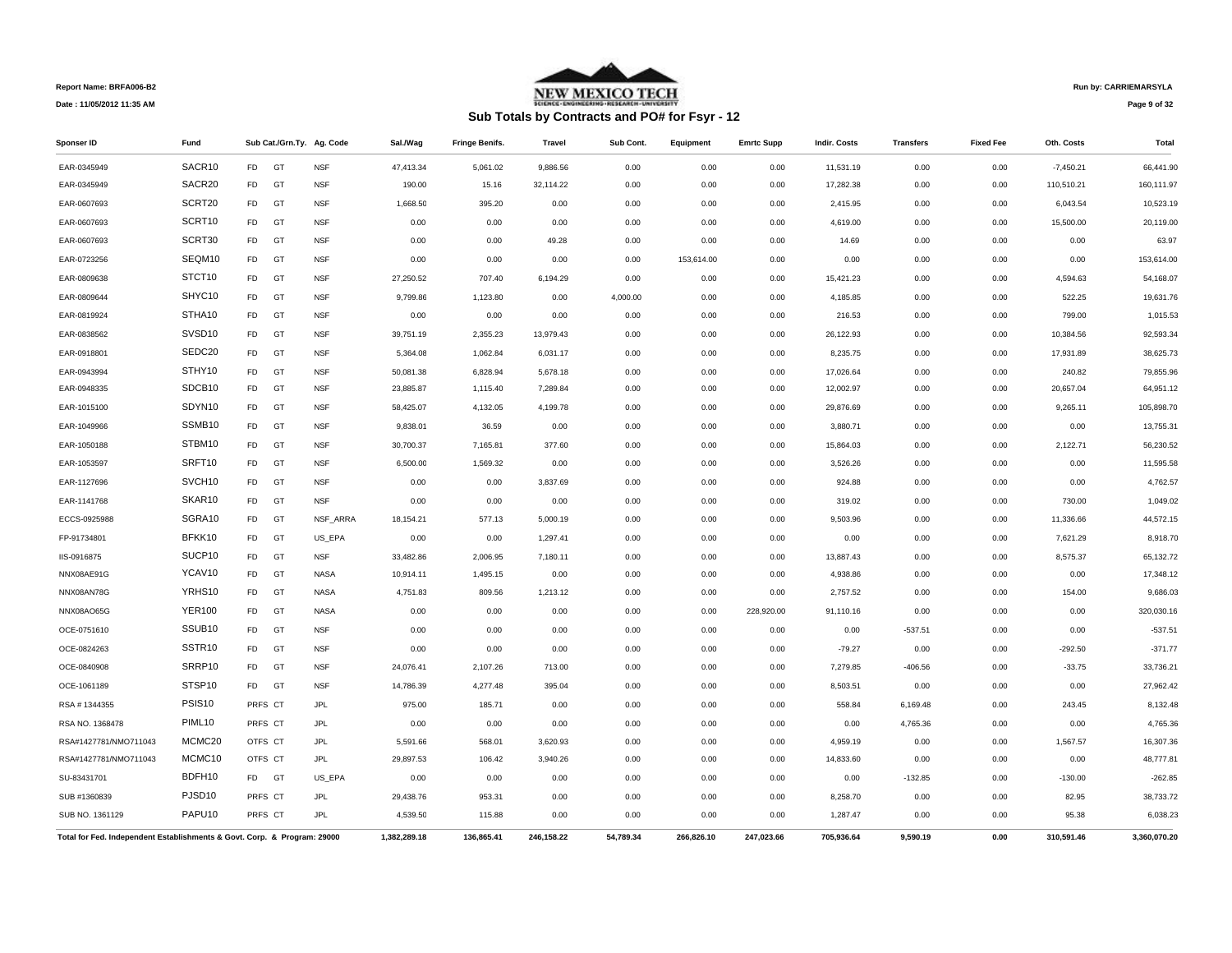

## **Run by: CARRIEMARSYLA**

**Page 10 of 32** 

| Sponser ID                                                               | Fund          |                |           | Sub Cat./Grn.Ty. Ag. Code | Sal./Wag   | <b>Fringe Benifs.</b> | <b>Travel</b> | Sub Cont. | Equipment | <b>Emrtc Supp</b> | Indir. Costs | <b>Transfers</b> | <b>Fixed Fee</b> | Oth. Costs  | Total        |
|--------------------------------------------------------------------------|---------------|----------------|-----------|---------------------------|------------|-----------------------|---------------|-----------|-----------|-------------------|--------------|------------------|------------------|-------------|--------------|
| Agency Name Level 1: Fed. Independent Establishments & Govt. Corp.       |               |                |           | (US IEGC)                 |            |                       |               |           |           |                   |              |                  |                  |             |              |
| 29001 - Other Sponsered Activity & Internal                              |               |                |           |                           |            |                       |               |           |           |                   |              |                  |                  |             |              |
| 12-7800-7025                                                             | RZAS20        | <b>FD</b>      | GT        | US NEA                    | 0.00       | 0.00                  | 0.00          | 0.00      | 0.00      | 0.00              | 0.00         | 0.00             | 0.00             | 6,600.00    | 6,600.00     |
| 12-7800-7025                                                             | RPAS20        | <b>FD</b>      | GT        | US NEA                    | 0.00       | 0.00                  | 0.00          | 0.00      | 0.00      | 0.00              | 0.00         | 0.00             | 0.00             | 10,000.00   | 10,000.00    |
| Al-83458601-0                                                            | BEFC60        | <b>FD</b>      | CP        | US EPA                    | 79,746.31  | 41,766.25             | 13,708.32     | 0.00      | 0.00      | 0.00              | 20,681.22    | 0.00             | 0.00             | 31,093.01   | 186,995.11   |
| Al-83458601-0                                                            | BEFC80        | F <sub>D</sub> | CP        | US EPA                    | 56,729.66  | 29,171.80             | 9,831.28      | 0.00      | 0.00      | 0.00              | 14,777.79    | 0.00             | 0.00             | 23,106.97   | 133,617.50   |
| AI-96691701-0                                                            | <b>BDW060</b> | F <sub>D</sub> | <b>CP</b> | US EPA                    | 0.00       | 0.00                  | 0.00          | 0.00      | 0.00      | 0.00              | 0.27         | 0.00             | 0.00             | 4.38        | 4.65         |
| CHE-0755469                                                              | SREU30        | <b>FD</b>      | GT        | <b>NSF</b>                | 0.00       | 0.00                  | $-25.00$      | 0.00      | 0.00      | 0.00              | 0.00         | 0.00             | 0.00             | 52.12       | 27.12        |
| CHE-0755469                                                              | SREU10        | <b>FD</b>      | GT        | <b>NSF</b>                | 0.00       | 0.00                  | 0.00          | 0.00      | 0.00      | 0.00              | 220.18       | 0.00             | 0.00             | 880.74      | 1,100.92     |
| CHE-0755469                                                              | SREU20        | <b>FD</b>      | GT        | <b>NSF</b>                | 0.00       | 0.00                  | 0.00          | 0.00      | 0.00      | 0.00              | 0.00         | 0.00             | 0.00             | $-932.86$   | $-932.86$    |
| DUE-0621363                                                              | SCIT10        | <b>FD</b>      | GT        | <b>NSF</b>                | 230,612.99 | 1,325.03              | 11,720.21     | 0.00      | 0.00      | 0.00              | 68,865.47    | 0.00             | 0.00             | 6,762.17    | 319,285.87   |
| EAR-0918801                                                              | SEDC10        | <b>FD</b>      | GT        | <b>NSF</b>                | 0.00       | 0.00                  | $-1,836.00$   | 0.00      | 0.00      | 0.00              | $-1.044.85$  | 0.00             | 0.00             | $-5,846.67$ | $-8,727.52$  |
| EP-R8-09-09                                                              | BTAS50        | F <sub>D</sub> | <b>CT</b> | US_EPA                    | 5,865.11   | 2,924.98              | 1,753.12      | 0.00      | 0.00      | 0.00              | 839.43       | 0.00             | 0.00             | 2,739.34    | 14,121.98    |
| EP-R8-09-09                                                              | BTAS60        | F <sub>D</sub> | CT        | US_EPA                    | 1,578.57   | 824.93                | 738.74        | 0.00      | 0.00      | 0.00              | 250.62       | 0.00             | 0.00             | 823.26      | 4,216.12     |
| EP-R8-09-09                                                              | BTAS00        | F <sub>D</sub> | <b>CT</b> | US EPA                    | 255.11     | 133.11                | 0.00          | 0.00      | 0.00      | 0.00              | 0.00         | 0.00             | 0.00             | 2.81        | 391.03       |
| EP086000193                                                              | BSDW20        | F <sub>D</sub> | <b>CT</b> | US EPA                    | 9,546.83   | 5,451.33              | 0.00          | 0.00      | 0.00      | 0.00              | 2,034.88     | 723.36           | 0.00             | 4,720.23    | 22,476.63    |
| EP086000193                                                              | BSDW10        | <b>FD</b>      | <b>CT</b> | US EPA                    | 0.00       | 0.00                  | 0.00          | 0.00      | 0.00      | 0.00              | 0.08         | $-74.15$         | 0.00             | $-0.13$     | $-74.20$     |
| EP096000201                                                              | BNPD20        | <b>FD</b>      | <b>CT</b> | US EPA                    | 26,090.37  | 5,102.51              | 329.64        | 0.00      | 0.00      | 0.00              | 3,876.63     | 0.00             | 0.00             | 5,982.28    | 41,381.43    |
| EP096000201                                                              | BNPD10        | <b>FD</b>      | <b>CT</b> | US EPA                    | 136,972.00 | 70,779.84             | 10,708.26     | 11,005.20 | 0.00      | 0.00              | 35,874.92    | 0.00             | 0.00             | 127,912.15  | 393,252.37   |
| NNM11AA27P                                                               | YMSN20        | F <sub>D</sub> | <b>CT</b> | <b>NASA</b>               | 53,215.07  | 13.419.02             | 0.00          | 0.00      | 46,093.93 | 0.00              | 25,720.70    | 0.00             | 0.00             | 0.00        | 138,448.72   |
| NNM11AA27P                                                               | YMSN10        | <b>FD</b>      | <b>CT</b> | <b>NASA</b>               | 0.00       | 0.00                  | 353.39        | 0.00      | 0.00      | 0.00              | 139.72       | 0.00             | 0.00             | 8.55        | 501.66       |
| Total for Fed. Independent Establishments & Govt. Corp. & Program: 29001 |               |                |           |                           | 600.612.02 | 170.898.80            | 47.281.96     | 11.005.20 | 46.093.93 | 0.00              | 172,237.06   | 649.21           | 0.00             | 213.908.35  | 1,262,686.53 |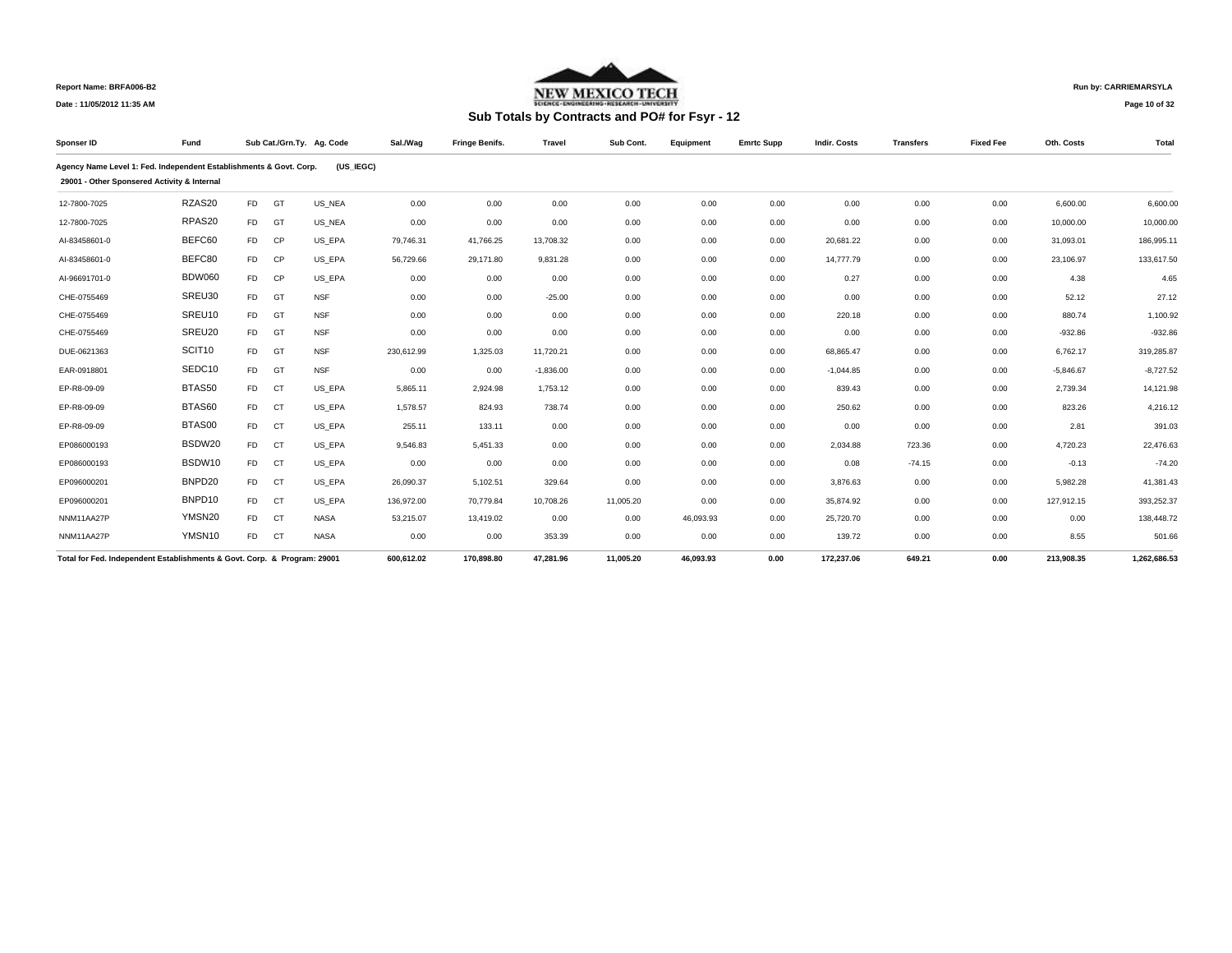

**Run by: CARRIEMARSYLA**

**Date : 11/05/2012 11:35 AM**

**Sub Totals by Contracts and PO# for Fsyr - 12**

**Page 11 of 32** 

| Sponser ID                                                                                    | Fund   |    |            | Sub Cat./Grn.Ty. Ag. Code | Sal./Wag | <b>Fringe Benifs.</b> | <b>Travel</b> | Sub Cont. | Equipment | <b>Emrtc Supp</b> | <b>Indir. Costs</b> | <b>Transfers</b> | <b>Fixed Fee</b> | Oth. Costs | Total     |
|-----------------------------------------------------------------------------------------------|--------|----|------------|---------------------------|----------|-----------------------|---------------|-----------|-----------|-------------------|---------------------|------------------|------------------|------------|-----------|
| Agency Name Level 1: Internal Accounts for RFD<br>29001 - Other Sponsered Activity & Internal |        |    | (INTERNAL) |                           |          |                       |               |           |           |                   |                     |                  |                  |            |           |
| FIRE ACADEMY                                                                                  | X11001 | OT | <b>CT</b>  | O/C PPL                   | 0.00     | 0.00                  | 0.00          | 0.00      | 0.00      | 0.00              | 0.00                | 0.00             | 0.00             | 15,136.71  | 15,136.71 |
| Total for Internal Accounts for RFD & Program: 29001                                          |        |    |            |                           | 0.00     | 0.00                  | 0.00          | 0.00      | 0.00      | 0.00              | 0.00                | 0.00             | 0.00             | 15.136.71  | 15.136.71 |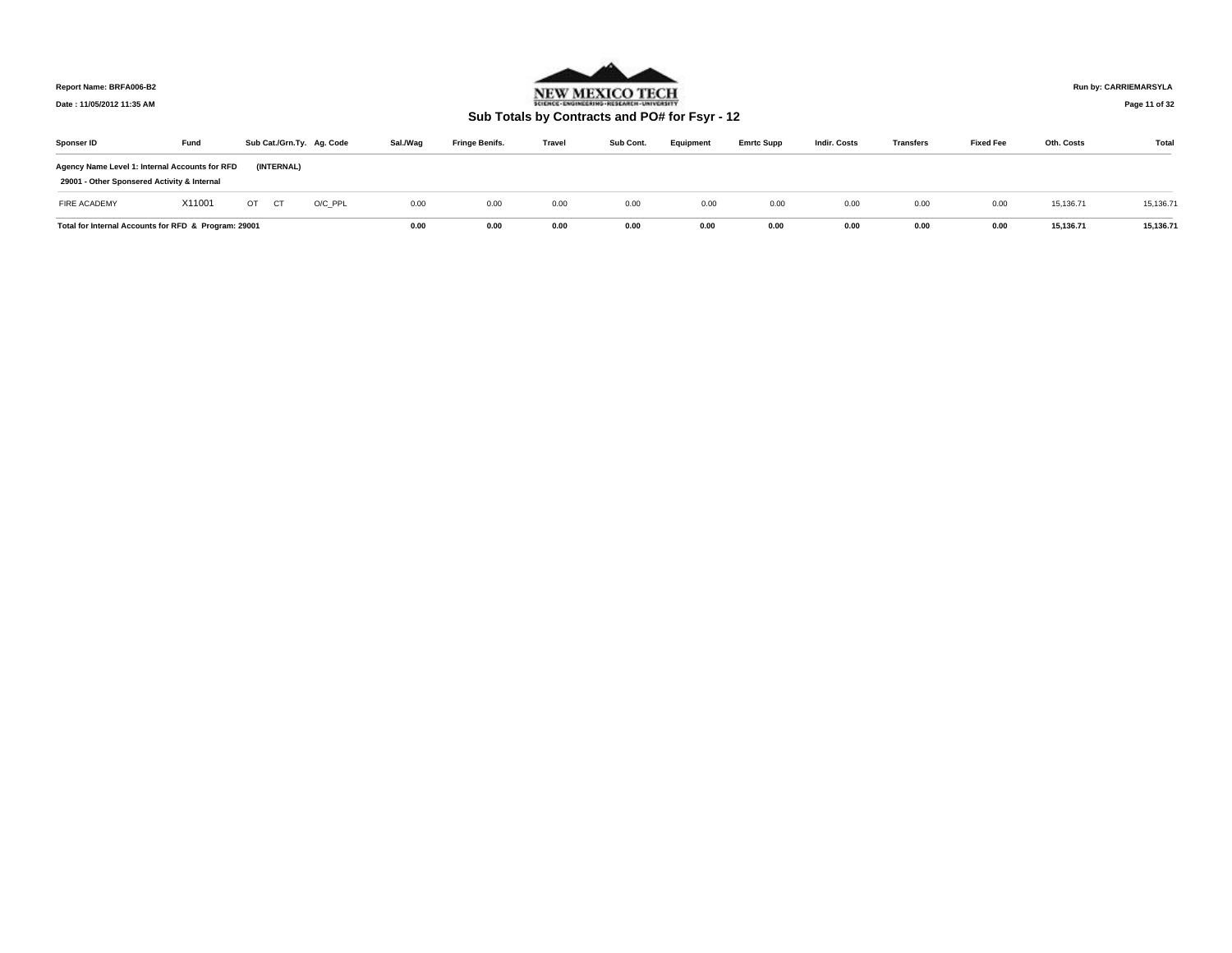

**Run by: CARRIEMARSYLA**

**Page 12 of 32** 

| Sponser ID                                                          | Fund   |    | Sub Cat./Grn.Ty. Ag. Code |                 | Sal./Wag | <b>Fringe Benifs.</b> | Travel | Sub Cont. | Equipment | <b>Emrtc Supp</b> | <b>Indir. Costs</b> | <b>Transfers</b> | <b>Fixed Fee</b> | Oth. Costs | Total |
|---------------------------------------------------------------------|--------|----|---------------------------|-----------------|----------|-----------------------|--------|-----------|-----------|-------------------|---------------------|------------------|------------------|------------|-------|
| Agency Name Level 1: Internal Accounts for RFD<br>29002 - undefined |        |    | (INTERNAL)                |                 |          |                       |        |           |           |                   |                     |                  |                  |            |       |
| <b>INTERNAL</b>                                                     | ZZZ010 | IN | IN                        | <b>INTERNAL</b> | 1,017.30 | 281.28                | 30.00  | 0.00      | 0.00      | 0.00              | 0.00                | $-1.298.58$      | 0.00             | 0.00       | 30.00 |
| Total for Internal Accounts for RFD & Program: 29002                |        |    |                           |                 | 1.017.30 | 281.28                | 30.00  | 0.00      | 0.00      | 0.00              | 0.00                | $-1,298.58$      | 0.00             | 0.00       | 30.00 |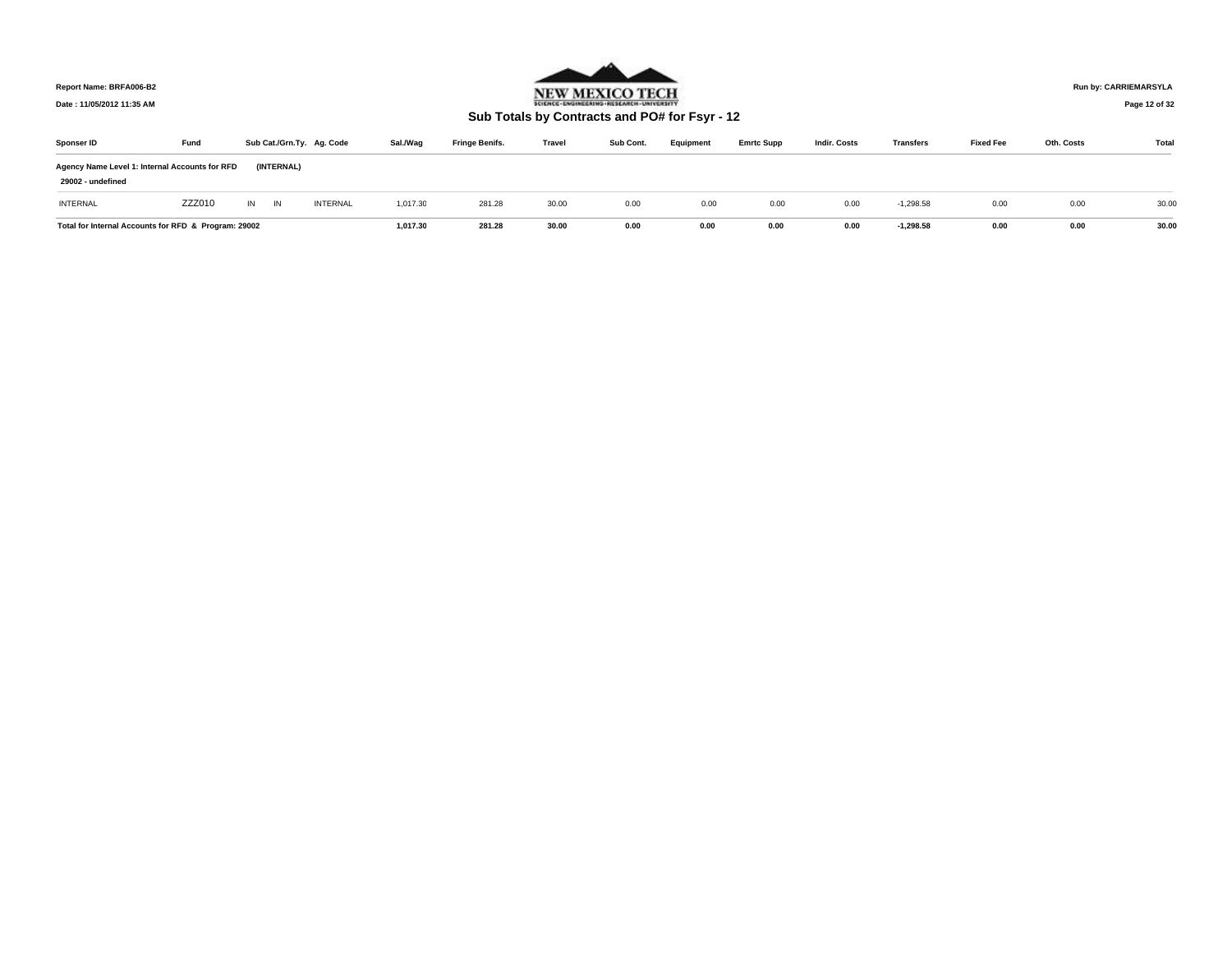

**Run by: CARRIEMARSYLA**

**Date : 11/05/2012 11:35 AM**

# **Sub Totals by Contracts and PO# for Fsyr - 12**

**Page 13 of 32** 

| Sponser ID                                                            | Fund          |                        | Sub Cat./Grn.Ty. Ag. Code | Sal./Wag    | <b>Fringe Benifs.</b> | <b>Travel</b> | Sub Cont. | Equipment  | <b>Emrtc Supp</b> | Indir. Costs | <b>Transfers</b> | <b>Fixed Fee</b> | Oth. Costs | <b>Total</b> |
|-----------------------------------------------------------------------|---------------|------------------------|---------------------------|-------------|-----------------------|---------------|-----------|------------|-------------------|--------------|------------------|------------------|------------|--------------|
| Agency Name Level 1: Misc Restricted (Includes all university awards) |               |                        | (AGCYMISC)                |             |                       |               |           |            |                   |              |                  |                  |            |              |
| 29000 - Research                                                      |               |                        |                           |             |                       |               |           |            |                   |              |                  |                  |            |              |
| 063013-8746                                                           | MEHQ10        | STFS GT                | <b>UNM</b>                | 158,607.76  | 16,901.82             | 17,573.89     | 0.00      | 135,847.48 | 0.00              | 60,148.36    | 0.00             | 0.00             | 28,866.85  | 417,946.16   |
| 063013-8746                                                           | MEHQ30        | STFS GT                | <b>UNM</b>                | 3,454.52    | 578.17                | 2,337.66      | 0.00      | 0.00       | 0.00              | 2,397.87     | 0.00             | 0.00             | 2,477.83   | 11,246.05    |
| 063013-8746                                                           | MEHQ40        | STFS GT                | <b>UNM</b>                | 550.00      | 20.51                 | 1,629.01      | 0.00      | 0.00       | 0.00              | 0.00         | 0.00             | 0.00             | 63,331.78  | 65,531.30    |
| 063013-8746                                                           | MEHQ20        | STFS GT                | <b>UNM</b>                | 75,443.33   | 492.82                | 7,420.79      | 0.00      | 58,702.35  | 0.00              | 28,546.76    | 0.00             | 0.00             | 21,980.57  | 192,586.62   |
| 063015-8746                                                           | MPDH10        | STFS GT                | <b>UNM</b>                | 111,764.65  | 14,977.12             | 8,161.38      | 0.00      | 0.00       | 0.00              | 73,691.03    | 0.00             | 0.00             | 146,368.74 | 354,962.92   |
| 10-DARPA-1096                                                         | MPDS10        | OTDS CT                | <b>DUKE</b>               | 59,316.10   | 11,523.93             | 3,512.96      | 0.00      | 0.00       | 0.00              | 32,053.47    | 0.00             | 0.00             | 7,208.10   | 113,614.56   |
| 10015030-NMGS                                                         | MCCS20        | OTFS CT                | U_OF_UT                   | 36,522.58   | 5,683.65              | 0.00          | 0.00      | 0.00       | 0.00              | 19,590.02    | 0.00             | 0.00             | 2,622.36   | 64,418.61    |
| 10015030-NMGS                                                         | MCCS10        | OTFS CT                | U OF UT                   | 25,999.84   | 5,985.29              | 0.00          | 0.00      | 0.00       | 0.00              | 13,977.40    | 0.00             | 0.00             | 0.00       | 45,962.53    |
| 11-521-R1DOE00001-0043                                                | <b>MGT030</b> | STFS CT                | NM_EMNRD                  | 10,711.13   | 1,369.61              | 2,514.43      | 0.00      | 0.00       | 0.00              | 3,049.38     | 0.01             | 0.00             | 15,898.61  | 33,543.17    |
| 11-521-R1DOE00001-0043                                                | <b>MGT040</b> | STFS CT                | NM EMNRD                  | 24,076.96   | 87.46                 | 0.00          | 0.00      | 0.00       | 0.00              | 2,416.41     | 0.00             | 0.00             | 0.00       | 26,580.83    |
| 11-521-R1DOE00001-0094                                                | MGTP20        | STFS CT                | NM EMNRD                  | 25,600.85   | 1,966.27              | 0.00          | 0.00      | 0.00       | 0.00              | 2,667.51     | 0.00             | 0.00             | 84.00      | 30,318.63    |
| 133433-8746                                                           | MCSB10        | STFS GT                | <b>UNM</b>                | 17,630.50   | 59.63                 | 0.00          | 0.00      | 0.00       | 0.00              | 4,823.49     | 0.00             | 0.00             | 108.96     | 22,622.58    |
| 182002-8746                                                           | MDDS10        | STFS GT                | <b>UNM</b>                | 36,968.13   | 7,867.70              | 3,177.69      | 0.00      | 0.00       | 0.00              | 15,573.01    | 0.00             | 0.00             | 9,448.42   | 73,034.95    |
| 2008-0740-02                                                          | MRDE10        | OTDS CT                | <b>NCSU</b>               | $-2,811.64$ | $-1,480.44$           | 0.00          | 0.00      | 0.00       | 0.00              | $-652.40$    | 0.00             | 0.00             | 0.00       | $-4,944.48$  |
| 2010-RGB-01                                                           | MRGB01        | <b>ST</b><br>CT        | NM_ISC                    | 4.03        | 1.23                  | 0.00          | 0.00      | 0.00       | 0.00              | 2.03         | 0.00             | 0.00             | 0.00       | 7.29         |
| 2012-2737                                                             | MSCR10        | OTFS GT                | U_OF_CA                   | 0.00        | 0.00                  | 461.20        | 0.00      | 0.00       | 0.00              | 111.15       | 0.00             | 0.00             | 0.00       | 572.35       |
| 2012-HB-01/PO 9409                                                    | MMSS10        | <b>CT</b><br><b>ST</b> | NM_OSE                    | 6,310.96    | 2,279.14              | 0.00          | 0.00      | 0.00       | 0.00              | 858.99       | 0.00             | 0.00             | 0.00       | 9,449.09     |
| 3048107821-11-267                                                     | MKRF10        | OTFS CT                | U_OF_KY                   | 2,201.63    | 1,199.08              | 0.00          | 0.00      | 0.00       | 2,018.20          | 2,610.36     | 34,865.76        | 3,931.58         | 2,039.17   | 48,865.78    |
| 433370-8746                                                           | MHPL10        | STDS GT                | <b>UNM</b>                | 7,772.86    | 25.27                 | 0.00          | 0.00      | 0.00       | 0.00              | 3,064.69     | 0.00             | 0.00             | 0.00       | 10,862.82    |
| 52100-0000029227                                                      | MGER10        | CT<br><b>ST</b>        | NM_EMNRD                  | 1,675.03    | 610.70                | 0.00          | 0.00      | 0.00       | 0.00              | 0.00         | $-872.97$        | 0.00             | 0.00       | 1,412.76     |
| 650166-8746                                                           | MDSM10        | STFS GT                | <b>UNM</b>                | 0.00        | 0.00                  | 0.00          | 0.00      | 0.00       | 0.00              | 0.00         | $-54.30$         | 0.00             | 0.00       | $-54.30$     |
| 798181-8746                                                           | MDNS10        | STFS CT                | <b>UNM</b>                | 79,972.94   | 34,626.92             | 0.00          | 0.00      | 0.00       | 0.00              | 30,254.35    | 0.00             | 0.00             | 0.00       | 144,854.21   |
| AGREEMENT 10/1/11                                                     | MPTM10        | <b>ST</b><br><b>CT</b> | OSWCD                     | 18,911.56   | 4,349.81              | 1,129.96      | 0.00      | 0.00       | 0.00              | 1,977.08     | 0.00             | 0.00             | 323.26     | 26,691.67    |
| BA-68 PO# T322A68                                                     | MJOL20        | OTFS GT                | JOI                       | 7,604.00    | 1,293.23              | 0.00          | 0.00      | 0.00       | 0.00              | 3,872.81     | 0.00             | 0.00             | 957.26     | 13,727.30    |
| BA-68 PO# T322A68                                                     | MJOL10        | OTFS GT                | JOI                       | 0.00        | 0.00                  | 0.00          | 0.00      | 0.00       | 0.00              | 344.30       | 0.00             | 0.00             | 1,881.40   | 2,225.70     |
| C05309                                                                | MADR10        | STFS CT                | NM DOT                    | 50,191.77   | 4,302.15              | 1,159.84      | 0.00      | 0.00       | 0.00              | 11,347.64    | 0.00             | 0.00             | 1,084.72   | 68,086.12    |
| C05357                                                                | MCME10        | STFS CT                | NM_DOT                    | 23,337.00   | 4,444.57              | 366.08        | 0.00      | 0.00       | 0.00              | 5,637.13     | 0.00             | 0.00             | 38.12      | 33,822.90    |
| C05422                                                                | MCAD10        | STFS CT                | NM DOT                    | 7,479.00    | 1,216.53              | 278.40        | 0.00      | 0.00       | 0.00              | 2,146.77     | 0.00             | 0.00             | 1,759.67   | 12,880.37    |
| C05435                                                                | MTBS10        | STFS CT                | NM DOT                    | 27,818.08   | 4,277.81              | 322.56        | 0.00      | 0.00       | 0.00              | 7,026.50     | 0.00             | 0.00             | 2,714.03   | 42,158.98    |
| CO5249                                                                | MSBE10        | STFS CT                | NM_DOT                    | 10,331.52   | 1,969.95              | 83.20         | 0.00      | 0.00       | 0.00              | 2,476.95     | 0.00             | 0.00             | 0.00       | 14,861.62    |
| EAR-0732947-04                                                        | MNVC10        | OTFS CT                | <b>UNAVCO</b>             | 73,440.81   | 16,689.87             | 342.50        | 0.00      | 0.00       | 0.00              | 25,496.06    | 0.00             | 0.00             | 3,608.18   | 119,577.42   |
| EAR-0732947-06                                                        | MPBO10        | OTFS GT                | <b>UNAVCO</b>             | 684.56      | 270.64                | 0.00          | 0.00      | 0.00       | 0.00              | 948.46       | 0.00             | 0.00             | 2,544.00   | 4,447.66     |
| EMT-2010-GR-0008-NMTECH                                               | MEQM10        | STFS GT                | NM_DHS                    | 19,982.28   | 1,018.89              | 5,589.36      | 0.00      | 0.00       | 0.00              | 0.00         | 0.00             | 0.00             | 1,191.99   | 27,782.52    |
| EQ01346                                                               | MINB17        | STFS GT                | <b>NMSU</b>               | 47,983.33   | 2,793.81              | 0.00          | 0.00      | 0.00       | 0.00              | 14,338.24    | $-0.01$          | 0.00             | 2,130.95   | 67,246.32    |
| EQ01346                                                               | MINB18        | STFS GT                | <b>NMSU</b>               | 18,439.20   | 5,356.53              | 0.00          | 0.00      | 0.00       | 0.00              | 7,945.51     | $-132.36$        | 0.00             | 5,522.77   | 37,131.65    |
| EQ01346                                                               | MINB15        | STFS GT                | <b>NMSU</b>               | 7,584.22    | 1,648.97              | 544.62        | 0.00      | 0.00       | 0.00              | 5,135.38     | 0.00             | 0.00             | 9,172.04   | 24,085.23    |
| EQ01346                                                               | MINB16        | STFS GT                | <b>NMSU</b>               | 75,014.70   | 23,465.12             | 2,918.00      | 0.00      | 0.00       | 0.00              | 33,010.41    | 0.00             | 0.00             | 20,410.42  | 154,818.65   |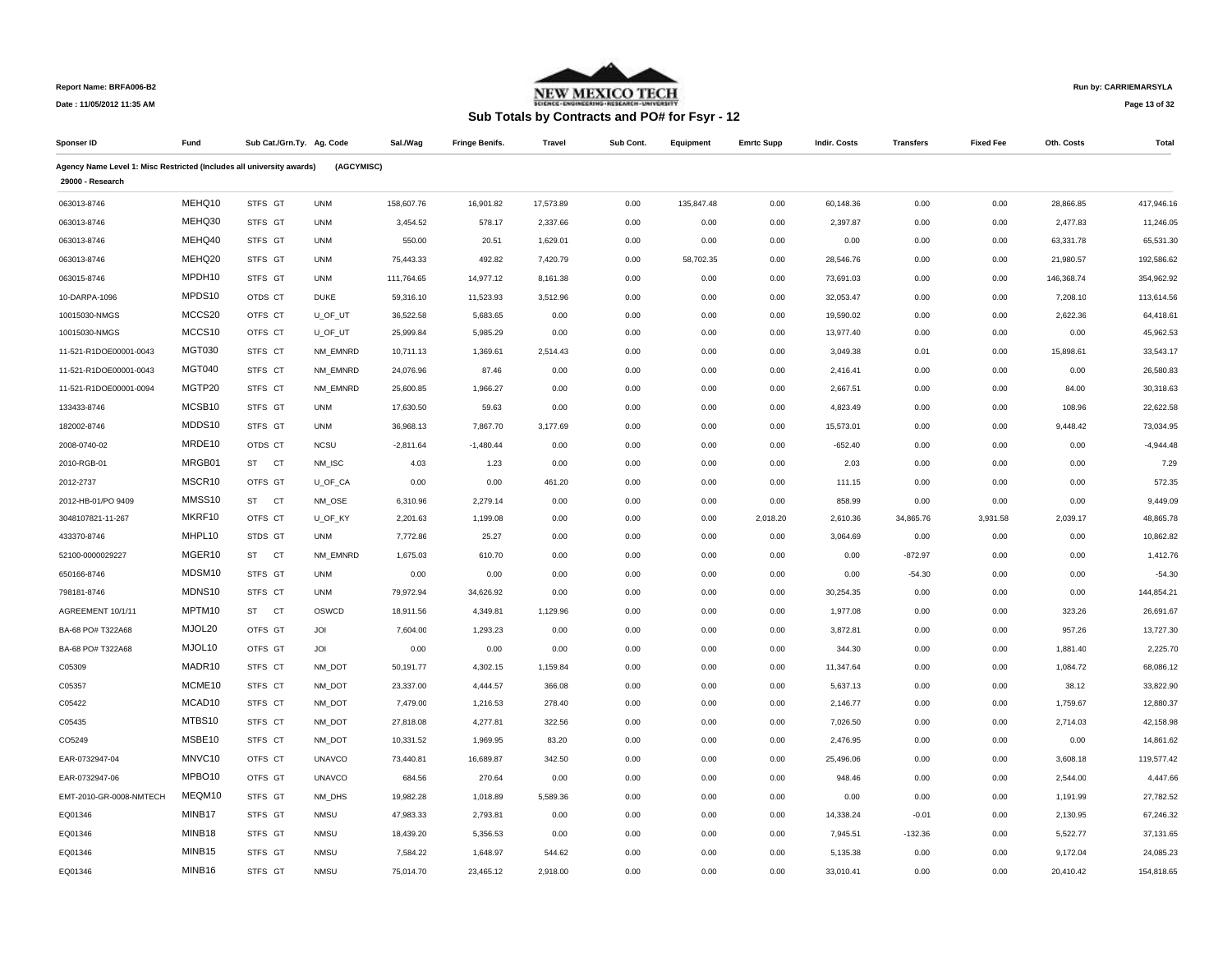

## **Run by: CARRIEMARSYLA**

**Page 14 of 32** 

| Sponser ID                                                                  | Fund               | Sub Cat./Grn.Ty. Ag. Code |                 | Sal /Wag     | <b>Fringe Benifs.</b> | Travel    | Sub Cont. | Equipment  | <b>Emrtc Supp</b> | <b>Indir. Costs</b> | Transfers    | <b>Fixed Fee</b> | Oth. Costs | Total        |
|-----------------------------------------------------------------------------|--------------------|---------------------------|-----------------|--------------|-----------------------|-----------|-----------|------------|-------------------|---------------------|--------------|------------------|------------|--------------|
| EQ01346                                                                     | MINB14             | STFS GT                   | <b>NMSU</b>     | $-200.00$    | $-0.65$               | 0.00      | 0.00      | 0.00       | 0.00              | $-54.38$            | 0.00         | 0.00             | 0.00       | $-255.03$    |
| EQ01346                                                                     | MINB22             | STFS GT                   | <b>NMSU</b>     | 32,709.71    | 6,773.49              | 1,192.83  | 0.00      | 0.00       | 0.00              | 14,203.04           | 0.00         | 0.00             | 11,733.24  | 66,612.31    |
| EQ01346                                                                     | MINB19             | STFS GT                   | <b>NMSU</b>     | 1,519.16     | 8.76                  | 1,298.57  | 0.00      | 0.00       | 0.00              | 2,638.28            | 0.00         | 0.00             | 6,908.87   | 12,373.64    |
| GSSP10-013                                                                  | MSOS10             | OTFS CT                   | UNIV/VLA        | 14,449.50    | 49.28                 | 0.00      | 0.00      | 0.00       | 0.00              | 1,643.54            | 0.00         | 0.00             | 1,937.06   | 18,079.38    |
| JPA TAOS COUNTY 12/10                                                       | MSTV10             | ST CT                     | <b>CTY TAOS</b> | 31,032.25    | 8,410.93              | 8,521.16  | 0.00      | 0.00       | 0.00              | 11,615.16           | 0.00         | 0.00             | 29,470.49  | 89,049.99    |
| KMS0019-9-26/SUB                                                            | MASA10             | OTFS GT                   | ASU             | 0.00         | 0.00                  | 0.00      | 0.00      | 0.00       | 0.00              | 13.00               | 0.00         | 0.00             | 50.00      | 63.00        |
| KMS0019-9-27/SUB                                                            | MASV10             | OTFS GT                   | ASU             | 0.00         | 0.00                  | 0.00      | 0.00      | 0.00       | 0.00              | 11.70               | 0.00         | 0.00             | 45.00      | 56.70        |
| KMS0019-9-28/SUB                                                            | MASW10             | OTFS GT                   | ASU             | 0.00         | 0.00                  | 0.00      | 0.00      | 0.00       | 0.00              | 278.48              | 0.00         | 0.00             | 1,071.08   | 1,349.56     |
| MOA 4/13/12                                                                 | MPAL10             | STFS CT                   | <b>NMSA</b>     | 190.15       | 78.25                 | 156.28    | 0.00      | 0.00       | 0.00              | 80.69               | 0.00         | 0.00             | 0.00       | 505.37       |
| NM-EE0002850                                                                | MNGD20             | OTFS CT                   | <b>AZGS</b>     | 20,106.11    | 1,787.75              | 585.13    | 0.00      | 0.00       | 0.00              | 9,994.82            | 0.00         | 0.00             | 392.55     | 32,866.36    |
| Q01295                                                                      | MEPS10             | STFS CP                   | <b>NMSU</b>     | 10,129.70    | 1,669.90              | 255.00    | 0.00      | 0.00       | 0.00              | 3,414.09            | 0.00         | 0.00             | 543.54     | 16,012.23    |
| Q01346                                                                      | MINB <sub>23</sub> | STFS GT                   | <b>NMSU</b>     | 808.62       | 245.82                | 10,153.42 | 0.00      | 0.00       | 0.00              | 3,117.38            | 0.00         | 0.00             | 295.11     | 14,620.35    |
| Q01346                                                                      | MINB25             | STFS GT                   | <b>NMSU</b>     | 11,306.14    | 3,955.61              | 0.00      | 0.00      | 0.00       | 0.00              | 4,906.26            | 0.00         | 0.00             | 2,842.00   | 23,010.01    |
| Q01346                                                                      | MINB26             | STFS GT                   | <b>NMSU</b>     | 11,451.67    | 2,140.11              | 0.00      | 0.00      | 0.00       | 0.00              | 4,082.91            | 0.00         | 0.00             | 1,474.28   | 19,148.97    |
| Q01346                                                                      | MINB27             | STFS GT                   | <b>NMSU</b>     | 6,610.55     | 1,948.58              | 0.00      | 0.00      | 0.00       | 0.00              | 2,320.94            | 0.00         | 0.00             | 5.00       | 10,885.07    |
| Q01346                                                                      | MINB28             | STFS GT                   | <b>NMSU</b>     | 1,263.98     | 8.44                  | 389.98    | 0.00      | 0.00       | 0.00              | 605.14              | 0.00         | 0.00             | 570.61     | 2,838.15     |
| Q01346                                                                      | MINB <sub>55</sub> | STFS GT                   | <b>NMSU</b>     | 23,341.24    | 7,124.73              | 2.488.86  | 0.00      | 0.00       | 0.00              | 9.981.45            | 0.00         | 0.00             | 3,876.70   | 46,812.98    |
| Q01346                                                                      | MINB29             | STFS GT                   | <b>NMSU</b>     | 4,581.42     | 545.16                | 532.80    | 0.00      | 0.00       | 0.00              | 2,343.22            | 0.00         | 0.00             | 2,987.04   | 10,989.64    |
| Q01376 - NNX09AP69A                                                         | MSGA80             | STFS GT                   | <b>NMSU</b>     | 78,184.62    | 3,338.73              | 2,495.07  | 0.00      | 0.00       | 3,153.00          | 23,885.11           | 0.00         | 0.00             | 965.24     | 112,021.77   |
| Q01376 - NNX09AP69A                                                         | MSGA81             | STFS GT                   | <b>NMSU</b>     | 0.00         | 0.00                  | 423.66    | 0.00      | 0.00       | 0.00              | 0.00                | 0.00         | 0.00             | 2,920.10   | 3,343.76     |
| Q01376-NNX09AP69A                                                           | MZGA80             | STCS CT                   | <b>NMSU</b>     | 74,086.92    | 20,250.26             | 1,839.78  | 0.00      | 0.00       | 0.00              | 27,322.68           | 0.00         | 0.00             | 4,645.17   | 128,144.81   |
| Q01451                                                                      | MSGA90             | STFS CT                   | <b>NMSU</b>     | 0.00         | 0.00                  | 0.00      | 0.00      | 0.00       | 0.00              | 0.00                | 0.00         | 0.00             | 15,000.00  | 15,000.00    |
| Q01518                                                                      | MZRN10             | STCS GT                   | NMSU-WRRI       | 14,278.32    | 4,086.14              | 0.00      | 0.00      | 0.00       | 0.00              | 8,025.20            | 0.00         | 0.00             | 0.00       | 26,389.66    |
| Q01518                                                                      | MWRN10             | STFS GT                   | NMSU-WRRI       | 15,000.00    | 48.75                 | 1,000.00  | 0.00      | 0.00       | 0.00              | 0.00                | 0.00         | 0.00             | 0.00       | 16,048.75    |
| Q01522                                                                      | MMRO10             | STFS CT                   | <b>NMSU</b>     | 1,906.00     | 31.68                 | 0.00      | 0.00      | 0.00       | 0.00              | 0.00                | 0.00         | 0.00             | 0.00       | 1,937.68     |
| Q01531                                                                      | MSAT10             | STFS CP                   | <b>NMSU</b>     | 1,140.00     | 3.71                  | 0.00      | 0.00      | 0.00       | 0.00              | 0.00                | 0.00         | 0.00             | 0.00       | 1,143.71     |
| Q01533                                                                      | MRAD10             | STFS CP                   | <b>NMSU</b>     | 1,500.00     | 55.39                 | 0.00      | 0.00      | 0.00       | 0.00              | 0.00                | 0.00         | 0.00             | 88.07      | 1,643.46     |
| Q01536                                                                      | MERP10             | STFS CP                   | <b>NMSU</b>     | 2,157.66     | 9.32                  | 0.00      | 0.00      | 0.00       | 0.00              | 0.00                | 0.00         | 0.00             | 441.70     | 2,608.68     |
| RE: DE-FC-06NT42847                                                         | MUOH10             | OTFS CT                   | <b>RCUH</b>     | 6,484.42     | 961.05                | 678.54    | 0.00      | 0.00       | 0.00              | 3,192.75            | 132.60       | 0.00             | 0.00       | 11,449.36    |
| SUB DE-NT0005227                                                            | MLEA10             | STFS CT                   | LEA_CO          | 761.23       | 228.08                | 2,754.94  | 0.00      | 0.00       | 0.00              | 5,653.24            | $-63,309.77$ | 0.00             | 16,012.69  | $-37,899.59$ |
| SUB#22047A/2010-DN-BX-K223 MSHU10                                           |                    | OTFS CT                   | SAMHOU          | 28,020.11    | 3,557.35              | 0.00      | 0.00      | 0.00       | 0.00              | 7,610.21            | 0.00         | 0.00             | 0.00       | 39,187.67    |
| Total for Misc Restricted (Includes all university awards) & Program: 29000 |                    |                           |                 | 1,463,393.67 | 245,190.38            | 94.289.55 | 0.00      | 194,549.83 | 5,171.20          | 563,772.03          | $-29,371.04$ | 3,931.58         | 458,049.74 | 2,998,976.94 |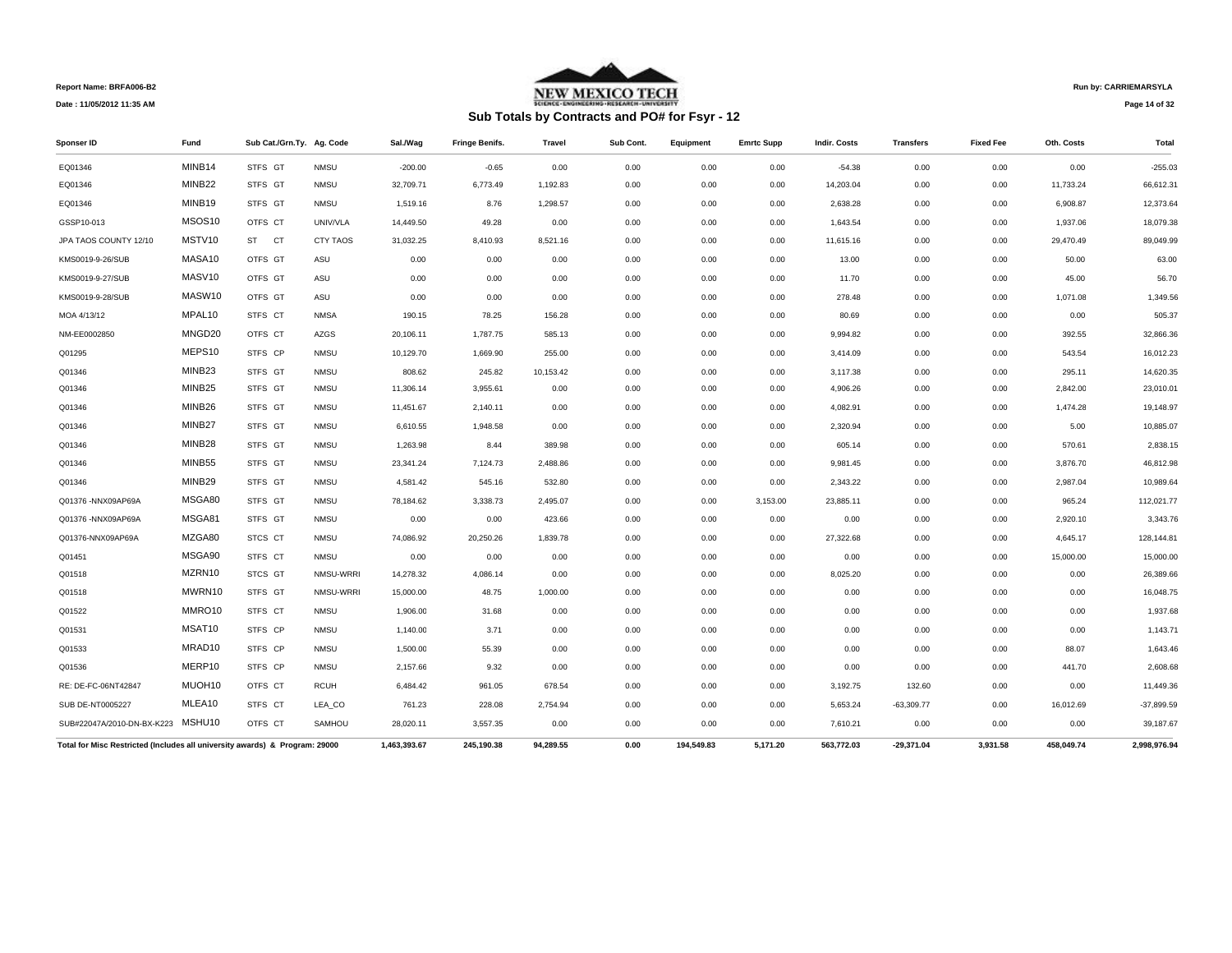

## **Run by: CARRIEMARSYLA**

**Date : 11/05/2012 11:35 AM**

# **Sub Totals by Contracts and PO# for Fsyr - 12**

**Page 15 of 32** 

| Sponser ID                                                            | Fund   | Sub Cat./Grn.Ty. Ag. Code |               | Sal./Wag  | <b>Fringe Benifs.</b> | <b>Travel</b> | Sub Cont. | Equipment | <b>Emrtc Supp</b> | <b>Indir. Costs</b> | <b>Transfers</b> | <b>Fixed Fee</b> | Oth. Costs | Total      |
|-----------------------------------------------------------------------|--------|---------------------------|---------------|-----------|-----------------------|---------------|-----------|-----------|-------------------|---------------------|------------------|------------------|------------|------------|
| Agency Name Level 1: Misc Restricted (Includes all university awards) |        |                           | (AGCYMISC)    |           |                       |               |           |           |                   |                     |                  |                  |            |            |
| 29001 - Other Sponsered Activity & Internal                           |        |                           |               |           |                       |               |           |           |                   |                     |                  |                  |            |            |
| 09-631-0004-00046 / PO#5110                                           | RDCS20 | STFS GT                   | NM_WSD        | 54.44     | 29.12                 | 0.00          | 0.00      | 0.00      | 0.00              | 0.00                | 0.00             | 0.00             | 0.00       | 83.56      |
| 2009-EMPG-NMTECH-EARTHQ                                               | MTEP10 | STFS GT                   | NM_DHS        | 0.00      | 0.00                  | 2,978.70      | 0.00      | 0.00      | 0.00              | 0.00                | 0.00             | 0.00             | 1,766.42   | 4,745.12   |
| 582-11-14416                                                          | MTEQ10 | OTFS CT                   | <b>TCEQ</b>   | 52,106.83 | 25,135.13             | 11,790.86     | 0.00      | 0.00      | 0.00              | 10,581.58           | 0.00             | 0.00             | 14,521.88  | 114,136.28 |
| 798178-8746                                                           | MCOR10 | STDS CT                   | <b>UNM</b>    | 8,096.23  | 3,690.09              | 4,875.79      | 0.00      | 0.00      | 0.00              | 2,432.70            | 0.00             | 0.00             | 0.00       | 19,094.81  |
| AGREEMENT 4/19/12                                                     | MFON10 | OT GT                     | <b>FONDA</b>  | 0.00      | 0.00                  | 0.00          | 0.00      | 0.00      | 0.00              | 0.00                | 0.00             | 0.00             | 3,072.25   | 3,072.25   |
| CONTRACT 2/1/12                                                       | MKAN10 | OTFS CT                   | KDHE          | 2,326.43  | 1,292.64              | 3,109.84      | 0.00      | 0.00      | 0.00              | 789.98              | 0.00             | 0.00             | 1,002.14   | 8.521.03   |
| CONTRACT MAY 2009                                                     | MKDH10 | OTFS CT                   | KDHE          | 0.00      | 0.00                  | 0.00          | 0.00      | 0.00      | 0.00              | 0.00                | $-258.63$        | 0.00             | 0.00       | $-258.63$  |
| CUGE 12-171                                                           | MZMA10 | <b>ST</b><br><b>CT</b>    | NM_ARTS       | 0.00      | 0.00                  | 0.00          | 0.00      | 0.00      | 0.00              | 0.00                | 0.00             | 0.00             | 1,848.50   | 1,848.50   |
| CUGE 12-171                                                           | MNMA10 | ST<br><b>CT</b>           | NM_ARTS       | 0.00      | 0.00                  | 0.00          | 0.00      | 0.00      | 0.00              | 0.00                | 0.00             | 0.00             | 7,394.00   | 7,394.00   |
| EMT-2007-PC-0007-001-NMIMT                                            | MFMB10 | STFS GT                   | NM_DHS        | 9.22      | 3.27                  | 0.00          | 0.00      | 0.00      | 0.00              | 80.76               | $-82.34$         | 0.00             | 1,601.00   | 1,611.91   |
| EMT-2007-PC-0007-NMIMT                                                | MZMB10 | STCS GT                   | NM DHS        | 0.00      | 0.00                  | 0.00          | 0.00      | 0.00      | 0.00              | 0.01                | 0.00             | 0.00             | 0.00       | 0.01       |
| EMW-2011-SS-0051-NM TECH                                              | MTWS10 | STFS GT                   | NM DHS        | 0.00      | 0.00                  | 0.00          | 0.00      | 0.00      | 0.00              | 0.00                | 0.00             | 0.00             | 1,764.78   | 1,764.78   |
| EQ01316                                                               | MAMS30 | STFS GT                   | <b>NMSU</b>   | 0.00      | 0.00                  | 0.00          | 0.00      | 0.00      | 0.00              | 0.00                | 0.00             | 0.00             | 1,250.00   | 1,250.00   |
| EQ01316                                                               | MAMS40 | STFS GT                   | <b>NMSU</b>   | 0.00      | 0.00                  | 559.12        | 0.00      | 0.00      | 0.00              | 0.00                | $-1.98$          | 0.00             | 20,541.65  | 21,098.79  |
| K011076                                                               | MMAT10 | OTFS CT                   | <b>TAMRF</b>  | 23,390.25 | 5,798.98              | 1,599.65      | 0.00      | 76,469.89 | 0.00              | 4,932.05            | 0.00             | 0.00             | 36.00      | 112,226.82 |
| K011076                                                               | MMAT20 | OTFS CT                   | <b>TAMRF</b>  | 0.00      | 0.00                  | 353.38        | 0.00      | 0.00      | 0.00              | 56.54               | 0.00             | 0.00             | 0.00       | 409.92     |
| LEPF                                                                  | MLEP40 | <b>ST</b><br>GT           | NM_DFA        | 0.00      | 0.00                  | 1,068.12      | 0.00      | 0.00      | 0.00              | 0.00                | 0.00             | 0.00             | 21,615.85  | 22,683.97  |
| M00734/FLH-HPP-7553(7)                                                | MNFS30 | <b>CT</b><br>ST           | NM DOT        | 46,605.22 | 18,495.26             | 0.00          | 0.00      | 49,039.88 | 0.00              | 0.00                | 0.00             | 0.00             | 894.16     | 115,034.52 |
| M00734/FLH-HPP-7553(7)                                                | MNFS10 | ST<br><b>CT</b>           | NM_DOT        | 45,974.96 | 13,819.42             | 0.00          | 0.00      | 19,719.18 | 0.00              | 0.00                | 0.00             | 0.00             | 43,808.94  | 123,322.50 |
| M00734/FLH-HPP-7553(7)                                                | MNFS40 | <b>ST</b><br><b>CT</b>    | NM_DOT        | 0.00      | 0.00                  | 0.00          | 0.00      | 18,758.44 | 0.00              | 0.00                | 0.00             | 0.00             | 0.00       | 18,758.44  |
| NM-EE0002850                                                          | MNGD10 | OTFS CT                   | AZGS          | 50,432.32 | 4,546.80              | 1,720.65      | 0.00      | 0.00      | 0.00              | 9,968.71            | 0.00             | 0.00             | 16,599.63  | 83,268.11  |
| NRAO/VLA                                                              | X13015 | <b>CT</b><br>OT           | UNIV/VLA      | 90,569.11 | 967.39                | 0.00          | 0.00      | 0.00      | 0.00              | 0.00                | 2,000.00         | 0.00             | 409,689.84 | 503,226.34 |
| OE FAA WQC12000055                                                    | MCDP10 | OT<br>CT                  | CPHE          | 4,584.31  | 2,293.90              | 0.00          | 0.00      | 0.00      | 0.00              | 914.31              | 0.00             | 0.00             | 2,069.53   | 9,862.05   |
| OSWCD PRE-AWARD LTR                                                   | MWCD30 | ST<br><b>CT</b>           | OSWCD         | 51,888.38 | 9,534.30              | 4,358.86      | 24,288.11 | 0.00      | 0.00              | 5,757.51            | 0.00             | 0.00             | 6,186.60   | 102,013.76 |
| OSWCD PRE-AWARD LTR                                                   | MZCD22 | <b>CT</b><br>ST           | OSWCD         | 4,359.48  | 1,000.77              | $-113.92$     | 0.00      | 0.00      | 0.00              | 419.72              | 0.00             | 0.00             | 0.00       | 5,666.05   |
| OSWCD PRE-AWARD LTR                                                   | MWCD20 | ST<br><b>CT</b>           | OSWCD         | 67,244.78 | 20,855.39             | 2,025.71      | 0.00      | 0.00      | 0.00              | 7,452.02            | 0.00             | 0.00             | 3,023.76   | 100,601.66 |
| OSWCD PRE-AWARD LTR                                                   | MWCD10 | ST<br><b>CT</b>           | OSWCD         | 37,942.90 | 12,189.13             | 953.98        | 0.00      | 0.00      | 0.00              | 4,616.15            | 0.00             | 0.00             | 6,615.75   | 62,317.91  |
| P0076956                                                              | MTTU10 | <b>CT</b><br>OT           | TTU           | 555.00    | 138.38                | 494.34        | 0.00      | 0.00      | 0.00              | 2,274.50            | 0.00             | 0.00             | 4,704.80   | 8,167.02   |
| P0076956                                                              | MTTU20 | <b>CT</b><br>OT           | TTU           | 15,924.15 | 3,509.71              | 0.00          | 0.00      | 15,838.27 | 0.00              | 7,455.33            | 0.00             | 0.00             | $-119.56$  | 42,607.90  |
| PO 0000450575                                                         | MLDP10 | ST<br><b>CT</b>           | <b>ALBUQ</b>  | 2,680.49  | 1,415.58              | 4.00          | 0.00      | 0.00      | 0.00              | 475.32              | 0.00             | 0.00             | 579.48     | 5,154.87   |
| PO 0000450575                                                         | MLDP39 | <b>CT</b><br>ST           | ALBUQ         | 0.00      | 0.00                  | 0.00          | 0.00      | 0.00      | 0.00              | 10.69               | 0.00             | 0.00             | 105.21     | 115.90     |
| PO 0000450701                                                         | MBC010 | <b>CT</b><br><b>ST</b>    | <b>ALBUQ</b>  | 448.83    | 252.69                | 0.00          | 0.00      | 0.00      | 0.00              | 82.08               | 37.57            | 0.00             | 105.70     | 926.87     |
| PO 02706                                                              | MGE010 | PRFS CT                   | <b>UNAVCO</b> | 0.00      | 0.00                  | 0.00          | 0.00      | 0.00      | 0.00              | 0.00                | 0.00             | 0.00             | 4,500.00   | 4,500.00   |
| PROF SVCS AGMT 3/12                                                   | MWSU10 | OT<br>CT                  | WSU           | 3,013.99  | 1,398.74              | 2,967.13      | 0.00      | 0.00      | 0.00              | 872.23              | 0.00             | 0.00             | 1,155.73   | 9,407.82   |
| Q01507                                                                | MGBD10 | STFS CT                   | <b>NMSU</b>   | 2,094.00  | 12.55                 | 14.72         | 0.00      | 0.00      | 0.00              | 0.00                | 0.00             | 0.00             | 42.73      | 2,164.00   |
| SC 19111M00193                                                        | MDET10 | OTFS CT                   | ASU           | 10,791.28 | 4,394.46              | 0.00          | 0.00      | 0.00      | 5,670.20          | 3,163.95            | 0.00             | 2,110.33         | 97.65      | 26,227.87  |
| ULRF 12-0036-03/PO 30001476 MLRF10                                    |        | OTFS CT                   | <b>ULRF</b>   | 920.87    | 511.56                | 0.00          | 0.00      | 0.00      | 0.00              | 168.96              | 0.00             | 0.00             | 221.11     | 1.822.50   |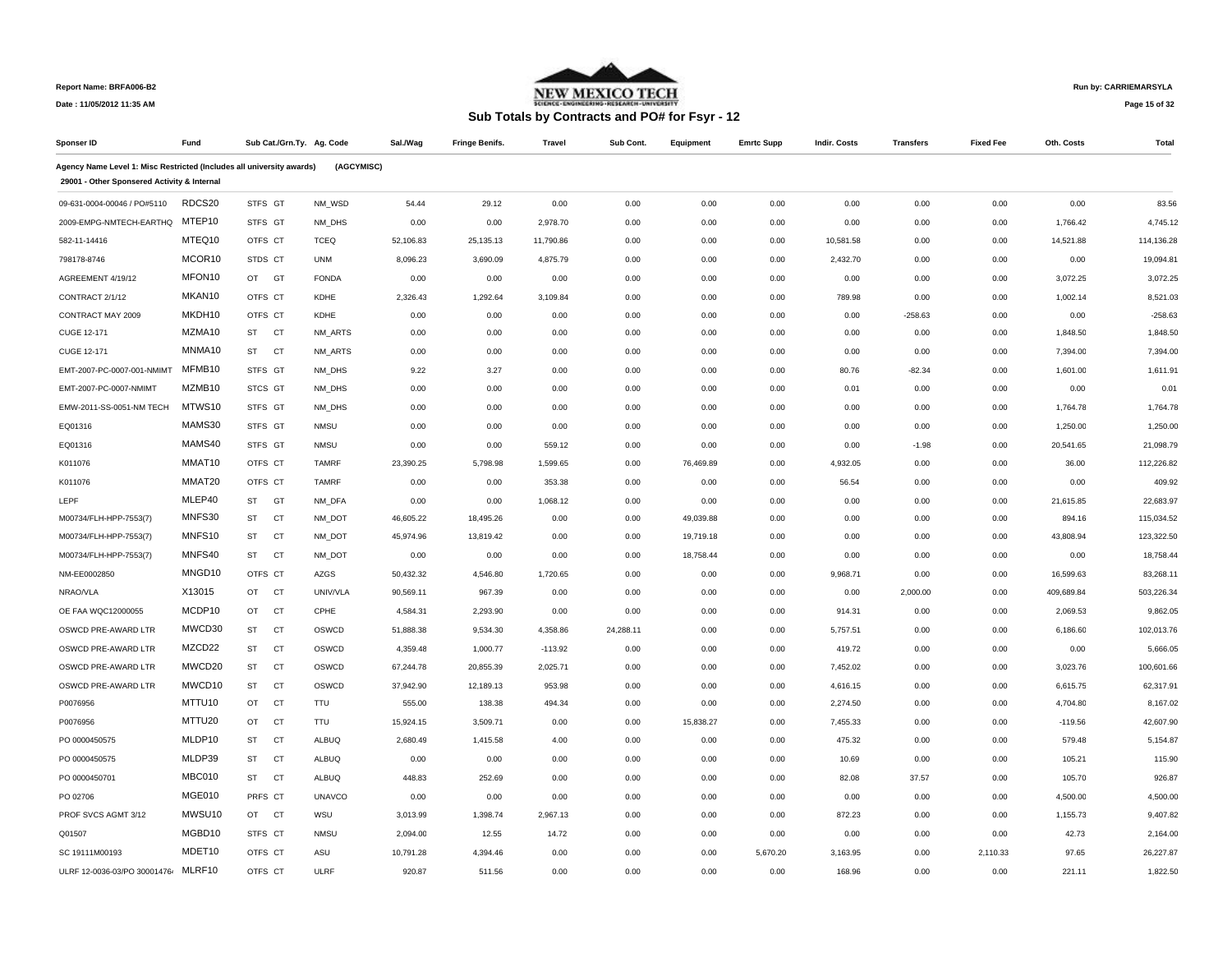**Date : 11/05/2012 11:35 AM**



**Run by: CARRIEMARSYLA**

**Page 16 of 32** 

# **Sub Totals by Contracts and PO# for Fsyr - 12**

| Sponser ID                                                                  | Fund   | Sub Cat./Grn.Ty. Ag. Code |                 | Sal./Wac   | <b>Fringe Benifs.</b> | <b>Travel</b> | Sub Cont. | Eauipment  | <b>Emrtc Supp</b> | <b>Indir, Costs</b> | <b>Transfers</b> | <b>Fixed Fee</b> | Oth. Costs | <b>Total</b> |
|-----------------------------------------------------------------------------|--------|---------------------------|-----------------|------------|-----------------------|---------------|-----------|------------|-------------------|---------------------|------------------|------------------|------------|--------------|
| US001-0000322590                                                            | TOGT10 | OTFS CT                   | <b>BATTELLE</b> | 34,804.04  | 14,659.66             | 0.00          | 0.00      | 0.00       | 28.552.62         | 14,263.59           | 0.00             | 15,295.98        | 35,186.74  | 142,762.63   |
| Total for Misc Restricted (Includes all university awards) & Program: 29001 |        |                           |                 | 556,817.51 | 145,944.92            | 38,760.93     | 24,288.11 | 179,825.66 | 34.222.82         | 76,768.69           | 1,694.62         | 17,406.31        | 611.882.27 | 1,687,611.84 |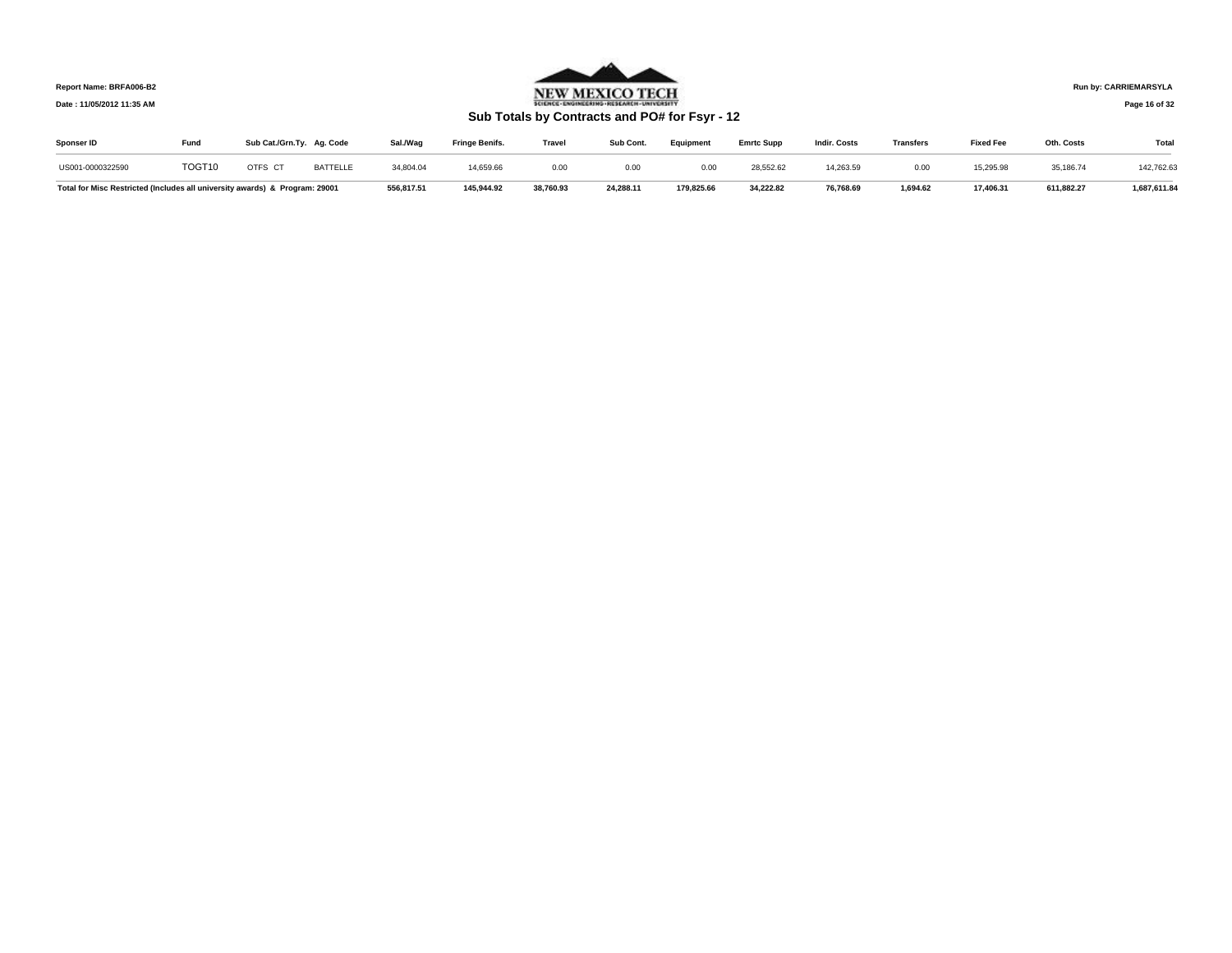

## **Run by: CARRIEMARSYLA**

**Page 17 of 32** 

| Sponser ID                                           | Fund               |                |            | Sub Cat./Grn.Ty. Ag. Code | Sal./Wag   | <b>Fringe Benifs.</b> | <b>Travel</b> | Sub Cont.  | Equipment | <b>Emrtc Supp</b> | <b>Indir. Costs</b> | <b>Transfers</b> | <b>Fixed Fee</b> | Oth. Costs  | Total        |
|------------------------------------------------------|--------------------|----------------|------------|---------------------------|------------|-----------------------|---------------|------------|-----------|-------------------|---------------------|------------------|------------------|-------------|--------------|
| Agency Name Level 1: Other Federal Departments       |                    |                | (US OTHER) |                           |            |                       |               |            |           |                   |                     |                  |                  |             |              |
| 29000 - Research                                     |                    |                |            |                           |            |                       |               |            |           |                   |                     |                  |                  |             |              |
| 10-C-CST-NMT-002                                     | RCST10             | F <sub>D</sub> | GT         | US FAA                    | 14.415.55  | 272.68                | 2.849.62      | 0.00       | 0.00      | 0.00              | 8,077.14            | 0.00             | 0.00             | 945.45      | 26,560.44    |
| 1R15CA135579-01A1                                    | RDNP10             | FD.            | GT         | US NIH                    | 3,726.00   | 607.48                | 3,303.19      | 0.00       | 0.00      | 0.00              | 2.944.82            | 0.00             | 0.00             | 3,231.71    | 13,813.20    |
| 2008-ST-104-000011                                   | REHS10             | FD.            | GT         | US DHS                    | 70,977.48  | 4,874.16              | 12,158.27     | 0.00       | 0.00      | 0.00              | 7,040.70            | 0.00             | 0.00             | 0.00        | 95,050.61    |
| 2011-ST-062-000051                                   | RSLT10             | FD.            | GT         | US DHS                    | 0.00       | 0.00                  | 1,520.17      | 0.00       | 0.00      | 0.00              | 664.32              | 0.00             | 0.00             | 0.00        | 2,184.49     |
| CA 10-C-CST-NMT-4 TASK 293                           | RCST20             | <b>FD</b>      | GT         | US FAA                    | 0.00       | 0.00                  | 0.00          | 0.00       | 0.00      | 0.00              | 1,337.30            | 0.00             | 0.00             | 3,060.18    | 4,397.48     |
| G10AC00463                                           | UNCR10             | F <sub>D</sub> | <b>CP</b>  | <b>UGEO</b>               | 8.493.36   | 2.266.03              | 0.00          | 0.00       | 0.00      | 0.00              | 4.730.28            | 0.00             | 0.00             | 1.277.00    | 16.766.67    |
| G10AC00642                                           | UDSF10             | F <sub>D</sub> | <b>CP</b>  | <b>UGEO</b>               | 2,407.62   | 651.58                | 0.00          | 0.00       | 0.00      | 0.00              | 1.202.27            | 0.00             | 0.00             | 0.00        | 4.261.47     |
| G10AP00060                                           | UDHC10             | <b>FD</b>      | GT         | <b>UGEO</b>               | 0.00       | 0.00                  | 0.00          | 0.00       | 0.00      | 0.00              | 445.79              | 0.00             | 0.00             | 1,644.94    | 2,090.73     |
| G11AC20245                                           | USMP10             | F <sub>D</sub> | <b>CP</b>  | <b>UGEO</b>               | 54.316.15  | 14.902.57             | 8.118.89      | 0.00       | 0.00      | 0.00              | 26.416.81           | 0.00             | 0.00             | 69,422.12   | 173,176.54   |
| J7810090024                                          | RWHS10             | F <sub>D</sub> | <b>CP</b>  | US NPS                    | 15,339.78  | 6.018.59              | 2,105.94      | 0.00       | 0.00      | 0.00              | 4.848.34            | 0.00             | 0.00             | 777.07      | 29,089.72    |
| J7810090024                                          | RWHS20             | F <sub>D</sub> | CP         | US NPS                    | 1,208.34   | 437.53                | 0.00          | 0.00       | 0.00      | 0.00              | 329.19              | 0.00             | 0.00             | 0.00        | 1,975.06     |
| L08AC14962                                           | RBCV10             | F <sub>D</sub> | CP         | US BLM                    | 3,220.76   | 388.18                | 721.96        | 0.00       | 0.00      | 0.00              | 2,610.31            | 0.00             | 0.00             | 5,301.25    | 12,242.46    |
| L10AC16108                                           | RBPC10             | FD.            | <b>CP</b>  | US BLM                    | 55,033.40  | 8,763.04              | 416.74        | 0.00       | 0.00      | 0.00              | 25,278.50           | 0.00             | 0.00             | 108.60      | 89,600.28    |
| NA11NES4400007                                       | RPGR <sub>10</sub> | F <sub>D</sub> | GT         | <b>NOAA</b>               | 18.693.12  | 65.34                 | 1.407.48      | 0.00       | 0.00      | 0.00              | 8.812.51            | 0.00             | 0.00             | 0.00        | 28,978.45    |
| P12AT00380                                           | RFOS10             | F <sub>D</sub> | <b>CP</b>  | US NPS                    | 1,315.80   | 393.78                | 384.64        | 0.00       | 0.00      | 0.00              | 418.85              | 0.00             | 0.00             | 0.00        | 2,513.07     |
| S-DSASD-09-CA-200                                    | RPSP10             | F <sub>D</sub> | <b>CT</b>  | US_DOS                    | 0.01       | 0.02                  | 0.00          | 0.00       | 0.00      | $-15.92$          | $-29.43$            | $-0.03$          | 0.00             | $-41.57$    | $-86.92$     |
| S-DSASD-09-CA-200                                    | RPSP50             | FD.            | <b>CT</b>  | US DOS                    | 0.00       | 0.00                  | 0.00          | 0.00       | 0.00      | $-2,561.22$       | $-3,312.67$         | 0.00             | 0.00             | $-6,903.55$ | $-12,777.44$ |
| S-DSASD-09-CA-200/A2                                 | RPSP30             | <b>FD</b>      | <b>CP</b>  | US DOS                    | 7,087.34   | 3,550.14              | 2,778.16      | 176,505.21 | 0.00      | 11,244.41         | 16,656.13           | 0.00             | 0.00             | 358.34      | 218,179.73   |
| S-DSASD-09-CA-200/A5                                 | RPSP40             | <b>FD</b>      | <b>CP</b>  | US DOS                    | 126,326.03 | 59,367.72             | 166.25        | 0.00       | 0.00      | 111,541.40        | 144,267.34          | 0.00             | 0.00             | 114,790.44  | 556,459.18   |
| S-DSASD-09-CA-200/A5                                 | RPSP4A             | FD.            | <b>CP</b>  | US DOS                    | 909.95     | 387.43                | 0.00          | 0.00       | 0.00      | 499.99            | 646.68              | 0.00             | 0.00             | 50.30       | 2,494.35     |
| S11AC20022                                           | RSJB10             | F <sub>D</sub> | <b>CP</b>  | US OSM                    | 9.041.11   | 1.683.94              | 0.00          | 0.00       | 0.00      | 0.00              | 6.630.73            | 0.00             | 0.00             | 4.448.37    | 21,804.15    |
| Total for Other Federal Departments & Program: 29000 |                    |                |            |                           | 392,511.80 | 104,630.21            | 35,931.31     | 176,505.21 | 0.00      | 120,708.66        | 260.015.91          | $-0.03$          | 0.00             | 198.470.65  | 1,288,773.72 |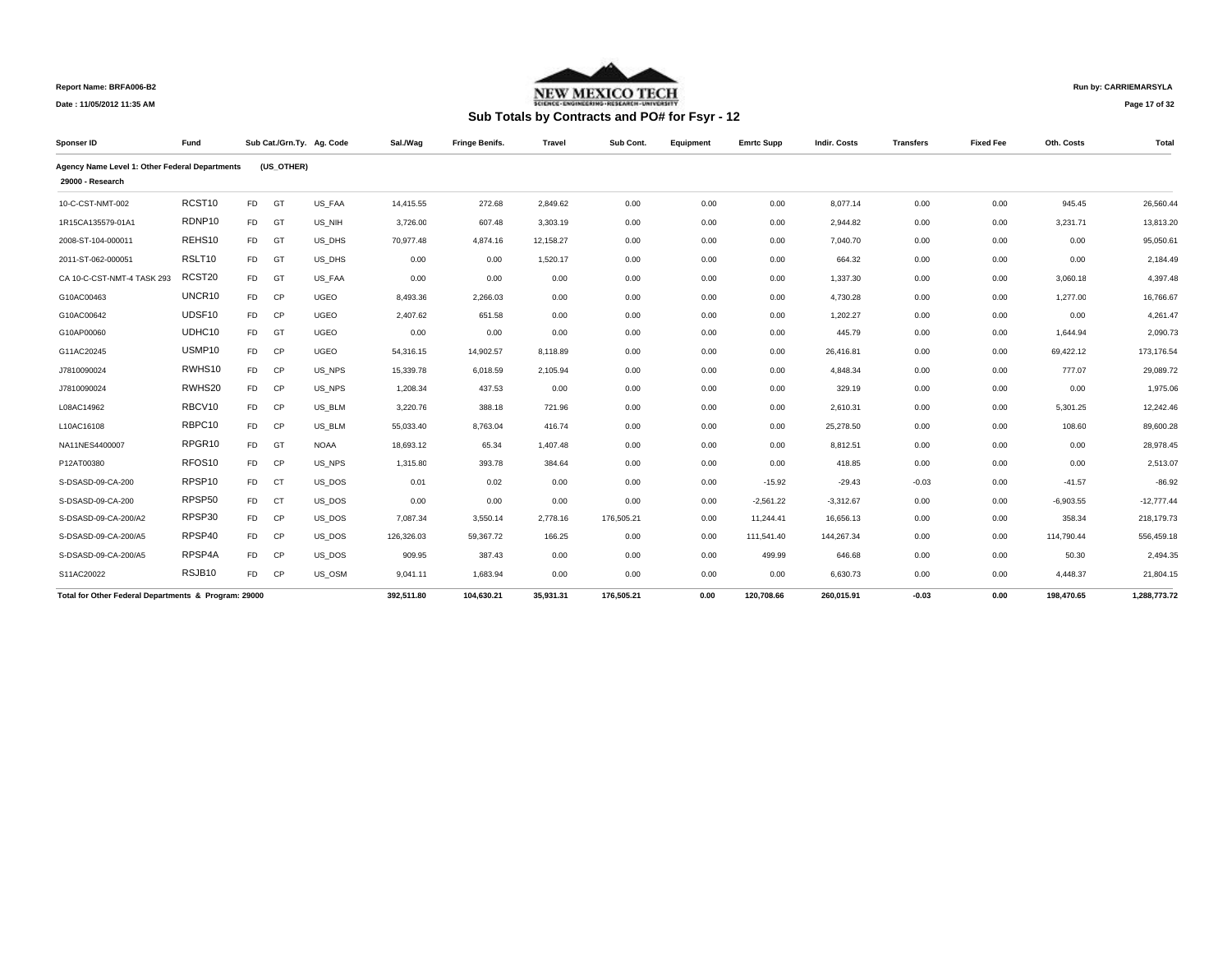

**Run by: CARRIEMARSYLA**

| Sub Totals by Contracts and PO# for Fsyr - 12 |  |  |  |
|-----------------------------------------------|--|--|--|
|-----------------------------------------------|--|--|--|

| Page 18 of 32 |  |  |  |
|---------------|--|--|--|
|---------------|--|--|--|

| Sponser ID                                                                                    | Fund               |                |            | Sub Cat./Grn.Ty. Ag. Code | Sal./Wag  | <b>Fringe Benifs.</b> | Travel     | Sub Cont.  | Equipment | <b>Emrtc Supp</b> | <b>Indir. Costs</b> | <b>Transfers</b> | <b>Fixed Fee</b> | Oth. Costs | Total      |
|-----------------------------------------------------------------------------------------------|--------------------|----------------|------------|---------------------------|-----------|-----------------------|------------|------------|-----------|-------------------|---------------------|------------------|------------------|------------|------------|
| Agency Name Level 1: Other Federal Departments<br>29001 - Other Sponsered Activity & Internal |                    |                | (US_OTHER) |                           |           |                       |            |            |           |                   |                     |                  |                  |            |            |
| 2007-GN-T7-K004                                                                               | RT0801             | FD             | CP         | US_DHS                    | 0.00      | 0.00                  | 0.00       | 0.00       | 0.00      | 0.00              | 0.00                | 0.01             | 0.00             | 0.00       | 0.01       |
| 2009-DG-BX-K002                                                                               | RSBB30             | <b>FD</b>      | CP         | US_OJP                    | 13,981.93 | 3,683.13              | 0.00       | 0.00       | 0.00      | 0.00              | 2,514.11            | 0.00             | 0.00             | 14.94      | 20,194.11  |
| 2009-DG-BX-K002                                                                               | RSBB40             | FD.            | CP         | US_OJP                    | 29,337.12 | 8,896.45              | 7,293.11   | 0.00       | 0.00      | 0.00              | 6,878.24            | 0.00             | 0.00             | 13,262.73  | 65,667.65  |
| 2009-DG-BX-K002                                                                               | RSBB50             | F <sub>D</sub> | CP         | US_OJP                    | 3,774.65  | 1,700.61              | 0.00       | 17,265.18  | 0.00      | 10,400.00         | 6,315.21            | 0.00             | 0.00             | 24,643.72  | 64,099.37  |
| 2009-DG-BX-K002                                                                               | RSBT40             | FD             | CP         | US_OJP                    | 25,517.60 | 9,769.85              | 5,514.93   | 0.00       | 0.00      | 0.00              | 7,436.86            | 0.00             | 0.00             | 745.16     | 48,984.40  |
| 2009-DG-BX-K002                                                                               | RSBT50             | FD             | CP         | US_OJP                    | 1,659.65  | 730.98                | 400.26     | 0.00       | 0.00      | 13,900.00         | 10,075.07           | 0.00             | 0.00             | 39,594.74  | 66,360.70  |
| 2009-DG-BX-K002                                                                               | RSBB80             | <b>FD</b>      | CP         | US_OJP                    | 611.59    | 242.38                | 0.00       | 0.00       | 0.00      | 0.00              | 99.91               | 0.00             | 0.00             | 0.00       | 953.88     |
| 2009-DG-BX-K002                                                                               | RSBT20             | <b>FD</b>      | CP         | US_OJP                    | 413.35    | 132.69                | 820.70     | 0.00       | 0.00      | 0.00              | 244.68              | 0.00             | 0.00             | 0.00       | 1,611.42   |
| 2009-DG-BX-K002                                                                               | RSBT10             | FD             | CP         | US_OJP                    | 23,840.94 | 7,598.38              | 0.00       | 0.00       | 0.00      | 0.00              | 5,627.71            | 0.00             | 0.00             | 0.00       | 37,067.03  |
| 2009-DG-BX-K002                                                                               | RSBT30             | <b>FD</b>      | CP         | US_OJP                    | 1,892.07  | 702.06                | 143.90     | 141,681.95 | 0.00      | 0.00              | 498.98              | 0.00             | 0.00             | 49.65      | 144,968.61 |
| 2009-DG-BX-K002                                                                               | RSBB10             | FD             | CP         | US_OJP                    | 41,948.84 | 18,381.19             | 75.00      | 0.00       | 0.00      | 0.00              | 7,197.94            | 0.00             | 0.00             | 1,116.00   | 68,718.97  |
| 2009-DG-BX-K002                                                                               | RSBB44             | FD             | CP         | US_OJP                    | 3,825.29  | 1,272.94              | 0.00       | 0.00       | 0.00      | 0.00              | 596.47              | 0.00             | 0.00             | 0.00       | 5,694.70   |
| 2009-DG-BX-K002                                                                               | RSBB43             | FD             | CP         | US_OJP                    | 4,421.01  | 1,124.91              | 1,335.56   | 0.00       | 0.00      | 0.00              | 805.13              | 0.00             | 0.00             | 0.00       | 7,686.61   |
| 2009-DG-BX-K002                                                                               | RSBB45             | <b>FD</b>      | CP         | US_OJP                    | 11,211.15 | 3,077.36              | 5,971.83   | 0.00       | 0.00      | 0.00              | 2,370.47            | 0.00             | 0.00             | 0.00       | 22,630.81  |
| 2009-DG-BX-K002                                                                               | RSBB41             | <b>FD</b>      | CP         | US_OJP                    | 4,738.02  | 1,958.10              | 4,556.72   | 0.00       | 0.00      | 0.00              | 1,316.59            | 0.00             | 0.00             | 0.00       | 12,569.43  |
| 2009-DG-BX-K002                                                                               | RSBB42             | FD             | CP         | US_OJP                    | 5,506.99  | 1,564.29              | 3,651.28   | 0.00       | 0.00      | 0.00              | 1,254.56            | 0.00             | 0.00             | 0.00       | 11,977.12  |
| 2009-DG-BX-K002                                                                               | RSBB <sub>20</sub> | FD             | CP         | US_OJP                    | 2,147.83  | 972.57                | 0.00       | 0.00       | 0.00      | 0.00              | 365.09              | 0.00             | 0.00             | 0.00       | 3,485.49   |
| 2009-DG-BX-K002                                                                               | RSBB46             | FD             | CP         | US_OJP                    | 581.69    | 220.45                | 0.00       | 0.00       | 0.00      | 0.00              | 93.84               | 0.00             | 0.00             | 0.00       | 895.98     |
| 2009-NA-T9-K002                                                                               | RT1001             | FD             | CP         | US_DHS                    | 0.00      | 0.02                  | 0.00       | 0.00       | 0.00      | 0.00              | 0.00                | $-0.02$          | 0.00             | 0.00       | 0.00       |
| 2010-NA-T0-K016                                                                               | RT2035             | FD             | CP         | US_DHS                    | 161.37    | 89.00                 | 0.00       | 0.00       | 0.00      | 92.89             | 51.82               | 0.00             | 0.00             | 0.00       | 395.08     |
| 2010-NA-T0-K016                                                                               | RT2020             | <b>FD</b>      | CP         | US_DHS                    | 118.67    | 27.15                 | 950.81     | 0.00       | 0.00      | 406.84            | 227.03              | 0.00             | 0.00             | 0.00       | 1,730.50   |
| 2010-NA-T0-K016                                                                               | RT2021             | FD.            | CP         | US_DHS                    | 35.58     | 25.39                 | 0.00       | 0.00       | 0.00      | 22.62             | 12.64               | 0.00             | 0.00             | 0.00       | 96.23      |
| 2010-NA-T0-K016                                                                               | RT2022             | FD             | CP         | US_DHS                    | 0.00      | 0.05                  | 5,521.72   | 0.00       | 0.00      | 2,048.59          | 1,143.11            | 0.00             | 0.00             | 0.00       | 8,713.47   |
| 2010-NA-T0-K016                                                                               | RT2016             | FD             | CP         | US_DHS                    | 655.53    | 257.72                | 1,263.53   | 0.00       | 0.00      | 807.57            | 450.63              | 0.00             | 0.00             | 0.00       | 3,434.98   |
| 2010-NA-T0-K016                                                                               | RT2019             | FD             | CP         | US_DHS                    | 27.00     | 0.09                  | 2,070.93   | 0.00       | 0.00      | 778.36            | 434.34              | 0.00             | 0.00             | 0.00       | 3,310.72   |
| 2010-NA-T0-K016                                                                               | RT2038             | FD             | CP         | US DHS                    | 90.02     | 52.46                 | 538.80     | 0.00       | 0.00      | 1,105.49          | 616.86              | 0.00             | 0.00             | 2,298.45   | 4,702.08   |
| 2010-NA-T0-K016                                                                               | RT2034             | FD             | CP         | US_DHS                    | 15.01     | 1.62                  | 0.00       | 0.00       | 0.00      | 6.17              | 3.44                | 0.00             | 0.00             | 0.00       | 26.24      |
| 2010-NA-T0-K016                                                                               | RT2029             | FD.            | CP         | US_DHS                    | 80.60     | 45.91                 | 0.00       | 0.00       | 0.00      | 46.91             | 26.19               | 0.00             | 0.00             | 0.00       | 199.61     |
| 2010-NA-T0-K016                                                                               | RT2064             | FD             | CP         | US_DHS                    | 4,730.99  | 2,367.13              | 66,714.38  | 0.00       | 0.00      | 29,947.28         | 16,710.87           | 0.00             | 0.00             | 6,908.15   | 127,378.80 |
| 2010-NA-T0-K016                                                                               | RT2067             | FD             | CP         | US_DHS                    | 4,181.20  | 1,778.18              | 58,711.12  | 0.00       | 0.00      | 26,394.11         | 14,728.13           | 0.00             | 0.00             | 6,472.75   | 112,265.49 |
| 2010-NA-T0-K016                                                                               | RT2065             | FD.            | CP         | US_DHS                    | 4,216.75  | 2,061.42              | 53,818.65  | 0.00       | 0.00      | 24,771.47         | 13,822.59           | 0.00             | 0.00             | 6,672.88   | 105,363.76 |
| 2010-NA-T0-K016                                                                               | RT2068             | F <sub>D</sub> | CP         | US_DHS                    | 4,873.69  | 2,283.53              | 75,435.51  | 0.00       | 0.00      | 33,005.40         | 18,417.26           | 0.00             | 0.00             | 6,370.78   | 140,386.17 |
| 2010-NA-T0-K016                                                                               | RT2072             | FD             | CP         | US_DHS                    | 6,419.64  | 2,882.52              | 67,415.20  | 0.00       | 0.00      | 30,308.50         | 16,912.42           | 0.00             | 0.00             | 4,976.66   | 128,914.94 |
| 2010-NA-T0-K016                                                                               | RT2039             | FD             | CP         | US_DHS                    | 22.14     | 14.41                 | 1,724.80   | 0.00       | 0.00      | 986.24            | 550.32              | 0.00             | 0.00             | 897.00     | 4,194.91   |
| 2010-NA-T0-K016                                                                               | RT2062             | FD             | CP         | US_DHS                    | 3,762.56  | 1,489.68              | 61,356.99  | 0.00       | 0.00      | 27,095.27         | 15,119.34           | 0.00             | 0.00             | 6,423.95   | 115,247.79 |
| 2010-NA-T0-K016                                                                               | RH2000             | FD             | CP         | US DHS                    | 873.21    | 496.90                | 0.00       | 0.00       | 0.00      | 1,817.23          | 1,014.05            | 0.00             | 0.00             | 3,528.21   | 7,729.60   |
| 2010-NA-T0-K016                                                                               | <b>RK2022</b>      | FD             | CP         | US DHS                    | 1,440.71  | 889.64                | 123,111.08 | 0.00       | 0.00      | 18,150.00         | 22,366.34           | 0.00             | 0.00             | 9,602.31   | 175,560.08 |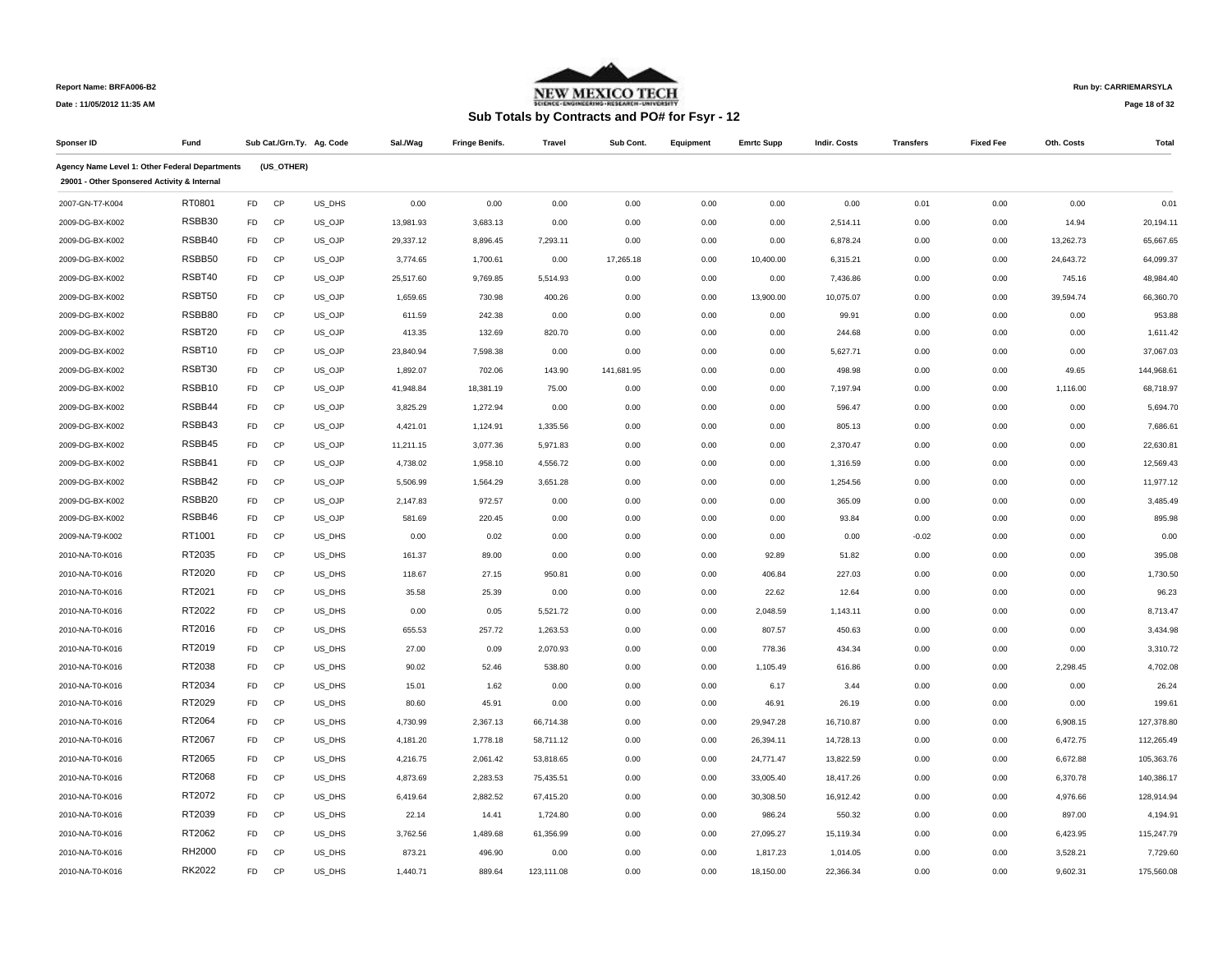

## **Sub Totals by Contracts and PO# for Fsyr - 12**

**Run by: CARRIEMARSYLA**

**Page 19 of 32** 

| Sponser ID      | Fund          |                |           | Sub Cat./Grn.Ty. Ag. Code | Sal./Wag   | <b>Fringe Benifs.</b> | <b>Travel</b> | Sub Cont.    | Equipment | <b>Emrtc Supp</b> | <b>Indir. Costs</b> | <b>Transfers</b> | <b>Fixed Fee</b> | Oth. Costs | Total        |
|-----------------|---------------|----------------|-----------|---------------------------|------------|-----------------------|---------------|--------------|-----------|-------------------|---------------------|------------------|------------------|------------|--------------|
| 2010-NA-T0-K016 | RH2010        | F <sub>D</sub> | <b>CP</b> | US DHS                    | 262.10     | 163.96                | 0.00          | 0.00         | 0.00      | 2,410.73          | 1.345.21            | 0.00             | 0.00             | 6,071.88   | 10.253.88    |
| 2010-NA-T0-K016 | RK2020        | FD.            | CP        | US_DHS                    | 1,225.81   | 568.14                | 71,807.42     | 0.00         | 0.00      | 19,950.00         | 16,166.08           | 0.00             | 0.00             | 17,175.08  | 126,892.53   |
| 2010-NA-T0-K016 | RH2012        | <b>FD</b>      | CP        | US DHS                    | 2,515.77   | 1,141.41              | 0.00          | 0.00         | 0.00      | 3,995.18          | 2,229.38            | 0.00             | 0.00             | 7,111.54   | 16,993.28    |
| 2010-NA-T0-K016 | RT2017        | FD             | <b>CP</b> | US_DHS                    | 163.01     | 87.23                 | 344.60        | 0.00         | 0.00      | 220.72            | 123.17              | 0.00             | 0.00             | 0.00       | 938.73       |
| 2010-NA-T0-K016 | RT2023        | <b>FD</b>      | <b>CP</b> | US_DHS                    | 158.63     | 61.55                 | 0.00          | 0.00         | 0.00      | 81.73             | 45.61               | 0.00             | 0.00             | 0.00       | 347.52       |
| 2010-NA-T0-K016 | RK2012        | FD.            | CP        | US_DHS                    | 1,984.30   | 1,106.95              | 153,281.18    | 0.00         | 0.00      | 21,700.00         | 30,124.39           | 0.00             | 0.00             | 28,259.31  | 236,456.13   |
| 2010-NA-T0-K016 | RK2017        | FD.            | CP        | US_DHS                    | 1,319.18   | 817.91                | 130,367.54    | 0.00         | 0.00      | 19,950.00         | 24,706.84           | 0.00             | 0.00             | 16,770.73  | 193,932.20   |
| 2010-NA-T0-K016 | <b>RK2000</b> | FD.            | CP        | US DHS                    | 0.00       | 0.00                  | 152.80        | 1,189,797.39 | 0.00      | 0.00              | 121.23              | 0.00             | 0.00             | 677.56     | 1,190,748.98 |
| 2010-NA-T0-K016 | RK2011        | <b>FD</b>      | CP        | US_DHS                    | 0.00       | 0.00                  | 93,783.63     | 0.00         | 0.00      | 0.00              | 14,669.64           | 0.00             | 0.00             | 6,693.61   | 115,146.88   |
| 2010-NA-T0-K016 | RK2019        | <b>FD</b>      | <b>CP</b> | US_DHS                    | 1,387.52   | 838.42                | 179,210.36    | 0.00         | 0.00      | 19,950.00         | 31,829.08           | 0.00             | 0.00             | 16,621.58  | 249,836.96   |
| 2010-NA-T0-K016 | RK2018        | <b>FD</b>      | CP        | US_DHS                    | 853.36     | 393.40                | 165,933.23    | 0.00         | 0.00      | 19,350.00         | 29,766.39           | 0.00             | 0.00             | 17,349.53  | 233,645.91   |
| 2010-NA-T0-K016 | RT2004        | FD.            | CP        | US_DHS                    | 44.96      | 19.87                 | 0.00          | 0.00         | 0.00      | 21,846.21         | 12,190.37           | 0.00             | 0.00             | 58,819.81  | 92,921.22    |
| 2010-NA-T0-K016 | RT2006        | <b>FD</b>      | <b>CP</b> | US_DHS                    | $-19.28$   | $-12.22$              | 53,696.18     | 0.00         | 0.00      | 0.00              | 0.00                | 0.00             | 0.00             | 11,575.25  | 65,239.93    |
| 2010-NA-T0-K016 | RT2002        | <b>FD</b>      | CP        | US_DHS                    | 41,091.04  | 20,937.99             | 297.84        | 0.00         | 0.00      | 0.00              | 9,355.20            | 0.00             | 0.00             | 3,804.27   | 75,486.34    |
| 2010-NA-T0-K016 | RT2012        | FD.            | <b>CP</b> | US_DHS                    | 407.17     | 209.63                | 10,703.00     | 0.00         | 0.00      | 4,199.64          | 2,343.44            | 0.00             | 0.00             | 0.00       | 17,862.88    |
| 2010-NA-T0-K016 | RT2014        | <b>FD</b>      | CP        | US_DHS                    | 332.64     | 106.65                | 294.82        | 0.00         | 0.00      | 272.36            | 151.98              | 0.00             | 0.00             | 0.00       | 1,158.45     |
| 2010-NA-T0-K016 | RT2074        | FD.            | CP        | US_DHS                    | 6,837.74   | 2,952.83              | 53,272.41     | 0.00         | 0.00      | 25,181.61         | 14,051.56           | 0.00             | 0.00             | 4,811.91   | 107,108.06   |
| 2010-NA-T0-K016 | RT2066        | <b>FD</b>      | <b>CP</b> | US DHS                    | 5,050.38   | 2,313.69              | 47,247.11     | 0.00         | 0.00      | 22,830.13         | 12,739.34           | 0.00             | 0.00             | 6,925.53   | 97,106.18    |
| 2010-NA-T0-K016 | RT2001        | <b>FD</b>      | CP        | US_DHS                    | 112,243.39 | 56,523.07             | 5,332.39      | 3,352,256.28 | 0.00      | 95,016.61         | 53,020.12           | 0.00             | 0.00             | 82,023.27  | 3,756,415.13 |
| 2010-NA-T0-K016 | RT2104        | <b>FD</b>      | <b>CP</b> | US DHS                    | 3,591.10   | 1,917.34              | 72,296.31     | 0.00         | 0.00      | 30,508.23         | 17,023.86           | 0.00             | 0.00             | 4,427.55   | 129,764.39   |
| 2010-NA-T0-K016 | RT2095        | <b>FD</b>      | CP        | US_DHS                    | 5,289.69   | 2,526.80              | 39,369.12     | 0.00         | 0.00      | 19,181.01         | 10,703.26           | 0.00             | 0.00             | 4,515.10   | 81,584.98    |
| 2010-NA-T0-K016 | RT2096        | FD             | CP        | US_DHS                    | 6,031.01   | 2,973.64              | 65,695.94     | 0.00         | 0.00      | 29,354.03         | 16,379.77           | 0.00             | 0.00             | 4,420.51   | 124,854.90   |
| 2010-NA-T0-K016 | RT2094        | FD             | CP        | US_DHS                    | 3,486.76   | 1,540.28              | 41,753.21     | 0.00         | 0.00      | 18,990.60         | 10,596.98           | 0.00             | 0.00             | 4,407.20   | 80,775.03    |
| 2010-NA-T0-K016 | RT2097        | FD.            | CP        | US_DHS                    | 5,783.13   | 2,754.31              | 72,537.90     | 0.00         | 0.00      | 31,721.56         | 17,700.89           | 0.00             | 0.00             | 4,427.46   | 134,925.25   |
| 2010-NA-T0-K016 | RT2092        | FD.            | CP        | US_DHS                    | 4,095.71   | 1,895.74              | 95,032.88     | 0.00         | 0.00      | 39,047.11         | 21,788.64           | 0.00             | 0.00             | 4,223.73   | 166,083.81   |
| 2010-NA-T0-K016 | RT2091        | <b>FD</b>      | CP        | US_DHS                    | 4,320.67   | 1,886.82              | 92,782.63     | 0.00         | 0.00      | 38,330.65         | 21,388.87           | 0.00             | 0.00             | 4,326.63   | 163,036.27   |
| 2010-NA-T0-K016 | RT2093        | FD.            | <b>CP</b> | US DHS                    | 3,743.03   | 1,695.01              | 33,804.75     | 0.00         | 0.00      | 16,499.40         | 9,206.81            | 0.00             | 0.00             | 5,229.93   | 70,178.93    |
| 2010-NA-T0-K016 | RH2022        | <b>FD</b>      | CP        | US_DHS                    | 2,799.70   | 1,184.37              | 0.00          | 0.00         | 0.00      | 5,694.50          | 3,177.59            | 0.00             | 0.00             | 11,364.98  | 24,221.14    |
| 2010-NA-T0-K016 | RT2103        | FD.            | CP        | US_DHS                    | 3,576.73   | 1,936.65              | 65,282.50     | 0.00         | 0.00      | 28,113.17         | 15,687.43           | 0.00             | 0.00             | 4,980.77   | 119,577.25   |
| 2010-NA-T0-K016 | RT2107        | <b>FD</b>      | CP        | US_DHS                    | 64.81      | 14.46                 | 0.00          | 0.00         | 0.00      | 29.40             | 16.41               | 0.00             | 0.00             | 0.00       | 125.08       |
| 2010-NA-T0-K016 | RT2000        | <b>FD</b>      | <b>CP</b> | US_DHS                    | 179,259.88 | 49,232.76             | 58,030.34     | 0.00         | 0.00      | 3,600.00          | 124,771.11          | 0.00             | 0.00             | 33,118.18  | 448,012.27   |
| 2010-NA-T0-K016 | RT2098        | <b>FD</b>      | <b>CP</b> | US DHS                    | 4,623.09   | 2,303.19              | 68,602.74     | 0.00         | 0.00      | 29,662.29         | 16,551.85           | 0.00             | 0.00             | 4,423.05   | 126,166.21   |
| 2010-NA-T0-K016 | RT2100        | <b>FD</b>      | CP        | US_DHS                    | 1,299.31   | 377.12                | 0.00          | 0.00         | 0.00      | 621.93            | 347.03              | 0.00             | 0.00             | 0.00       | 2,645.39     |
| 2010-NA-T0-K016 | RT2102        | F <sub>D</sub> | <b>CP</b> | US_DHS                    | 4,165.10   | 2,209.61              | 78,820.41     | 0.00         | 0.00      | 33,338.34         | 18,603.04           | 0.00             | 0.00             | 4,665.48   | 141,801.98   |
| 2010-NA-T0-K016 | RT2080        | FD.            | <b>CP</b> | US DHS                    | 4,812.54   | 2,191.95              | 70,883.60     | 0.00         | 0.00      | 30,689.76         | 17,125.15           | 0.00             | 0.00             | 4,833.26   | 130,536.26   |
| 2010-NA-T0-K016 | RT2082        | <b>FD</b>      | CP        | US_DHS                    | 5,441.20   | 2,222.79              | 69,559.18     | 0.00         | 0.00      | 29,719.34         | 16,583.59           | 0.00             | 0.00             | 2,882.61   | 126,408.71   |
| 2010-NA-T0-K016 | RT2079        | F <sub>D</sub> | <b>CP</b> | US DHS                    | 3,721.18   | 1,610.38              | 69,145.73     | 0.00         | 0.00      | 29,433.90         | 16,424.33           | 0.00             | 0.00             | 4,859.45   | 125,194.97   |
| 2010-NA-T0-K016 | RT2083        | FD             | CP        | US_DHS                    | 1,106.42   | 360.56                | 0.00          | 0.00         | 0.00      | 930.10            | 519.02              | 0.00             | 0.00             | 1,040.06   | 3,956.16     |
| 2010-NA-T0-K016 | RT2084        | FD.            | CP        | US DHS                    | 5.478.64   | 2.596.98              | 84.095.65     | 0.00         | 0.00      | 36,102.10         | 20.145.22           | 0.00             | 0.00             | 5.139.03   | 153.557.62   |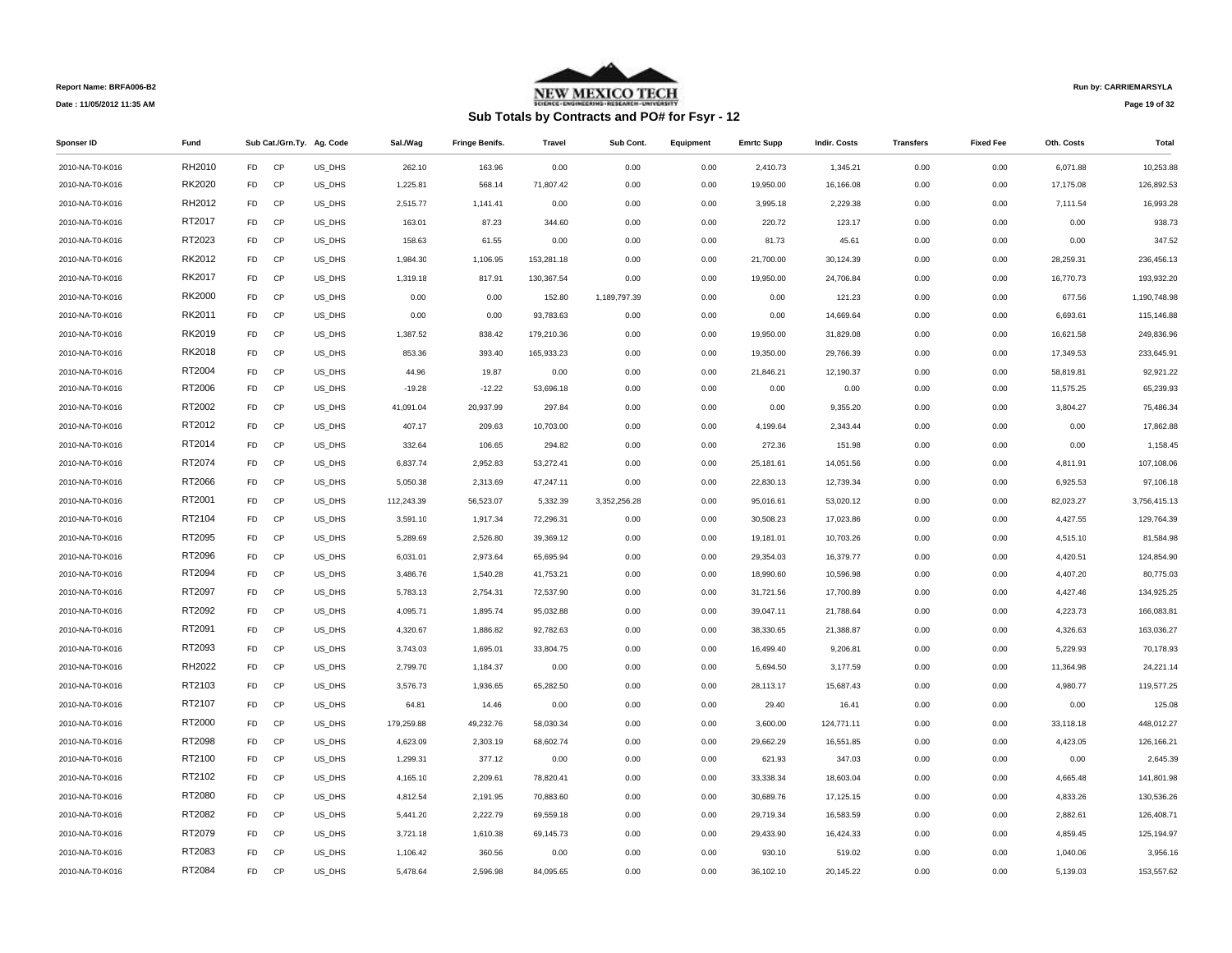

# **Sub Totals by Contracts and PO# for Fsyr - 12**

**Run by: CARRIEMARSYLA**

**Page 20 of 32** 

| Sponser ID      | Fund          |                |           | Sub Cat./Grn.Ty. Ag. Code | Sal./Wag | <b>Fringe Benifs.</b> | <b>Travel</b> | Sub Cont. | Equipment | <b>Emrtc Supp</b> | Indir. Costs | <b>Transfers</b> | <b>Fixed Fee</b> | Oth. Costs | Total      |
|-----------------|---------------|----------------|-----------|---------------------------|----------|-----------------------|---------------|-----------|-----------|-------------------|--------------|------------------|------------------|------------|------------|
| 2010-NA-T0-K016 | RT2073        | <b>FD</b>      | CP        | US_DHS                    | 5,261.11 | 2,238.49              | 66,210.67     | 0.00      | 0.00      | 29,112.59         | 16,245.09    | 0.00             | 0.00             | 4,760.25   | 123,828.20 |
| 2010-NA-T0-K016 | RT2078        | FD             | CP        | US_DHS                    | 4,671.11 | 2,239.35              | 70,342.04     | 0.00      | 0.00      | 30,564.78         | 17,055.39    | 0.00             | 0.00             | 5,132.29   | 130,004.96 |
| 2010-NA-T0-K016 | RT2088        | FD.            | CP        | US_DHS                    | 3,698.10 | 1,620.84              | 71,223.57     | 0.00      | 0.00      | 29,809.53         | 16,633.93    | 0.00             | 0.00             | 3,806.35   | 126,792.32 |
| 2010-NA-T0-K016 | RT2089        | FD.            | CP        | US_DHS                    | 4,361.67 | 1,983.60              | 74,065.87     | 0.00      | 0.00      | 31,224.76         | 17,423.71    | 0.00             | 0.00             | 3,752.40   | 132,812.01 |
| 2010-NA-T0-K016 | RT2087        | FD             | CP        | US_DHS                    | 3,196.74 | 1,349.07              | 70,785.53     | 0.00      | 0.00      | 29,515.57         | 16,470.00    | 0.00             | 0.00             | 4,225.30   | 125,542.21 |
| 2010-NA-T0-K016 | RT2090        | FD.            | CP        | US_DHS                    | 4,578.93 | 2,164.76              | 83,376.23     | 0.00      | 0.00      | 34,026.89         | 18,987.29    | 0.00             | 0.00             | 1,596.69   | 144,730.79 |
| 2010-NA-T0-K016 | RT2085        | FD.            | CP        | US_DHS                    | 4,980.37 | 2,219.09              | 81,679.86     | 0.00      | 0.00      | 34,370.47         | 19,179.00    | 0.00             | 0.00             | 3,763.33   | 146,192.12 |
| 2010-NA-T0-K016 | RT2086        | FD             | CP        | US_DHS                    | 4,636.54 | 2,199.65              | 87,017.19     | 0.00      | 0.00      | 36,396.32         | 20,309.46    | 0.00             | 0.00             | 4,249.94   | 154,809.10 |
| 2010-NA-T0-K016 | RT2053        | FD.            | CP        | US_DHS                    | 344.42   | 118.47                | 18,443.37     | 0.00      | 0.00      | 8,272.12          | 4,615.90     | 0.00             | 0.00             | 3,390.57   | 35,184.85  |
| 2010-NA-T0-K016 | RT2052        | FD.            | CP        | US_DHS                    | 310.96   | 109.45                | 13,936.48     | 0.00      | 0.00      | 6,527.37          | 3,642.35     | 0.00             | 0.00             | 3,237.27   | 27,763.88  |
| 2010-NA-T0-K016 | RT2054        | FD             | CP        | US DHS                    | 1,063.77 | 720.17                | 27,395.00     | 0.00      | 0.00      | 12,582.35         | 7,021.06     | 0.00             | 0.00             | 4,735.88   | 53,518.23  |
| 2010-NA-T0-K016 | RT2050        | FD             | CP        | US_DHS                    | 655.88   | 371.84                | 7,632.56      | 0.00      | 0.00      | 4,377.43          | 2,442.68     | 0.00             | 0.00             | 3,138.78   | 18,619.17  |
| 2010-NA-T0-K016 | RT2049        | FD.            | CP        | US_DHS                    | 0.00     | 0.00                  | 8,889.13      | 0.00      | 0.00      | 4,422.87          | 2,468.02     | 0.00             | 0.00             | 3,032.38   | 18,812.40  |
| 2010-NA-T0-K016 | RT2051        | FD             | <b>CP</b> | US_DHS                    | 20.98    | 17.37                 | 13,754.10     | 0.00      | 0.00      | 5,810.84          | 3,242.48     | 0.00             | 0.00             | 1,870.12   | 24,715.89  |
| 2010-NA-T0-K016 | RT2057        | FD.            | CP        | US_DHS                    | 4,242.55 | 1,887.25              | 74,688.83     | 0.00      | 0.00      | 32,520.91         | 18,146.97    | 0.00             | 0.00             | 6,838.88   | 138,325.39 |
| 2010-NA-T0-K016 | RT2058        | FD.            | CP        | US_DHS                    | 3,549.58 | 1,390.93              | 57,539.44     | 0.00      | 0.00      | 25,602.25         | 14,286.23    | 0.00             | 0.00             | 6,528.88   | 108,897.31 |
| 2010-NA-T0-K016 | RT2056        | FD.            | CP        | US_DHS                    | 2,225.95 | 1,014.40              | 28,504.55     | 0.00      | 0.00      | 13,007.56         | 7,258.30     | 0.00             | 0.00             | 3,315.79   | 55,326.55  |
| 2010-NA-T0-K016 | RT2055        | FD.            | CP        | US_DHS                    | 1,381.57 | 768.65                | 27,616.32     | 0.00      | 0.00      | 12,305.75         | 6,866.70     | 0.00             | 0.00             | 3,402.58   | 52,341.57  |
| 2010-NA-T0-K016 | RT2048        | FD.            | CP        | US_DHS                    | 0.00     | 0.00                  | 13,568.44     | 0.00      | 0.00      | 5,681.56          | 3,170.37     | 0.00             | 0.00             | 1,745.73   | 24,166.10  |
| 2010-NA-T0-K016 | <b>RK2004</b> | FD             | CP        | US_DHS                    | 0.00     | 0.00                  | 408.02        | 0.00      | 0.00      | 0.00              | 59.57        | 0.00             | 0.00             | 0.00       | 467.59     |
| 2010-NA-T0-K016 | RH2011        | FD.            | CP        | US_DHS                    | 437.41   | 275.53                | 0.00          | 0.00      | 0.00      | 2,468.53          | 1,372.55     | 0.00             | 0.00             | 5,908.43   | 10,462.45  |
| 2010-NA-T0-K016 | RH2009        | FD             | CP        | US_DHS                    | 38.59    | 24.14                 | 0.00          | 0.00      | 0.00      | 305.23            | 170.31       | 0.00             | 0.00             | 760.00     | 1,298.27   |
| 2010-NA-T0-K016 | RK2005        | FD.            | CP        | US_DHS                    | 0.00     | 0.00                  | 272.75        | 0.00      | 0.00      | 0.00              | 39.82        | 0.00             | 0.00             | 0.00       | 312.57     |
| 2010-NA-T0-K016 | <b>RK2006</b> | FD.            | CP        | US_DHS                    | 0.00     | 0.00                  | 777.25        | 0.00      | 0.00      | 0.00              | 113.48       | 0.00             | 0.00             | 0.00       | 890.73     |
| 2010-NA-T0-K016 | RT2024        | FD.            | CP        | US_DHS                    | 0.00     | 0.00                  | 689.20        | 0.00      | 0.00      | 255.70            | 142.68       | 0.00             | 0.00             | 0.00       | 1,087.58   |
| 2010-NA-T0-K016 | RK2010        | FD.            | CP        | US_DHS                    | 0.00     | 0.00                  | 59,264.97     | 0.00      | 0.00      | 0.00              | 9,714.76     | 0.00             | 0.00             | 7,274.46   | 76,254.19  |
| 2010-NA-T0-K016 | RK2009        | FD.            | CP        | US_DHS                    | 0.00     | 0.00                  | 19,521.16     | 0.00      | 0.00      | 0.00              | 2,966.58     | 0.00             | 0.00             | 797.92     | 23,285.66  |
| 2010-NA-T0-K016 | <b>RK2008</b> | FD             | CP        | US_DHS                    | 0.00     | 0.00                  | 3,449.50      | 0.00      | 0.00      | 0.00              | 520.17       | 0.00             | 0.00             | 113.37     | 4,083.04   |
| 2010-NA-T0-K016 | <b>RK2007</b> | FD             | CP        | US_DHS                    | 0.00     | 0.00                  | 542.96        | 0.00      | 0.00      | 0.00              | 79.27        | 0.00             | 0.00             | 0.00       | 622.23     |
| 2010-NA-T0-K016 | RT2028        | FD.            | CP        | US_DHS                    | 0.00     | 0.00                  | 1,302.85      | 0.00      | 0.00      | 483.36            | 269.72       | 0.00             | 0.00             | 0.00       | 2,055.93   |
| 2010-NA-T0-K016 | RH2006        | FD.            | <b>CP</b> | US_DHS                    | 19.28    | 12.14                 | 0.00          | 0.00      | 0.00      | 11.64             | 6.51         | 0.00             | 0.00             | 0.00       | 49.57      |
| 2010-NA-T0-K016 | RT2018        | FD             | CP        | US_DHS                    | 139.46   | 10.55                 | 1,006.25      | 0.00      | 0.00      | 428.98            | 239.35       | 0.00             | 0.00             | 0.00       | 1,824.59   |
| 2010-NA-T0-K016 | RH2008        | FD.            | CP        | US_DHS                    | 0.00     | 0.00                  | 0.00          | 0.00      | 0.00      | 204.05            | 113.86       | 0.00             | 0.00             | 550.00     | 867.91     |
| 2010-NA-T0-K016 | RH2007        | FD             | <b>CP</b> | US_DHS                    | 0.00     | 0.00                  | 0.00          | 0.00      | 0.00      | 204.05            | 113.86       | 0.00             | 0.00             | 550.00     | 867.91     |
| 2010-NA-T0-K016 | RT2030        | FD.            | CP        | US_DHS                    | 157.80   | 80.29                 | 0.00          | 0.00      | 0.00      | 88.32             | 49.30        | 0.00             | 0.00             | 0.00       | 375.71     |
| 2010-NA-T0-K016 | RT2045        | FD.            | CP        | US_DHS                    | 0.00     | 0.00                  | 9,126.35      | 0.00      | 0.00      | 3,922.72          | 2,188.91     | 0.00             | 0.00             | 1,447.00   | 16,684.98  |
| 2010-NA-T0-K016 | RT2044        | FD             | CP        | US_DHS                    | 0.00     | 0.00                  | 1,955.00      | 0.00      | 0.00      | 929.35            | 518.58       | 0.00             | 0.00             | 550.00     | 3,952.93   |
| 2010-NA-T0-K016 | RT2043        | FD.            | CP        | US_DHS                    | 39.87    | 23.17                 | 20,866.80     | 0.00      | 0.00      | 7,764.96          | 4,332.92     | 0.00             | 0.00             | 0.00       | 33,027.72  |
| 2010-NA-T0-K016 | RT2046        | F <sub>D</sub> | CP        | US DHS                    | 162.49   | 61.66                 | 11,450.42     | 0.00      | 0.00      | 5,388.04          | 3,006.57     | 0.00             | 0.00             | 2,848.45   | 22,917.63  |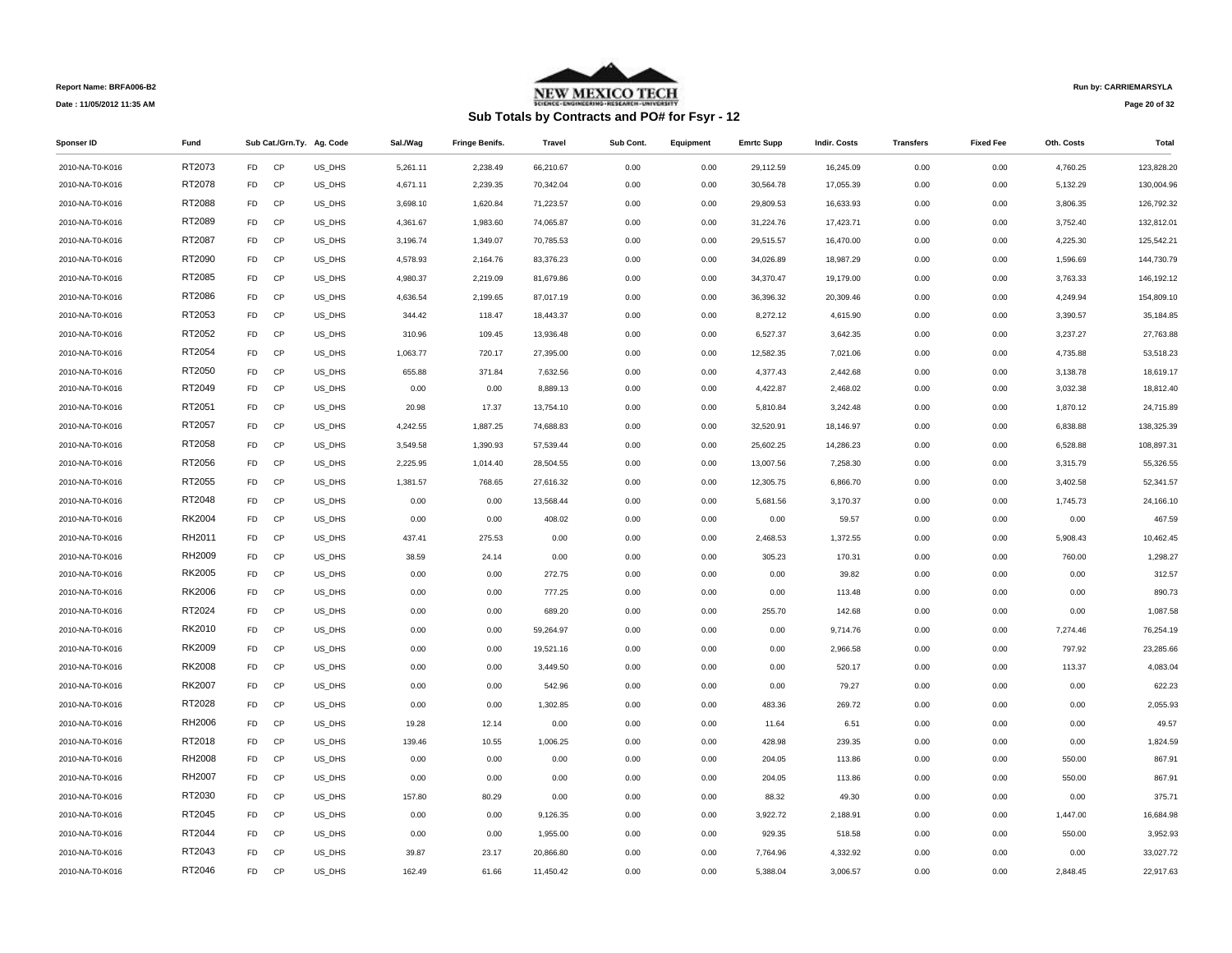

# **Sub Totals by Contracts and PO# for Fsyr - 12**

**Run by: CARRIEMARSYLA**

**Page 21 of 32** 

| Sponser ID            | Fund   |                |           | Sub Cat./Grn.Ty. Ag. Code | Sal./Wag | <b>Fringe Benifs.</b> | Travel     | Sub Cont. | Equipment | <b>Emrtc Supp</b> | Indir. Costs | <b>Transfers</b> | <b>Fixed Fee</b> | Oth. Costs | Total      |
|-----------------------|--------|----------------|-----------|---------------------------|----------|-----------------------|------------|-----------|-----------|-------------------|--------------|------------------|------------------|------------|------------|
| 2010-NA-T0-K016       | RT2047 | F <sub>D</sub> | CP        | US DHS                    | 0.00     | 0.00                  | 8,070.49   | 0.00      | 0.00      | 4,050.91          | 2,260.45     | 0.00             | 0.00             | 2,848.45   | 17,230.30  |
| 2010-NA-T0-K016       | RT2041 | <b>FD</b>      | CP        | US_DHS                    | 0.00     | 0.00                  | 1,554.95   | 0.00      | 0.00      | 1,429.61          | 797.73       | 0.00             | 0.00             | 2,298.45   | 6,080.74   |
| 2010-NA-T0-K016       | RT2033 | <b>FD</b>      | CP        | US_DHS                    | 0.00     | 0.08                  | 0.00       | 0.00      | 0.00      | 0.04              | 0.02         | 0.00             | 0.00             | 0.00       | 0.14       |
| 2010-NA-T0-K016       | RT2031 | <b>FD</b>      | CP        | US_DHS                    | 0.00     | 0.00                  | 264.60     | 0.00      | 0.00      | 98.17             | 54.77        | 0.00             | 0.00             | 0.00       | 417.54     |
| 2010-NA-T0-K016       | RT2040 | FD.            | CP        | US_DHS                    | 0.00     | 0.00                  | 3,978.06   | 0.00      | 0.00      | 2,330.43          | 1,300.40     | 0.00             | 0.00             | 2,303.40   | 9,912.29   |
| 2010-NA-T0-K016       | RT2037 | <b>FD</b>      | CP        | US_DHS                    | 0.00     | 0.00                  | 2,636.83   | 0.00      | 0.00      | 1,830.98          | 1,021.71     | 0.00             | 0.00             | 2,298.45   | 7,787.97   |
| 2010-NA-T0-K016       | RT2036 | <b>FD</b>      | CP        | US_DHS                    | 0.00     | 0.00                  | 0.00       | 0.00      | 0.00      | 332.79            | 185.70       | 0.00             | 0.00             | 897.00     | 1,415.49   |
| 2010-NA-T0-K016       | RK2016 | <b>FD</b>      | CP        | US_DHS                    | 1,310.53 | 624.00                | 144,483.06 | 0.00      | 0.00      | 24,100.00         | 27,296.60    | 0.00             | 0.00             | 16,445.73  | 214,259.92 |
| 2010-NA-T0-K016       | RK2014 | FD.            | CP        | US_DHS                    | 1,371.08 | 841.82                | 82,489.97  | 0.00      | 0.00      | 19,950.00         | 17,655.81    | 0.00             | 0.00             | 16,277.40  | 138,586.08 |
| 2010-NA-T0-K016       | RT2063 | FD.            | CP        | US_DHS                    | 971.21   | 477.71                | 18,125.56  | 0.00      | 0.00      | 8,555.82          | 4,774.19     | 0.00             | 0.00             | 3,487.00   | 36,391.49  |
| 2010-NA-T0-K016       | RH2020 | <b>FD</b>      | CP        | US_DHS                    | 2,148.20 | 1,006.58              | 0.00       | 0.00      | 0.00      | 3,806.18          | 2,123.85     | 0.00             | 0.00             | 7,104.52   | 16,189.33  |
| 2010-NA-T0-K016       | RH2017 | FD.            | CP        | US_DHS                    | 1,870.40 | 802.10                | 0.00       | 0.00      | 0.00      | 3,950.84          | 2,204.60     | 0.00             | 0.00             | 7,976.68   | 16,804.62  |
| 2010-NA-T0-K016       | RK2013 | FD.            | CP        | US_DHS                    | 0.00     | 0.00                  | 48,396.21  | 0.00      | 0.00      | 0.00              | 7,065.85     | 0.00             | 0.00             | 0.00       | 55,462.06  |
| 2010-NA-T0-K016       | RH2019 | <b>FD</b>      | <b>CP</b> | US_DHS                    | 1,742.12 | 854.87                | 0.00       | 0.00      | 0.00      | 3,886.10          | 2,168.49     | 0.00             | 0.00             | 7,877.70   | 16,529.28  |
| 2010-NA-T0-K016       | RH2018 | <b>FD</b>      | CP        | US_DHS                    | 2,106.66 | 1,029.37              | 0.00       | 0.00      | 0.00      | 3,652.71          | 2,038.20     | 0.00             | 0.00             | 6,709.52   | 15,536.46  |
| 2010-NA-T0-K016       | RH2016 | <b>FD</b>      | <b>CP</b> | US DHS                    | 1,759.55 | 776.61                | 0.00       | 0.00      | 0.00      | 3,757.50          | 2,096.71     | 0.00             | 0.00             | 7,591.85   | 15,982.22  |
| 2010-NA-T0-K016       | RH2001 | <b>FD</b>      | CP        | US_DHS                    | 84.00    | 20.29                 | 0.00       | 0.00      | 0.00      | 38.68             | 21.59        | 0.00             | 0.00             | 0.00       | 164.56     |
| 2010-NA-T0-K016       | RT2061 | FD.            | CP        | US_DHS                    | 5,542.46 | 2,525.62              | 68,039.12  | 0.00      | 0.00      | 30,695.41         | 17,128.27    | 0.00             | 0.00             | 6,630.03   | 130,560.91 |
| 2010-NA-T0-K016       | RT2060 | <b>FD</b>      | CP        | US_DHS                    | 6,325.18 | 2,751.58              | 71,259.33  | 0.00      | 0.00      | 32,445.95         | 18,105.05    | 0.00             | 0.00             | 7,119.53   | 138,006.62 |
| 2010-NA-T0-K016       | RT2081 | <b>FD</b>      | CP        | US_DHS                    | 5,693.26 | 2,838.78              | 56,161.67  | 0.00      | 0.00      | 24,838.26         | 13,859.95    | 0.00             | 0.00             | 2,255.75   | 105,647.67 |
| 2010-NA-T0-K016       | RT2071 | <b>FD</b>      | <b>CP</b> | US_DHS                    | 0.00     | 0.00                  | 8,085.00   | 0.00      | 0.00      | 3,091.24          | 1,724.93     | 0.00             | 0.00             | 247.15     | 13,148.32  |
| 2010-NA-T0-K016       | RT2070 | <b>FD</b>      | CP        | US_DHS                    | 0.00     | 0.00                  | 0.00       | 0.00      | 0.00      | 120.78            | 67.39        | 0.00             | 0.00             | 325.55     | 513.72     |
| 2010-NA-T0-K016       | RT2069 | FD             | CP        | US_DHS                    | 0.00     | 0.00                  | 0.00       | 0.00      | 0.00      | 124.94            | 69.71        | 0.00             | 0.00             | 336.75     | 531.40     |
| 2010-NA-T0-K016       | RT2059 | FD.            | <b>CP</b> | US_DHS                    | 3,768.26 | 1,471.07              | 61,143.25  | 0.00      | 0.00      | 27,084.90         | 15,113.60    | 0.00             | 0.00             | 6,622.44   | 115,203.52 |
| 2010-NA-T0-K016       | RH2014 | FD.            | CP        | US_DHS                    | 2,749.58 | 1,295.54              | 0.00       | 0.00      | 0.00      | 4,561.27          | 2,545.20     | 0.00             | 0.00             | 8,249.51   | 19,401.10  |
| 2010-NA-T0-K016       | RH2013 | FD.            | CP        | US_DHS                    | 0.00     | 0.00                  | 0.00       | 0.00      | 0.00      | 62.61             | 34.93        | 0.00             | 0.00             | 168.75     | 266.29     |
| 2010-NA-T0-K016       | RT2101 | FD             | <b>CP</b> | US_DHS                    | 739.37   | 284.23                | 0.00       | 0.00      | 0.00      | 379.76            | 211.89       | 0.00             | 0.00             | 0.00       | 1,615.25   |
| 2010-NA-T0-K016       | RH2015 | <b>FD</b>      | CP        | US_DHS                    | 0.00     | 0.00                  | 0.00       | 0.00      | 0.00      | 62.61             | 34.93        | 0.00             | 0.00             | 168.75     | 266.29     |
| 2010-NA-T0-K016       | RT2099 | F <sub>D</sub> | CP        | US_DHS                    | 1,311.46 | 410.54                | 0.00       | 0.00      | 0.00      | 638.83            | 356.51       | 0.00             | 0.00             | 0.00       | 2,717.34   |
| 2420                  | TATS10 | PRDS CT        |           | <b>AEGIS</b>              | 1,628.71 | 600.38                | 0.00       | 0.00      | 0.00      | 72,200.00         | 23,367.39    | 0.00             | 22,308.89        | 125,292.26 | 245,397.63 |
| AGREEMENT 11172011    | TWPS20 |                | PRFS CT   | <b>AEGIS</b>              | 3,226.71 | 1,062.66              | 0.00       | 0.00      | 0.00      | 47,500.00         | 19,208.91    | 0.00             | 9,169.38         | 112,389.06 | 192,556.72 |
| AGREEMENT 11172011    | TWPS10 |                | PRFS CT   | <b>AEGIS</b>              | 4,796.34 | 1,568.92              | 0.00       | 0.00      | 0.00      | 47,100.00         | 22,270.72    | 0.00             | 10,630.97        | 136,882.60 | 223,249.55 |
| <b>BRIDGE FUNDING</b> | RSOG10 | <b>FD</b>      | <b>CT</b> | <b>BORTAC</b>             | 352.55   | 171.23                | 0.00       | 0.00      | 0.00      | 8,500.00          | 1,509.73     | 1,950.65         | 1,636.00         | 3,879.84   | 18,000.00  |
| EMW-2011-CA-00094-S01 | RK3004 | FD             | <b>CP</b> | US DHS                    | 1,269.57 | 783.04                | 136,819.05 | 0.00      | 0.00      | 19,950.00         | 20,002.65    | 0.00             | 0.00             | 12,141.13  | 190,965.44 |
| EMW-2011-CA-00094-S01 | RT3035 | FD.            | CP        | US_DHS                    | 2,629.50 | 1,126.96              | 73,353.33  | 0.00      | 0.00      | 27,519.87         | 13,747.63    | 0.00             | 0.00             | 4,478.89   | 122,856.18 |
| EMW-2011-CA-00094-S01 | RT3033 | <b>FD</b>      | CP        | US_DHS                    | 5,879.33 | 2,565.27              | 67,911.39  | 0.00      | 0.00      | 27,851.23         | 13,913.19    | 0.00             | 0.00             | 6,215.16   | 124,335.57 |
| EMW-2011-CA-00094-S01 | RT3048 | FD.            | <b>CP</b> | US DHS                    | 4,938.76 | 2,243.36              | 49,623.52  | 0.00      | 0.00      | 19,880.28         | 9,931.31     | 0.00             | 0.00             | 2,133.90   | 88,751.13  |
| EMW-2011-CA-00094-S01 | RK3005 | FD             | CP        | US_DHS                    | 1,059.67 | 503.36                | 148,164.78 | 0.00      | 0.00      | 19,950.00         | 21,451.90    | 0.00             | 0.00             | 13,671.29  | 204,801.00 |
| EMW-2011-CA-00094-S01 | RT3046 | FD.            | CP        | US DHS                    | 3.391.31 | 1.486.22              | 67.658.89  | 0.00      | 0.00      | 26.196.97         | 17.137.58    | 0.00             | 0.00             | 5.130.36   | 121.001.33 |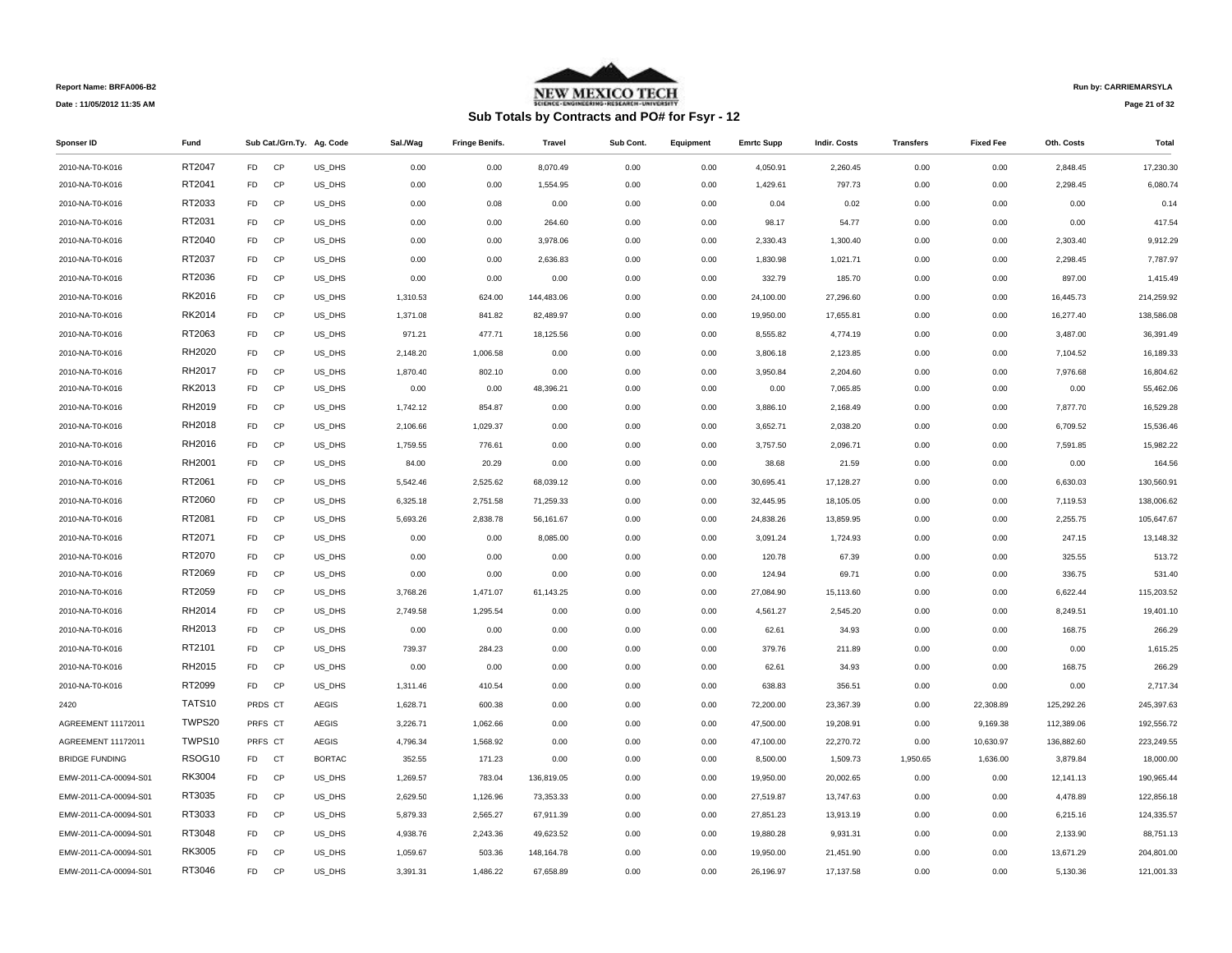

# **Sub Totals by Contracts and PO# for Fsyr - 12**

**Run by: CARRIEMARSYLA**

**Page 22 of 32** 

| Sponser ID            | Fund   |                |           | Sub Cat./Grn.Ty. Ag. Code | Sal./Wag  | <b>Fringe Benifs.</b> | <b>Travel</b> | Sub Cont.  | Equipment | <b>Emrtc Supp</b> | <b>Indir. Costs</b> | <b>Transfers</b> | <b>Fixed Fee</b> | Oth. Costs | Total      |
|-----------------------|--------|----------------|-----------|---------------------------|-----------|-----------------------|---------------|------------|-----------|-------------------|---------------------|------------------|------------------|------------|------------|
| EMW-2011-CA-00094-S01 | RT3047 | F <sub>D</sub> | CP        | US DHS                    | 5,595.53  | 2,418.61              | 71,558.27     | 0.00       | 0.00      | 28,147.93         | 14,061.41           | 0.00             | 0.00             | 3,878.20   | 125.659.95 |
| EMW-2011-CA-00094-S01 | RK3003 | <b>FD</b>      | CP        | US_DHS                    | 1,328.83  | 792.99                | 149,457.45    | 0.00       | 0.00      | 19,950.00         | 21,474.28           | 0.00             | 0.00             | 12,011.55  | 205,015.10 |
| EMW-2011-CA-00094-S01 | RT3050 | <b>FD</b>      | CP        | US_DHS                    | 3,578.07  | 1,262.47              | 57,399.14     | 0.00       | 0.00      | 22,067.67         | 11,023.97           | 0.00             | 0.00             | 3,184.93   | 98,516.25  |
| EMW-2011-CA-00094-S01 | RT3051 | FD             | CP        | US_DHS                    | 3,359.67  | 1,051.17              | 58,813.64     | 0.00       | 0.00      | 21,920.71         | 10,950.59           | 0.00             | 0.00             | 1,764.27   | 97,860.05  |
| EMW-2011-CA-00094-S01 | RT3034 | FD             | CP        | US_DHS                    | 4,989.10  | 2,134.97              | 58,340.50     | 0.00       | 0.00      | 23,592.37         | 11,785.66           | 0.00             | 0.00             | 4,480.34   | 105,322.94 |
| EMW-2011-CA-00094-S01 | RT3052 | <b>FD</b>      | CP        | US_DHS                    | 2,536.27  | 1,107.80              | 48,602.36     | 0.00       | 0.00      | 18,197.11         | 9,090.47            | 0.00             | 0.00             | 1,702.98   | 81,236.99  |
| EMW-2011-CA-00094-S01 | RT3020 | <b>FD</b>      | CP        | US_DHS                    | 6,212.67  | 2,709.26              | 62,139.63     | 0.00       | 0.00      | 25,720.77         | 12,848.87           | 0.00             | 0.00             | 5,193.35   | 114,824.55 |
| EMW-2011-CA-00094-S01 | RT3049 | FD             | CP        | US_DHS                    | 3,705.58  | 1,556.77              | 54,377.72     | 0.00       | 0.00      | 20,863.92         | 10,422.66           | 0.00             | 0.00             | 2,215.59   | 93,142.24  |
| EMW-2011-CA-00094-S01 | RT3029 | <b>FD</b>      | CP        | US_DHS                    | 4,424.13  | 1,907.31              | 72,200.36     | 0.00       | 0.00      | 28,316.09         | 14,145.37           | 0.00             | 0.00             | 5,417.43   | 126,410.69 |
| EMW-2011-CA-00094-S01 | RT3031 | <b>FD</b>      | CP        | US_DHS                    | 4,551.11  | 2,003.20              | 72,801.66     | 0.00       | 0.00      | 28,065.47         | 14,020.23           | 0.00             | 0.00             | 3,850.37   | 125,292.04 |
| EMW-2011-CA-00094-S01 | RK3006 | <b>FD</b>      | CP        | US_DHS                    | 961.27    | 457.71                | 96,939.56     | 0.00       | 0.00      | 18,150.00         | 14,879.40           | 0.00             | 0.00             | 10,665.77  | 142,053.71 |
| EMW-2011-CA-00094-S01 | RT3025 | <b>FD</b>      | CP        | US_DHS                    | 5,273.88  | 2,110.05              | 67,643.02     | 0.00       | 0.00      | 27,017.43         | 13,496.71           | 0.00             | 0.00             | 5,072.22   | 120,613.31 |
| EMW-2011-CA-00094-S01 | RT3024 | FD             | CP        | US_DHS                    | 4,617.68  | 1,944.62              | 68,712.63     | 0.00       | 0.00      | 27,102.62         | 13,539.23           | 0.00             | 0.00             | 5,076.82   | 120,993.60 |
| EMW-2011-CA-00094-S01 | RT3026 | FD             | CP        | US_DHS                    | 4,972.85  | 2,034.37              | 69,856.00     | 0.00       | 0.00      | 27,593.07         | 13,784.19           | 0.00             | 0.00             | 4,942.37   | 123,182.85 |
| EMW-2011-CA-00094-S01 | RK3002 | FD             | CP        | US_DHS                    | 1,219.66  | 583.65                | 132,885.13    | 0.00       | 0.00      | 19,950.00         | 20,155.98           | 0.00             | 0.00             | 17,634.28  | 192,428.70 |
| EMW-2011-CA-00094-S01 | RK3001 | <b>FD</b>      | CP        | US_DHS                    | 1,231.01  | 590.16                | 132,283.12    | 0.00       | 0.00      | 19,950.00         | 20,145.71           | 0.00             | 0.00             | 18,130.84  | 192,330.84 |
| EMW-2011-CA-00094-S01 | RT3022 | FD             | CP        | US_DHS                    | 4,681.98  | 2,244.13              | 59,764.96     | 0.00       | 0.00      | 24,107.77         | 12,043.17           | 0.00             | 0.00             | 4,781.61   | 107,623.62 |
| EMW-2011-CA-00094-S01 | RT3023 | FD             | CP        | US_DHS                    | 5,111.02  | 2,440.83              | 64,477.39     | 0.00       | 0.00      | 25,918.72         | 12,947.75           | 0.00             | 0.00             | 4,812.21   | 115,707.92 |
| EMW-2011-CA-00094-S01 | RT3028 | <b>FD</b>      | CP        | US_DHS                    | 4,547.33  | 1,827.81              | 71,513.49     | 0.00       | 0.00      | 28,099.71         | 14,037.31           | 0.00             | 0.00             | 5,419.10   | 125,444.75 |
| EMW-2011-CA-00094-S01 | RT3053 | <b>FD</b>      | CP        | US_DHS                    | 412.64    | 124.70                | 0.00          | 0.00       | 0.00      | 181.28            | 90.55               | 0.00             | 0.00             | 0.00       | 809.17     |
| EMW-2011-CA-00094-S01 | RT3054 | <b>FD</b>      | CP        | US_DHS                    | 300.19    | 86.62                 | 0.00          | 0.00       | 0.00      | 73.42             | 36.69               | 0.00             | 0.00             | 0.00       | 496.92     |
| EMW-2011-CA-00094-S01 | RT3102 | FD             | CP        | US_DHS                    | 15,692.97 | 8,031.61              | 385,158.97    | 0.00       | 0.00      | 147,743.31        | 73,805.57           | 0.00             | 0.00             | 29,133.75  | 659,566.18 |
| EMW-2011-CA-00094-S01 | RT3027 | FD             | CP        | US_DHS                    | 4,462.07  | 1,816.33              | 59,675.87     | 0.00       | 0.00      | 24,072.88         | 12,025.71           | 0.00             | 0.00             | 5,415.15   | 107,468.01 |
| EMW-2011-CA-00094-S01 | RT3021 | <b>FD</b>      | CP        | US_DHS                    | 5,233.98  | 2,349.41              | 46,826.32     | 0.00       | 0.00      | 19,998.83         | 9,990.48            | 0.00             | 0.00             | 4,881.16   | 89,280.18  |
| EMW-2011-CA-00094-S01 | RH3004 | FD             | CP        | US_DHS                    | 1,962.89  | 865.14                | 0.00          | 0.00       | 0.00      | 3,386.59          | 1,691.78            | 0.00             | 0.00             | 7,212.28   | 15,118.68  |
| EMW-2011-CA-00094-S01 | RH3005 | <b>FD</b>      | CP        | US_DHS                    | 1,620.13  | 863.11                | 0.00          | 0.00       | 0.00      | 2,863.76          | 1,430.55            | 0.00             | 0.00             | 6,006.99   | 12.784.54  |
| EMW-2011-CA-00094-S01 | RT3030 | FD             | CP        | US_DHS                    | 5,910.20  | 2,762.72              | 78,823.52     | 0.00       | 0.00      | 31,264.51         | 15,618.27           | 0.00             | 0.00             | 5,194.09   | 139,573.31 |
| EMW-2011-CA-00094-S01 | RT3032 | <b>FD</b>      | CP        | US_DHS                    | 6,059.75  | 2,752.43              | 76,120.47     | 0.00       | 0.00      | 30,194.68         | 15,083.88           | 0.00             | 0.00             | 4,586.17   | 134,797.38 |
| EMW-2011-CA-00094-S01 | RK3000 | FD             | <b>CP</b> | US_DHS                    | 30.67     | 16.25                 | 403.40        | 584,590.91 | 0.00      | 0.00              | 3,133.79            | 0.00             | 0.00             | 1,334.44   | 589,509.46 |
| EMW-2011-CA-00094-S01 | RH3008 | <b>FD</b>      | CP        | US_DHS                    | 0.00      | 0.00                  | 0.00          | 0.00       | 0.00      | 40.66             | 20.31               | 0.00             | 0.00             | 120.54     | 181.51     |
| EMW-2011-CA-00094-S01 | RH3010 | <b>FD</b>      | CP        | US_DHS                    | 21.00     | 0.07                  | 0.00          | 0.00       | 0.00      | 7.10              | 3.55                | 0.00             | 0.00             | 0.00       | 31.72      |
| EMW-2011-CA-00094-S01 | RH3006 | <b>FD</b>      | CP        | US_DHS                    | 1,939.20  | 746.24                | 0.00          | 0.00       | 0.00      | 3,005.69          | 1,501.49            | 0.00             | 0.00             | 6,225.61   | 13,418.23  |
| EMW-2011-CA-00094-S01 | RT3036 | FD             | CP        | US_DHS                    | 3,653.57  | 1,655.52              | 75,786.90     | 0.00       | 0.00      | 28,658.79         | 14,316.56           | 0.00             | 0.00             | 3,869.24   | 127,940.58 |
| EMW-2011-CA-00094-S01 | RT3013 | <b>FD</b>      | CP        | US_DHS                    | 6,337.12  | 2,972.59              | 68,006.93     | 0.00       | 0.00      | 27,478.88         | 13,727.13           | 0.00             | 0.00             | 4,150.58   | 122,673.23 |
| EMW-2011-CA-00094-S01 | RT3012 | FD             | CP        | US_DHS                    | 6,843.51  | 3,423.65              | 78,365.80     | 0.00       | 0.00      | 32,031.91         | 16,001.71           | 0.00             | 0.00             | 6,332.74   | 142,999.32 |
| EMW-2011-CA-00094-S01 | RT3041 | FD             | CP        | US_DHS                    | 5,689.22  | 2,968.61              | 67,009.69     | 0.00       | 0.00      | 27,187.74         | 13,581.74           | 0.00             | 0.00             | 4,936.37   | 121,373.37 |
| EMW-2011-CA-00094-S01 | RT3004 | FD             | CP        | US_DHS                    | 775.02    | 398.88                | 0.00          | 0.00       | 0.00      | 20,331.96         | 10,156.96           | 0.00             | 0.00             | 59,104.62  | 90,767.44  |
| EMW-2011-CA-00094-S01 | RT3002 | <b>FD</b>      | CP        | US_DHS                    | 35,835.06 | 18,365.79             | 372.31        | 0.00       | 0.00      | 0.00              | 6,798.21            | 0.00             | 0.00             | 7,143.94   | 68,515.31  |
| EMW-2011-CA-00094-S01 | RT3006 | F <sub>D</sub> | CP        | US DHS                    | 0.00      | 0.00                  | 7.797.71      | 0.00       | 0.00      | 0.00              | 0.00                | 0.00             | 0.00             | 334.38     | 8.132.09   |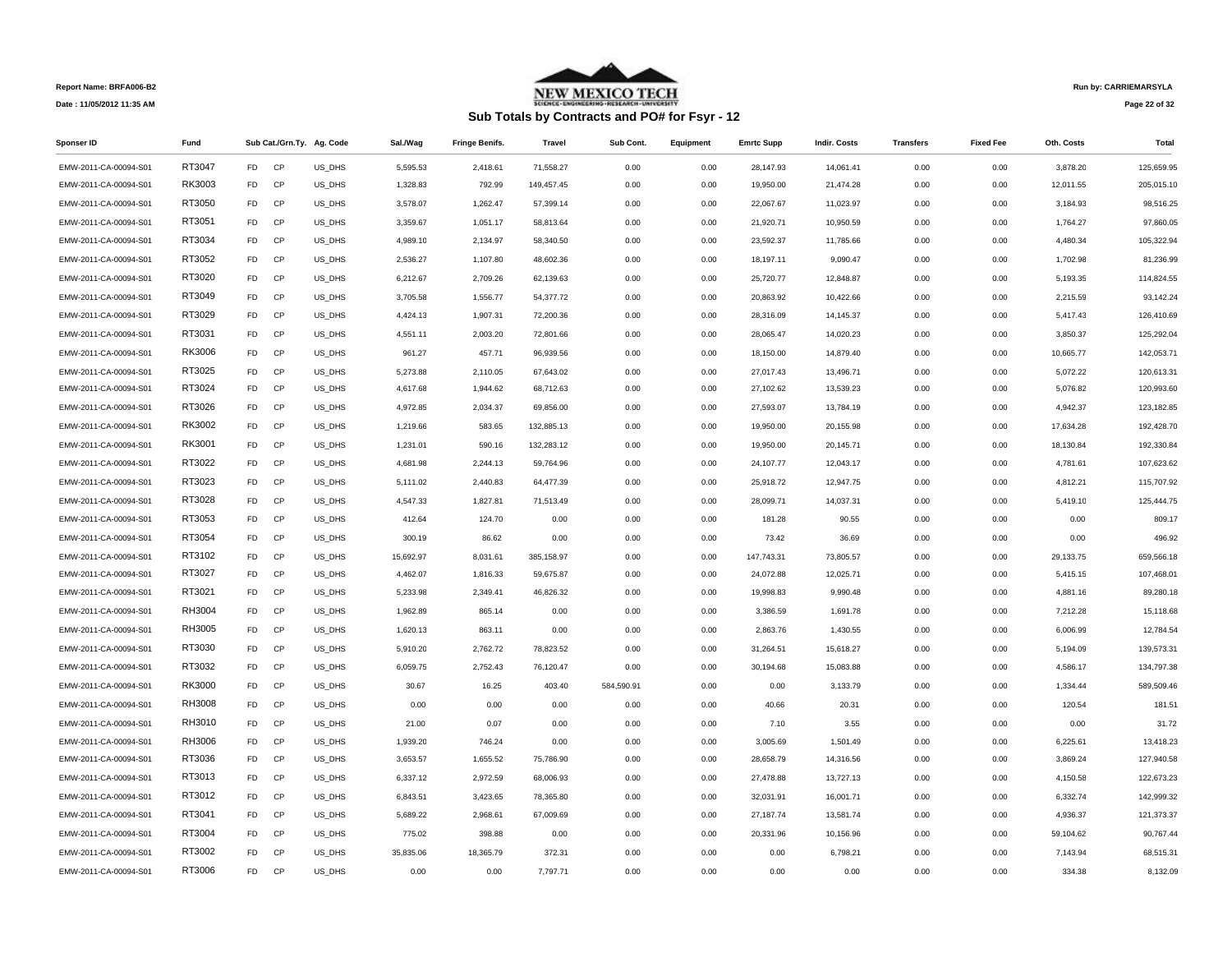

# **Sub Totals by Contracts and PO# for Fsyr - 12**

**Run by: CARRIEMARSYLA**

**Page 23 of 32** 

| <b>Sponser ID</b>       | Fund   |                |           | Sub Cat./Grn.Ty. Ag. Code | Sal./Wag   | <b>Fringe Benifs.</b> | Travel    | Sub Cont.    | Equipment | <b>Emrtc Supp</b> | <b>Indir. Costs</b> | <b>Transfers</b> | <b>Fixed Fee</b> | Oth. Costs  | Total        |
|-------------------------|--------|----------------|-----------|---------------------------|------------|-----------------------|-----------|--------------|-----------|-------------------|---------------------|------------------|------------------|-------------|--------------|
| EMW-2011-CA-00094-S01   | RT3044 | FD             | CP        | US DHS                    | 5,325.14   | 2,442.96              | 89,244.32 | 0.00         | 0.00      | 34,402.91         | 22,505.80           | 0.00             | 0.00             | 4,982.69    | 158,903.82   |
| EMW-2011-CA-00094-S01   | RT3043 | FD             | CP        | US_DHS                    | 2,835.01   | 1,445.01              | 57,991.50 | 0.00         | 0.00      | 22,632.17         | 14,805.64           | 0.00             | 0.00             | 4,826.62    | 104,535.95   |
| EMW-2011-CA-00094-S01   | RT3014 | FD             | <b>CP</b> | US_DHS                    | 6,828.84   | 3,078.96              | 65,155.42 | 0.00         | 0.00      | 26,690.90         | 13,333.52           | 0.00             | 0.00             | 4,067.92    | 119,155.56   |
| EMW-2011-CA-00094-S01   | RT3042 | FD             | CP        | US_DHS                    | 4,066.67   | 2,116.71              | 70,415.70 | 0.00         | 0.00      | 27,489.03         | 13,732.30           | 0.00             | 0.00             | 4,898.02    | 122,718.43   |
| EMW-2011-CA-00094-S01   | RT3040 | FD             | CP        | US_DHS                    | 6,489.92   | 2,939.55              | 59,576.87 | 0.00         | 0.00      | 24,496.38         | 12,237.29           | 0.00             | 0.00             | 3,618.51    | 109,358.52   |
| EMW-2011-CA-00094-S01   | RT3039 | FD             | CP        | US_DHS                    | 4,619.65   | 2,202.75              | 77,018.14 | 0.00         | 0.00      | 29,946.81         | 14,960.10           | 0.00             | 0.00             | 4,943.31    | 133,690.76   |
| EMW-2011-CA-00094-S01   | RT3000 | FD             | CP        | US_DHS                    | 146,479.21 | 40,195.25             | 41,817.82 | 0.00         | 0.00      | 0.00              | 39,079.87           | 0.00             | 0.00             | 16,264.19   | 283,836.34   |
| EMW-2011-CA-00094-S01   | RH3003 | FD             | CP        | US_DHS                    | 1,532.13   | 637.48                | 0.00      | 0.00         | 0.00      | 2,946.34          | 1,471.87            | 0.00             | 0.00             | 6,565.52    | 13,153.34    |
| EMW-2011-CA-00094-S01   | RT3038 | FD             | CP        | US_DHS                    | 2,984.70   | 1,306.57              | 70,294.41 | 0.00         | 0.00      | 25,891.17         | 12,934.08           | 0.00             | 0.00             | 2,174.30    | 115,585.23   |
| EMW-2011-CA-00094-S01   | RT3001 | FD             | CP        | US_DHS                    | 91,635.09  | 47,210.40             | 34,440.52 | 1,802,062.99 | 0.00      | 95,564.32         | 47,739.57           | 0.00             | 0.00             | 86,235.43   | 2,204,888.32 |
| EMW-2011-CA-00094-S01   | RH3002 | FD             | CP        | US_DHS                    | 1,945.48   | 894.28                | 0.00      | 0.00         | 0.00      | 3,676.28          | 1,836.52            | 0.00             | 0.00             | 8,059.34    | 16,411.90    |
| EMW-2011-CA-00094-S01   | RT3045 | FD             | CP        | US_DHS                    | 5,283.51   | 2,342.32              | 64,462.46 | 0.00         | 0.00      | 25,646.15         | 12,811.63           | 0.00             | 0.00             | 3,945.36    | 114,491.43   |
| EMW-2011-CA-00094-S01   | RT3018 | FD             | CP        | US_DHS                    | 5,778.64   | 2,568.56              | 65,856.33 | 0.00         | 0.00      | 26,928.06         | 13,452.04           | 0.00             | 0.00             | 5,630.24    | 120,213.87   |
| EMW-2011-CA-00094-S01   | RH3000 | FD             | CP        | US DHS                    | 949.49     | 434.47                | 0.00      | 0.00         | 0.00      | 1,165.83          | 582.38              | 0.00             | 0.00             | 2,072.42    | 5,204.59     |
| EMW-2011-CA-00094-S01   | RT3017 | FD             | CP        | US_DHS                    | 5,415.02   | 2,414.86              | 62,908.06 | 0.00         | 0.00      | 25,655.31         | 12,816.22           | 0.00             | 0.00             | 5,322.82    | 114,532.29   |
| EMW-2011-CA-00094-S01   | RT3037 | F <sub>D</sub> | CP        | US_DHS                    | 4,127.73   | 2,015.19              | 62,392.41 | 0.00         | 0.00      | 24,254.56         | 12,116.51           | 0.00             | 0.00             | 3,372.53    | 108,278.93   |
| EMW-2011-CA-00094-S01   | RT3019 | FD             | CP        | US_DHS                    | 4,422.63   | 1,800.31              | 64,109.46 | 0.00         | 0.00      | 25,366.78         | 12,672.00           | 0.00             | 0.00             | 4,872.94    | 113,244.12   |
| EMW-2011-CA-00094-S01   | RH3001 | FD             | CP        | US_DHS                    | 1,929.74   | 870.31                | 0.00      | 0.00         | 0.00      | 4,466.56          | 2,231.28            | 0.00             | 0.00             | 10,442.02   | 19,939.91    |
| EMW-2011-CA-00094-S01   | RT3016 | FD             | CP        | US_DHS                    | 5,028.75   | 2,391.43              | 58,148.58 | 0.00         | 0.00      | 23,889.21         | 11,933.91           | 0.00             | 0.00             | 5,255.95    | 106,647.83   |
| EMW-2011-CA-00094-S01   | RT3015 | FD.            | CP        | US_DHS                    | 5,457.11   | 2,290.75              | 66,080.52 | 0.00         | 0.00      | 26,760.17         | 13,368.13           | 0.00             | 0.00             | 5,507.95    | 119,464.63   |
| G10AC00366              | UMAP10 | FD             | CP        | <b>UGEO</b>               | 0.00       | 0.00                  | 129.28    | 0.00         | 0.00      | 0.00              | 2,766.44            | 0.00             | 0.00             | 15,239.83   | 18,135.55    |
| G10AP00131              | UGDP10 | FD             | GT        | <b>UGEO</b>               | 5,540.15   | 2,137.74              | 0.00      | 0.00         | 0.00      | 0.00              | 2,963.68            | 0.00             | 0.00             | 0.00        | 10,641.57    |
| H2360097030-J2360100006 | RCKH10 | FD             | CT        | US_DOI                    | 0.00       | 0.00                  | 0.00      | 0.00         | 44,760.57 | 0.00              | 858.36              | 0.00             | 0.00             | 10,729.56   | 56,348.49    |
| H2360097030-J2360101017 | RCKG10 | FD             | CT        | US_DOI                    | 6,364.31   | 2,223.52              | 0.00      | 0.00         | 0.00      | 0.00              | 340.52              | 2.07             | 0.00             | $-4,331.44$ | 4,598.98     |
| H2360097030-P11AT00331  | RCKJ10 | FD             | CP        | US_DOI                    | 177,570.75 | 60,091.73             | 11,658.86 | 0.00         | 5,044.01  | 0.00              | 21,851.72           | 0.00             | 0.00             | 23,822.13   | 300,039.20   |
| H2360097030-P11ATW0682  | RCKK10 | FD             | CP        | US_DOI                    | 1,957.78   | 593.91                | 0.00      | 0.00         | 0.00      | 0.00              | 207.98              | 0.00             | 0.00             | 48.00       | 2,807.67     |
| L08AC13204              | RDMC20 | FD             | CP        | US_BLM                    | 0.00       | 0.00                  | 0.00      | 0.00         | 0.00      | 0.00              | 0.00                | 0.00             | 0.00             | 3,220.00    | 3,220.00     |
| MS-21285-11-55-R-35     | RFMC10 | FD             | GT        | US_DOL                    | 27,412.79  | 10,687.19             | 1,692.56  | 0.00         | 0.00      | 0.00              | 6,167.44            | 0.00             | 0.00             | 1,600.57    | 47,560.55    |
| MS-21285-11-55-R-35     | RZMC10 | FDCS GT        |           | US_DOL                    | 7,332.31   | 2,823.39              | 9,135.56  | 0.00         | 0.00      | 0.00              | 3,100.44            | 0.00             | 0.00             | 1,516.00    | 23,907.70    |
| MS-22805-12-55-R-35     | RFMD10 | FD GT          |           | US_DOL                    | 51,073.54  | 19,639.15             | 3,391.13  | 0.00         | 0.00      | 0.00              | 8,610.12            | 0.00             | 0.00             | 1,421.98    | 84,135.92    |
| MS-22805-12-55-R-35     | RZMD10 | FDCS GT        |           | US_DOL                    | 13,615.59  | 5,161.46              | 11,527.35 | 0.00         | 0.00      | 0.00              | 2,767.89            | 0.00             | 0.00             | $-6,023.51$ | 27,048.78    |
| P031C110059             | REES10 | FD             | GT        | US_DOED                   | 81,093.46  | 21,147.93             | 7,773.96  | 0.00         | 54,916.18 | 0.00              | 0.00                | 0.00             | 0.00             | 165,991.87  | 330,923.40   |
| P031M090020             | ROHA10 | FD             | GT        | US_DOED                   | $-300.00$  | $-104.03$             | 0.00      | 0.00         | 0.00      | 0.00              | 0.00                | 0.00             | 0.00             | 461.56      | 57.53        |
| P031M090020             | ROHA30 | FD             | GT        | US_DOED                   | 188,596.23 | 51,205.63             | 7,316.52  | 0.00         | 20,851.36 | 0.00              | 0.00                | 0.00             | 0.00             | 93,035.87   | 361,005.61   |
| P031M090020             | ROHA20 | FD             | GT        | US_DOED                   | 185,750.72 | 35,778.10             | 6,688.53  | 0.00         | 22,135.00 | 0.00              | 0.00                | 0.00             | 0.00             | 54,998.89   | 305,351.24   |
| P031S100145             | RSES10 | FD             | GT        | US_DOED                   | 295,203.61 | 76,901.87             | 6,017.80  | 0.00         | 65,263.43 | 0.00              | 0.00                | 32,000.00        | 0.00             | 270,725.63  | 746,112.34   |
| P047M090004             | RMSU20 | FD             | GT        | US_DOED                   | 0.00       | 0.00                  | $-92.46$  | 0.00         | 0.00      | 0.00              | 0.00                | 0.00             | 0.00             | 63,894.36   | 63,801.90    |
| P047M090004             | RMSU10 | FD             | GT        | US_DOED                   | 82,736.22  | 27,649.97             | 21,962.12 | 0.00         | 0.00      | 0.00              | 12,717.78           | 0.00             | 0.00             | 26,526.25   | 171,592.34   |
| P2360097099             | RSPM20 | F <sub>D</sub> | <b>CT</b> | US NPS                    | 0.00       | 0.00                  | 0.00      | 0.00         | 0.00      | 0.00              | 1.261.13            | 0.00             | 0.00             | 9.273.00    | 10.534.13    |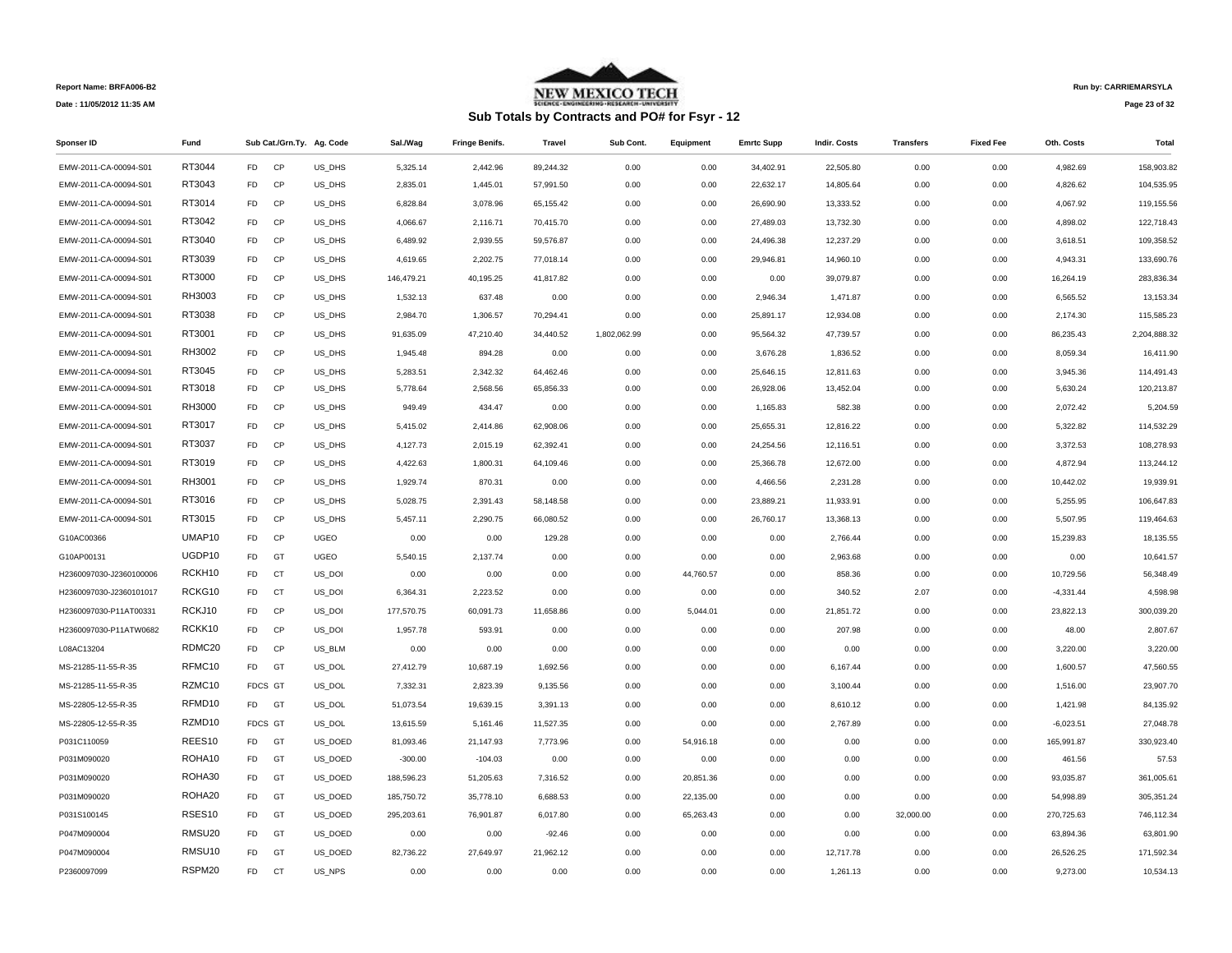**NEW MEXICO TECH** 

# **Sub Totals by Contracts and PO# for Fsyr - 12**

**Run by: CARRIEMARSYLA**

**Page 24 of 32** 

| Sponser ID                                           | Fund          |                |           | Sub Cat./Grn.Ty. Ag. Code | Sal./Wag     | <b>Fringe Benifs.</b> | <b>Travel</b> | Sub Cont.    | Equipment  | <b>Emrtc Supp</b> | <b>Indir, Costs</b> | <b>Transfers</b> | <b>Fixed Fee</b> | Oth. Costs   | Total         |
|------------------------------------------------------|---------------|----------------|-----------|---------------------------|--------------|-----------------------|---------------|--------------|------------|-------------------|---------------------|------------------|------------------|--------------|---------------|
| PO47A070017                                          | RUBP10        | FD.            | GT        | US DOED                   | 104,799.57   | 34,482.19             | 0.00          | 0.00         | 0.00       | 0.00              | 15,428.45           | 0.00             | 0.00             | 53,573.08    | 208,283.29    |
| PO47A070017                                          | RUBP20        | F <sub>D</sub> | GT        | US DOED                   | 0.00         | 0.00                  | 0.00          | 0.00         | 0.00       | 0.00              | 0.00                | 0.00             | 0.00             | 14,271.83    | 14,271.83     |
| S-DSASD-09-CA-200/A9                                 | RPSP60        | FD.            | <b>CP</b> | US DOS                    | 26,386.50    | 11,375.67             | 0.00          | 105,521.72   | 0.00       | 25,858.63         | 12,040.35           | 0.00             | 0.00             | 6,937.58     | 188,120.45    |
| S-INLEC-06-CA-0005                                   | <b>RLF350</b> | FD.            | <b>CP</b> | US DOS                    | 0.00         | 0.00                  | 0.00          | 0.00         | 0.00       | 0.00              | 882.00              | 0.00             | 0.00             | 6,944.96     | 7,826.96      |
| S-INLEC-06-CA-0005                                   | <b>RLF550</b> | FD.            | <b>CP</b> | US DOS                    | 0.00         | 0.00                  | 0.00          | 0.00         | 0.00       | 0.00              | $-1.417.82$         | 740.53           | 0.00             | $-11,164.01$ | $-11,841.30$  |
| TPD-CSB-11-00009                                     | RANT10        | FD.            | <b>CT</b> | <b>BUREAU PD</b>          | 5.753.24     | 2.922.77              | 0.00          | 0.00         | 0.00       | 3,631.92          | 2,026.64            | 0.00             | 1,351.77         | 1,113.51     | 16,799.85     |
| Total for Other Federal Departments & Program: 29001 |               |                |           |                           | 2.504.200.77 | 869.169.31            | 8.248.563.58  | 7.193.176.42 | 212.970.55 | 3.242.338.64      | 2.205.423.53        | 34,693.24        | 45.097.01        | 2,436,433.67 | 26.992.066.72 |

**Report Name: BRFA006-B2 Date : 11/05/2012 11:35 AM**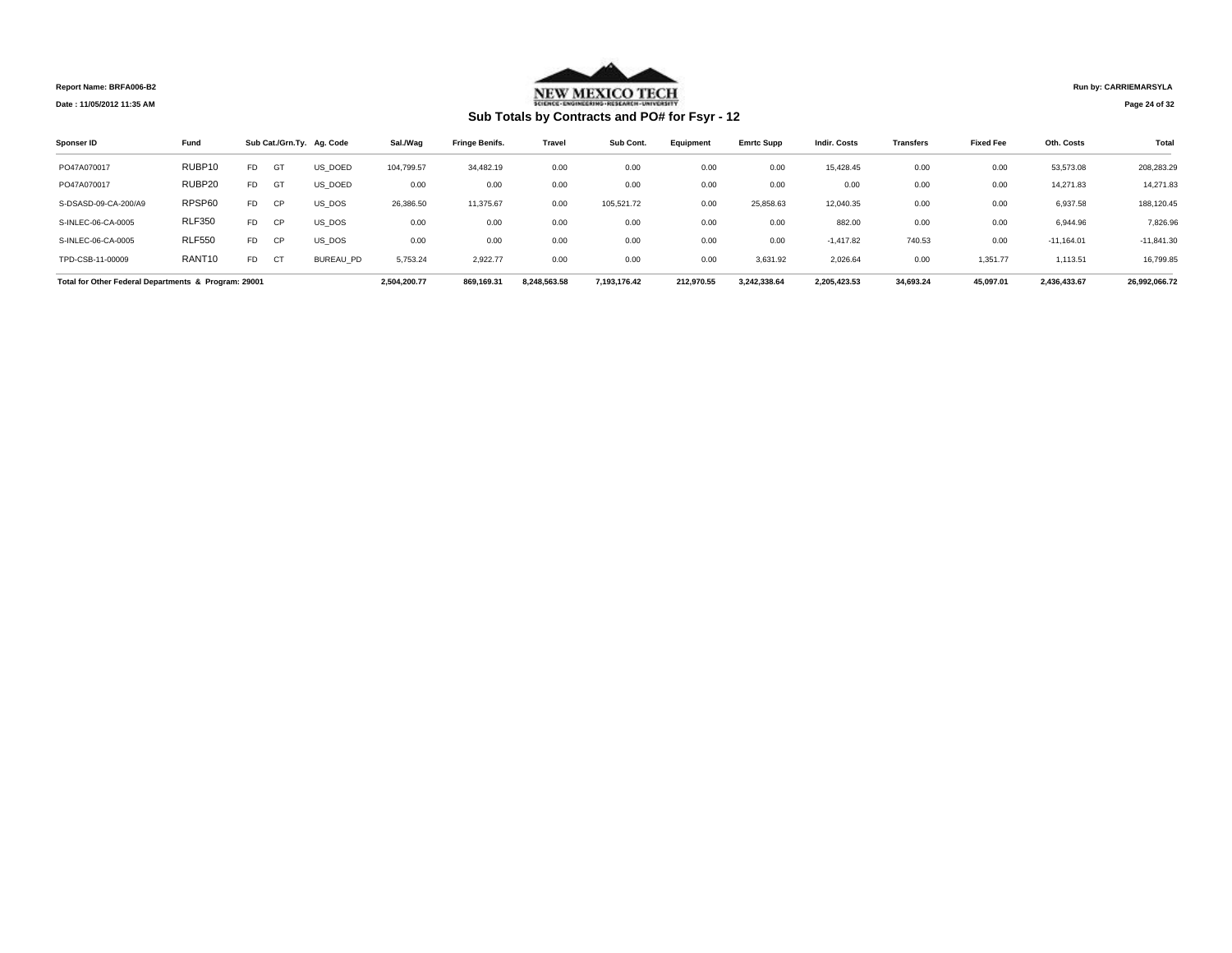

**Run by: CARRIEMARSYLA**

**Page 25 of 32** 

| Sponser ID                          | Fund               |                        | Sub Cat./Grn.Ty. Ag. Code | Sal./Wag   | <b>Fringe Benifs.</b> | <b>Travel</b> | Sub Cont. | Equipment | <b>Emrtc Supp</b> | <b>Indir. Costs</b> | <b>Transfers</b> | <b>Fixed Fee</b> | Oth. Costs | <b>Total</b> |
|-------------------------------------|--------------------|------------------------|---------------------------|------------|-----------------------|---------------|-----------|-----------|-------------------|---------------------|------------------|------------------|------------|--------------|
| Agency Name Level 1: Private Agency |                    | (AGCYPRIV)             |                           |            |                       |               |           |           |                   |                     |                  |                  |            |              |
| 29000 - Research                    |                    |                        |                           |            |                       |               |           |           |                   |                     |                  |                  |            |              |
| 001                                 | TABE10             | PR<br>CT               | EMP_LLC                   | 308.03     | 179.45                | 0.00          | 0.00      | 0.00      | 180.85            | 233.92              | 0.00             | 78.94            | 0.00       | 981.19       |
| 0010327                             | TATK10             | PRDS CT                | ALLIANT                   | 0.00       | 0.00                  | 0.00          | 0.00      | 0.00      | 0.00              | 0.00                | $-0.02$          | 0.00             | 0.00       | $-0.02$      |
| 02-PAS                              | PURS10             | PRFS CP                | <b>IRIS</b>               | 623,088.68 | 194,505.59            | 10,653.79     | 0.00      | 0.00      | 0.00              | 267,282.26          | 0.00             | 0.00             | 68,709.68  | 1,164,240.00 |
| 02-PAS                              | PURS30             | PRFS CP                | <b>IRIS</b>               | 4,182.78   | 1,411.47              | 0.00          | 0.00      | 0.00      | 0.00              | 1,667.09            | 0.00             | 0.00             | 0.00       | 7,261.34     |
| 02-PAS                              | PURS20             | PRFS CP                | <b>IRIS</b>               | 0.00       | 0.00                  | 0.00          | 0.00      | 0.00      | 0.00              | 0.00                | 0.00             | 0.00             | 7,100.00   | 7,100.00     |
| 07123-05                            | PTCP20             | PRFS CT                | <b>RPSEA</b>              | 0.00       | 0.00                  | 737.72        | 0.00      | 0.00      | 0.00              | 199.92              | 0.00             | 0.00             | 0.00       | 937.64       |
| 07123-05                            | PTCP10             | PRFS CT                | <b>RPSEA</b>              | 63,912.07  | 10,876.84             | 6,556.96      | 0.00      | 8,654.00  | 0.00              | 22,911.09           | $-2,050.48$      | 0.00             | 3,195.16   | 114,055.64   |
| 07123-07                            | PRIN10             | PRFS CT                | <b>RPSEA</b>              | 503.61     | 114.96                | 1,102.09      | 0.00      | 0.00      | 0.00              | 466.29              | $-973.54$        | 0.00             | 0.00       | 1,213.41     |
| 07123-07                            | PRIN20             | PRFS CT                | <b>RPSEA</b>              | 0.00       | 0.00                  | 25.90         | 0.00      | 0.00      | 0.00              | 7.02                | 0.00             | 0.00             | 0.00       | 32.92        |
| 09123-03                            | PSTD <sub>10</sub> | PRFS CT                | <b>RPSEA</b>              | 51,361.69  | 15,620.62             | 2,317.20      | 0.00      | 0.00      | 0.00              | 27,822.36           | 0.00             | 0.00             | 1,495.27   | 98,617.14    |
| 09123-03                            | PSTD <sub>20</sub> | PRFS CT                | <b>RPSEA</b>              | 4,389.11   | 1,001.74              | 3,649.03      | 0.00      | 0.00      | 0.00              | 3,552.65            | 0.00             | 0.00             | 0.00       | 12,592.53    |
| 10790                               | THPW10             | PR CT                  | <b>HPWHITE</b>            | 4,180.91   | 2,138.27              | 0.00          | 0.00      | 0.00      | 3,328.05          | 3,483.42            | 0.00             | 3,008.00         | 3,547.55   | 19,686.20    |
| 11-00041/S-001246.00000.0000        | TLGH10             | <b>PR</b><br><b>CT</b> | ARA                       | 9,874.70   | 5,129.33              | 0.00          | 0.00      | 0.00      | 7,581.18          | 7,935.12            | $-0.01$          | 4,729.47         | 7,472.04   | 42,721.83    |
| 11-DOTC-09-01-INIT066-01            | TARD10             | PRDS CT                | <b>SCITECH</b>            | 0.00       | 0.00                  | 0.00          | 0.00      | 0.00      | 0.00              | 0.00                | $-0.01$          | 0.00             | 0.00       | $-0.01$      |
| 2011059                             | PTCT10             | PR CT                  | SNF                       | 73,385.20  | 20,588.44             | 0.00          | 0.00      | 0.00      | 0.00              | 48,670.17           | 0.00             | 0.00             | 1,085.31   | 143,729.12   |
| 211-5434-NMT/TO #002                | PAZM10             | PRDS CT                | <b>AZIMUTH</b>            | 4,118.02   | 1,507.74              | 0.00          | 0.00      | 0.00      | 0.00              | 1,029.51            | 405.47           | 0.00             | 0.00       | 7.060.74     |
| 263218                              | MEPL20             | OT CP                  | EU FP7                    | 5,581.22   | 1,035.80              | 11,390.41     | 0.00      | 0.00      | 0.00              | 10,804.45           | 0.00             | 0.00             | 0.00       | 28,811.88    |
| 263218                              | MEPL10             | OT<br>CP               | EU FP7                    | 4,391.42   | 463.76                | 2,251.58      | 0.00      | 0.00      | 0.00              | 4,264.05            | 0.00             | 0.00             | 0.00       | 11,370.81    |
| 334982                              | TPBV40             | PRDS CT                | BAE_SYS                   | 461.44     | 241.14                | 0.00          | 0.00      | 0.00      | 2,301.16          | 2,976.31            | 0.00             | 44.79            | 0.00       | 6,024.84     |
| 334982                              | TPBV10             | PRDS CT                | BAE_SYS                   | 0.00       | 0.00                  | 0.00          | 0.00      | 0.00      | 0.00              | 0.00                | 0.00             | 1,328.51         | 0.00       | 1,328.51     |
| 334982                              | TPBV50             | PRDS CT                | BAE_SYS                   | 18,372.76  | 9,935.23              | 0.00          | 0.00      | 0.00      | 11,113.22         | 14,373.80           | 0.00             | 4,851.22         | 1,646.62   | 60,292.85    |
| 334982                              | TPBV30             | PRDS CT                | BAE_SYS                   | 0.00       | 0.00                  | 0.00          | 0.00      | 0.00      | 0.00              | 0.00                | 0.00             | $-357.33$        | 0.00       | $-357.33$    |
| 34-GSN                              | PGLS10             | PRFS CP                | IRIS_ARRA                 | 84,349.16  | 30,463.95             | 93.80         | 0.00      | 0.00      | 0.00              | 31,599.29           | 0.00             | 0.00             | 1,695.92   | 148,202.12   |
| 41-PAS/EAR-1063471                  | PICO <sub>20</sub> | PRFS CP                | <b>IRIS</b>               | 91,251.76  | 30,455.66             | 4,439.46      | 0.00      | 0.00      | 0.00              | 55,272.41           | 0.00             | 0.00             | 334.23     | 181,753.52   |
| 41-PAS/EAR-1063471                  | PICO30             | PRFS CP                | <b>IRIS</b>               | 280,079.35 | 83,656.06             | 8,422.62      | 0.00      | 0.00      | 0.00              | 173,153.35          | 0.00             | 0.00             | 36,074.05  | 581,385.43   |
| 41-PAS/EAR-1063471                  | PICO10             | PRFS CP                | <b>IRIS</b>               | 166,831.75 | 49,522.59             | 193.70        | 0.00      | 0.00      | 0.00              | 100,333.49          | 0.00             | 0.00             | 13,048.50  | 329,930.03   |
| 4200372539 BOA 4650000203           | TNCS10             | PR<br>CT               | RAYTHEONM                 | 1,399.74   | 670.62                | 0.00          | 0.00      | 0.00      | 1,690.69          | 2,186.76            | 21,003.98        | 2,449.66         | 1,044.27   | 30,445.72    |
| 4200376756 / BOA4650000203          | TUAE10             | CT<br><b>PR</b>        | <b>RAYTHEONM</b>          | 2,551.58   | 1,562.89              | $-616.37$     | 0.00      | 0.00      | 0.00              | 991.60              | 334.35           | 731.52           | 3,534.62   | 9,090.19     |
| 4200441254 / BOA4650000203          | TXGN10             | PR<br><b>CT</b>        | RAYTHEONM                 | 3,357.05   | 1,028.18              | 0.00          | 0.00      | 0.00      | 1,572.08          | 1,645.45            | 0.00             | 710.00           | 275.54     | 8,588.30     |
| 4502017926                          | TDOW10             | PR<br>CT               | ROHM_HAAS                 | 6,172.83   | 1,836.61              | 0.00          | 0.00      | 0.00      | 4,923.52          | 6,368.08            | $-64,575.88$     | $-3,505.82$      | 5,261.46   | $-43,519.20$ |
| 4502341409                          | PSVP <sub>10</sub> | PR<br>CT               | SP_AS                     | 27,661.75  | 6,577.35              | 0.00          | 0.00      | 0.00      | 0.00              | 17,974.03           | $-159.04$        | 0.00             | 866.39     | 52,920.48    |
| 4502429429                          | PPLT10             | PR<br><b>CT</b>        | SP_AS                     | 31,224.94  | 8,635.85              | 1,587.29      | 0.00      | 0.00      | 0.00              | 21,852.64           | 0.00             | 0.00             | 1,232.87   | 64,533.59    |
| 6718                                | <b>TGS100</b>      | PR CT                  | GSI                       | 0.00       | 0.00                  | 0.00          | 0.00      | 0.00      | 0.00              | 0.00                | 0.02             | 0.00             | 0.00       | 0.02         |
| 70-TA                               | PIAT20             | PRFS CP                | <b>IRIS</b>               | 236,497.25 | 72,121.76             | 0.00          | 0.00      | 0.00      | 0.00              | 87,513.59           | 0.00             | 0.00             | 14,539.06  | 410,671.66   |
| 70-TA                               | PIAT10             | PRFS CP                | <b>IRIS</b>               | 809,499.21 | 252,910.70            | 22,582.19     | 0.00      | 0.00      | 0.00              | 302,812.64          | 0.00             | 0.00             | 32,397.25  | 1,420,201.99 |
| 75020-00                            | TLRT30             | PRDS CT                | GEN_DYN                   | 0.00       | 0.00                  | 0.00          | 0.00      | 0.00      | 0.00              | 0.00                | 0.08             | 0.02             | 0.00       | 0.10         |
| 75629-00                            | TLRT40             | PRDS CT                | <b>GEN DYN</b>            | 9.359.97   | 4.383.83              | 0.00          | 0.00      | 0.00      | 5.946.27          | 7.690.98            | $-2.743.51$      | 21.628.46        | 2.284.15   | 48.550.15    |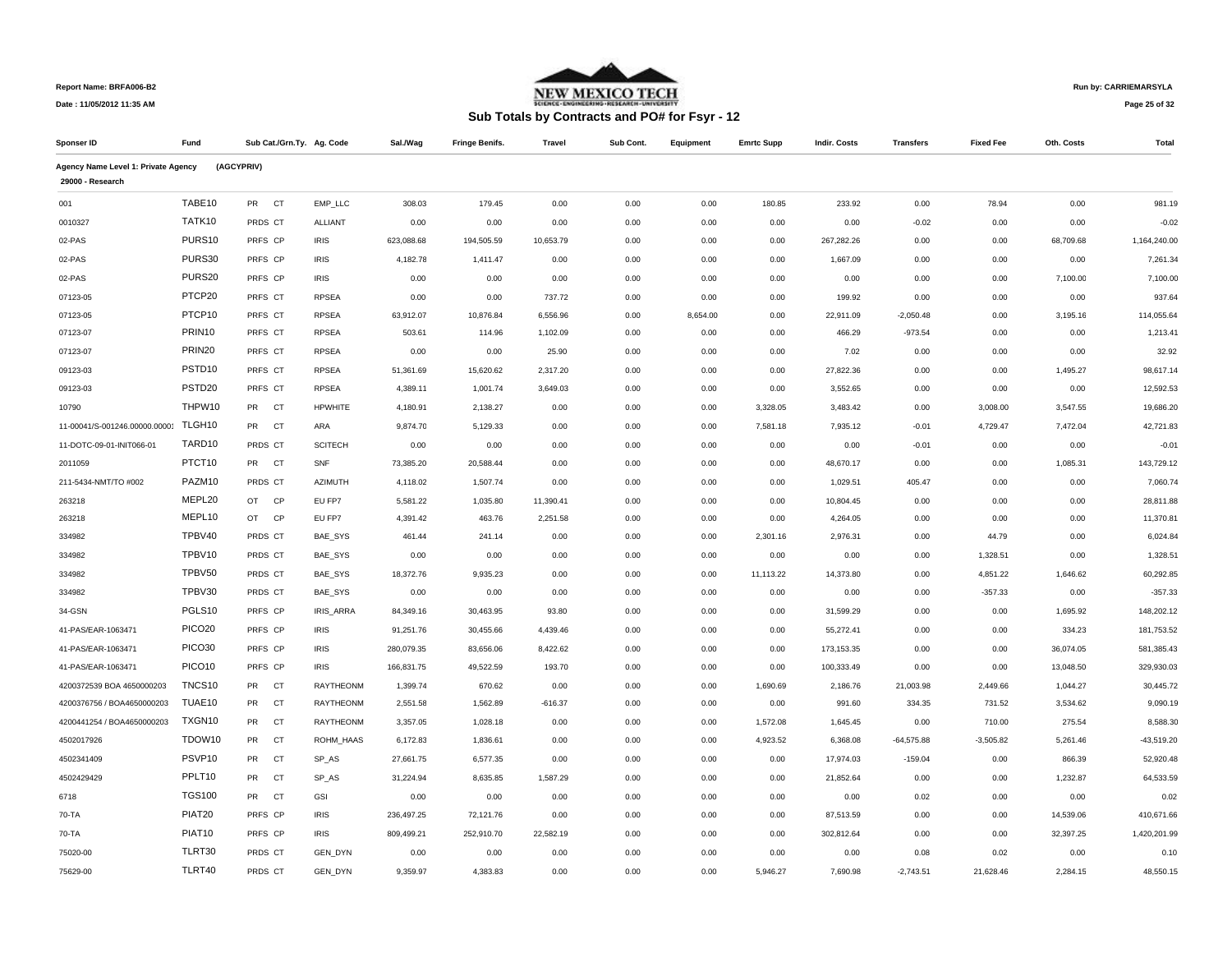

# **Sub Totals by Contracts and PO# for Fsyr - 12**

**Run by: CARRIEMARSYLA**

**Page 26 of 32** 

| Sponser ID                    | Fund               | Sub Cat./Grn.Ty. Ag. Code |                  | Sal./Wag  | <b>Fringe Benifs.</b> | Travel   | Sub Cont. | Equipment | <b>Emrtc Supp</b> | <b>Indir. Costs</b> | <b>Transfers</b> | <b>Fixed Fee</b> | Oth. Costs | Total        |
|-------------------------------|--------------------|---------------------------|------------------|-----------|-----------------------|----------|-----------|-----------|-------------------|---------------------|------------------|------------------|------------|--------------|
| 7628-00                       | TLRT50             | PRDS CT                   | <b>GEN DYN</b>   | 23.544.83 | 11.122.60             | 0.00     | 0.00      | 0.00      | 12.082.00         | 12.646.14           | 0.00             | 5.297.93         | 1,152.14   | 65.845.64    |
| 81-TA                         | PIAR10             | PRFS GT                   | IRIS_ARRA        | 174.02    | 48.18                 | 0.00     | 0.00      | 0.00      | 0.00              | 60.19               | 0.00             | 0.00             | 0.00       | 282.39       |
| 859                           | TREF10             | PR CT                     | MINE SHLD        | 35,762.90 | 16,422.26             | 0.00     | 0.00      | 0.00      | 21,092.60         | 27,281.13           | $-54,063.04$     | 4,477.33         | 4,668.10   | 55,641.28    |
| A99185JD-NASA-NNM08AA04A      | PLCR10             | PRFS CT                   | SWRI             | 0.00      | 0.00                  | 0.00     | 0.00      | 0.00      | 0.00              | 0.00                | $-2,325.78$      | 0.00             | 0.00       | $-2,325.78$  |
| AGREEMENT 4/18/11             | PGOC10             | PRFS CT                   | PIONEER          | 52,070.06 | 14,350.42             | 770.51   | 0.00      | 0.00      | 0.00              | 26,419.05           | 0.00             | 0.00             | 33.00      | 93,643.04    |
| <b>BRIDGE FUNDING</b>         | TEXG10             | PR CT                     | <b>KTECH</b>     | 1,672.68  | 786.26                | 0.00     | 0.00      | 0.00      | 902.97            | 945.13              | 0.00             | 446.00           | 218.11     | 4,971.15     |
| BS-00022                      | TEXP10             | PRDS CT                   | L-3_COMM         | 10,901.27 | 5,793.32              | 0.00     | 0.00      | 0.00      | 9,436.06          | 9,876.58            | 17,127.08        | 5,635.01         | 11,280.68  | 70,050.00    |
| CONTRACT 1/01/2011            | TWWB10             | PR CT                     | <b>KING CONS</b> | 21,788.46 | 11,063.25             | 0.00     | 0.00      | 0.00      | 15,120.61         | 19,556.88           | $-7,131.45$      | 5,977.51         | 7,904.54   | 74,279.80    |
| CONTRACT 1/28/11              | TCRM10             | <b>PR</b><br><b>CT</b>    | <b>JRC</b>       | 12,601.47 | 1,659.73              | 2,167.21 | 0.00      | 0.00      | 7,675.44          | 9,927.38            | $-4,004.73$      | 2,999.65         | 4,260.03   | 37,286.18    |
| CONTRACT 2/16/11              | TJRC10             | PR<br>CT                  | <b>JRC</b>       | 14,067.34 | 1,425.65              | 861.48   | 0.00      | 0.00      | 6,932.85          | 8,966.96            | 0.00             | 4,430.01         | 2,332.53   | 39,016.82    |
| <b>CONTRIBUTION AGREEMENT</b> | PRDC10             | <b>PR</b><br>GT           | REGDEV           | 0.00      | 0.00                  | 0.00     | 0.00      | 0.00      | 0.00              | 0.00                | 0.00             | 0.00             | 0.00       | 0.00         |
| CW810327                      | PDSA10             | PR<br>CT                  | CHEV_ETC         | 84,524.55 | 22,707.49             | 6,178.60 | 0.00      | 0.00      | 0.00              | 55,459.27           | 0.00             | 0.00             | 13,499.11  | 182,369.02   |
| FC05-05A-45/22                | TDAR20             | PRDS CT                   | ARTIS            | 443.81    | 185.54                | 0.00     | 0.00      | 0.00      | 233.47            | 301.97              | $-0.06$          | 947.54           | 0.00       | 2,112.27     |
| FC05-05A-45/22                | TDAR10             | PRDS CT                   | <b>ARTIS</b>     | 218.16    | 94.58                 | 0.00     | 0.00      | 0.00      | 121.98            | 157.75              | 0.00             | 858.73           | 16.00      | 1,467.20     |
| JOINT RESEARCH 2011-2012      | PJRO10             | <b>PR</b><br><b>CP</b>    | CRIEPI           | 8,009.00  | 1,527.63              | 6,354.35 | 0.00      | 0.00      | 0.00              | 4,163.43            | 0.00             | 0.00             | 0.00       | 20.054.41    |
| JUNE 30, 2010 LTR AGMT        | PAMP10             | PR<br>GT                  | <b>HEALY</b>     | 26,336.42 | 8,034.69              | 4,862.00 | 0.00      | 0.00      | 0.00              | 0.00                | 0.00             | 0.00             | 7,392.73   | 46,625.84    |
| MEMO 3/16/11                  | TRTR10             | PR<br>CT                  | <b>BOEING</b>    | 2,438.12  | 1,195.84              | 0.00     | 0.00      | 0.00      | 1,348.19          | 1,743.76            | 6,708.85         | 1,176.42         | 0.00       | 14,611.18    |
| MP00022338                    | TKWE10             | <b>PR</b><br>CT           | ALLIANT          | 0.00      | 0.00                  | 0.00     | 0.00      | 0.00      | 0.00              | 0.00                | $-0.03$          | 0.00             | 0.00       | $-0.03$      |
| MP00026791                    | TMCL30             | PRDS CT                   | <b>ALLIANT</b>   | 2,854.32  | 1,447.87              | 0.00     | 0.00      | 0.00      | 1,596.09          | 2,064.38            | 0.00             | 696.73           | 0.00       | 8,659.39     |
| MP00026791                    | TMCL20             | PRDS CT                   | <b>ALLIANT</b>   | 5,038.25  | 2,678.64              | 0.00     | 0.00      | 0.00      | 2,862.93          | 3,702.99            | 0.00             | 1,249.74         | 0.00       | 15,532.55    |
| MP00026791                    | TMCL40             | PRDS CT                   | ALLIANT          | 1,570.24  | 886.35                | 0.00     | 0.00      | 0.00      | 911.38            | 1,178.79            | 0.00             | 397.85           | 0.00       | 4,944.61     |
| MP00026791                    | TMCL50             | PRDS CT                   | ALLIANT          | 8,190.57  | 4,077.45              | 0.00     | 0.00      | 0.00      | 4,616.70          | 5,971.26            | 0.00             | 2,015.31         | 176.00     | 25,047.29    |
| MP00026791                    | TMCL60             | PRDS CT                   | <b>ALLIANT</b>   | 22,868.49 | 11,961.38             | 0.00     | 0.00      | 0.00      | 20,738.14         | 26,822.83           | 0.00             | 9,052.78         | 21,068.10  | 112,511.72   |
| MP00026791                    | TMCL10             | PRDS CT                   | <b>ALLIANT</b>   | 5,279.08  | 2,882.47              | 0.00     | 0.00      | 0.00      | 3,027.97          | 3,916.34            | 0.00             | 1,321.78         | 0.00       | 16,427.64    |
| MP00026802                    | TEMT20             | PRDS CT                   | <b>ALLIANT</b>   | 0.00      | 0.00                  | 0.00     | 0.00      | 0.00      | 0.00              | 0.00                | 0.00             | 3,325.36         | 0.00       | 3,325.36     |
| MP00026802                    | TEMT10             | PRDS CT                   | ALLIANT          | 0.00      | 0.00                  | 0.00     | 0.00      | 0.00      | 0.00              | 0.00                | $-0.06$          | 3,384.91         | 0.00       | 3,384.85     |
| NASA STTR IFOS-TNNX12CG2!     | PMLA10             | PRFS GT                   | <b>IFOS</b>      | 3,602.06  | 688.32                | 0.00     | 0.00      | 0.00      | 0.00              | 2,604.21            | 0.00             | 0.00             | 796.00     | 7,690.59     |
| ND AGREEMENT                  | PVNL <sub>10</sub> | PR CT                     | VAISALA          | 22,179.02 | 76.62                 | 4,297.96 | 0.00      | 0.00      | 0.00              | 12,595.87           | 0.00             | 0.00             | 5,094.10   | 44,243.57    |
| NM 10-S567-0014-02-C2         | PAFB10             | PRDS CT                   | CLARKSON         | 0.00      | 0.00                  | 0.00     | 0.00      | 44,825.00 | 7,500.00          | 3,614.65            | 0.00             | 0.00             | 1,697.57   | 57,637.22    |
| P.O. 993908                   | TLBT10             | PR CT                     | <b>IFOS</b>      | 0.00      | 0.00                  | 0.00     | 0.00      | 0.00      | 0.00              | 0.00                | $-0.07$          | $-0.01$          | 0.00       | $-0.08$      |
| P.O. # B0670                  | PDWA10             | PRDS CT                   | <b>DWA</b>       | 3,203.26  | 10.40                 | 1,054.24 | 0.00      | 0.00      | 0.00              | 1,928.04            | 0.00             | 0.00             | 2,846.39   | 9,042.33     |
| P.O. #THC-NMT-02              | PTCL10             | PR CT                     | TH CHEM          | 451.25    | 1.47                  | 0.00     | 0.00      | 0.00      | 0.00              | 946.27              | $-21.13$         | 0.00             | 1,954.73   | 3,332.59     |
| P.O. 28435-501-02             | TBLU10             | PRDS CT                   | WEIDL            | 1,122.33  | 505.72                | 0.00     | 0.00      | 0.00      | 472.14            | 699.35              | $-21,219.89$     | $-1,612.38$      | 0.00       | $-20,032.73$ |
| P010049598                    | PRDS10             | PRDS CT                   | SAIC             | 97,709.48 | 37,427.21             | 0.00     | 0.00      | 0.00      | 0.00              | 24,730.04           | 0.00             | 0.00             | 0.00       | 159,866.73   |
| PO # P010073713               | PLPS10             | PRDS CT                   | SAIC             | 0.00      | 0.00                  | 3,965.47 | 0.00      | 0.00      | 0.00              | 0.00                | 0.00             | 0.00             | 6,171.17   | 10,136.64    |
| PO #1255                      | PXUR10             | PR CT                     | <b>XUREX</b>     | 10,969.37 | 1,480.26              | 0.00     | 0.00      | 0.00      | 0.00              | 5,499.08            | 4,721.62         | 0.00             | 134.10     | 22,804.43    |
| PO 0012817                    | <b>TFY100</b>      | PRFS CT                   | <b>ALLIANT</b>   | 0.00      | 0.00                  | 0.00     | 0.00      | 0.00      | 0.00              | 0.00                | 0.00             | 4.307.94         | 0.00       | 4,307.94     |
| PO 0012817                    | <b>TFY105</b>      | PRFS CT                   | <b>ALLIANT</b>   | 10,965.78 | 5,800.23              | 0.00     | 0.00      | 0.00      | 8,022.16          | 14,831.47           | 0.00             | 4,053.23         | 4,179.57   | 47,852.44    |
| PO 0012817                    | <b>TFY104</b>      | PRFS CT                   | ALLIANT          | 0.00      | 0.00                  | 0.00     | 0.00      | 0.00      | 0.00              | 0.00                | 0.00             | 2.876.48         | 0.00       | 2.876.48     |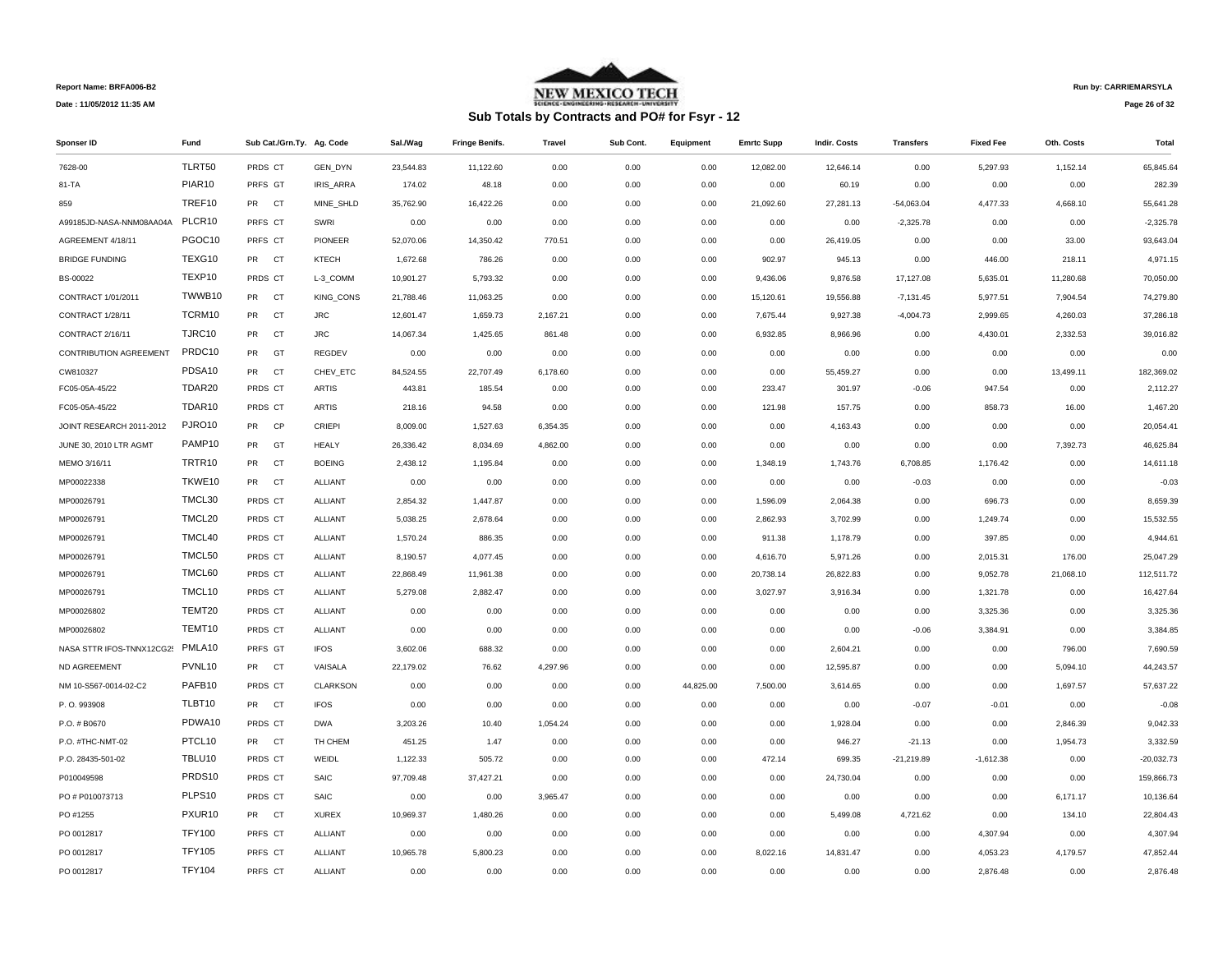

# **Sub Totals by Contracts and PO# for Fsyr - 12**

**Run by: CARRIEMARSYLA**

**Page 27 of 32** 

| Sponser ID             | Fund               | Sub Cat./Grn.Ty. Ag. Code |                | Sal./Wag  | <b>Fringe Benifs.</b> | <b>Travel</b> | Sub Cont. | Equipment | <b>Emrtc Supp</b> | Indir. Costs | <b>Transfers</b> | <b>Fixed Fee</b> | Oth. Costs | Total        |
|------------------------|--------------------|---------------------------|----------------|-----------|-----------------------|---------------|-----------|-----------|-------------------|--------------|------------------|------------------|------------|--------------|
| PO 0012817             | <b>TFY103</b>      | PRFS CT                   | <b>ALLIANT</b> | 100.35    | 52.85                 | 0.00          | 0.00      | 0.00      | 58.66             | 108.47       | 0.00             | 780.13           | 0.00       | 1,100.46     |
| PO 0012817             | <b>TFY102</b>      | PRFS CT                   | <b>ALLIANT</b> | 0.00      | 0.00                  | 0.00          | 0.00      | 0.00      | 0.00              | 0.00         | 0.00             | 3,909.88         | 0.00       | 3,909.88     |
| PO 0012817             | <b>TFY101</b>      | PRFS CT                   | ALLIANT        | 0.00      | 0.00                  | 0.00          | 0.00      | 0.00      | 0.00              | 0.00         | 0.00             | 660.26           | 0.00       | 660.26       |
| PO N28513              | PDIT <sub>10</sub> | PR CT                     | <b>MOSAIC</b>  | 2,200.00  | 419.22                | 826.55        | 0.00      | 0.00      | 0.00              | 1,335.29     | 0.00             | 0.00             | 3,264.36   | 8,045.42     |
| PO14128                | TIED <sub>10</sub> | CT<br>PR                  | LOCKGYRO       | 3,259.85  | 1,894.80              | 0.00          | 0.00      | 0.00      | 1,844.28          | 1,930.39     | $-0.01$          | 2,048.48         | 313.13     | 11,290.92    |
| PRF#50709-ND4          | PLBA10             | PR GT                     | ACS            | 34,899.48 | 1,301.43              | 1,356.76      | 0.00      | 18,402.00 | 0.00              | 0.00         | 0.00             | 0.00             | 7,863.72   | 63,823.39    |
| RS100227               | PERC10             | PRDS CT                   | ERC_INC        | 0.00      | 0.00                  | 0.00          | 0.00      | 0.00      | $-7,883.00$       | $-3,098.02$  | $-0.12$          | 0.00             | 0.00       | $-10,981.14$ |
| RS111172               | PERE10             | PRDS CT                   | ERC_INC        | 0.00      | 0.00                  | 0.00          | 0.00      | 0.00      | 7,883.00          | 3,098.02     | 0.00             | 0.00             | 0.00       | 10,981.02    |
| S-000287.00001.01      | TIWB10             | PRDS CT                   | ARA            | 0.00      | 0.00                  | 0.00          | 0.00      | 0.00      | 0.00              | 0.00         | $-719.50$        | $-0.01$          | 0.00       | $-719.51$    |
| S-000785.00000.00001   | TDYJ10             | PR CT                     | ARA            | 0.00      | $-0.01$               | 0.00          | 0.00      | 0.00      | 0.01              | $-0.01$      | 0.00             | 0.01             | 0.00       | 0.00         |
| S26597                 | <b>TAR407</b>      | PRDS CT                   | <b>AEROJET</b> | 285.37    | 156.89                | 0.00          | 0.00      | 0.00      | 164.07            | 212.22       | 0.00             | 53.18            | 0.00       | 871.73       |
| S26597                 | <b>TAR410</b>      | PRDS CT                   | <b>AEROJET</b> | 8,732.22  | 4,126.69              | 0.00          | 0.00      | 0.00      | 5,103.04          | 6,600.30     | 0.00             | 1,654.78         | 895.86     | 27,112.89    |
| S26597                 | <b>TAR402</b>      | PRDS CT                   | <b>AEROJET</b> | 3,116.47  | 1,408.84              | 0.00          | 0.00      | 0.00      | 2,547.69          | 3,295.17     | 0.00             | 826.20           | 2,341.73   | 13,536.10    |
| S26597                 | <b>TAR413</b>      | PRDS CT                   | <b>AEROJET</b> | 12,047.95 | 5,368.02              | 0.00          | 0.00      | 0.00      | 9,274.49          | 11,995.59    | 0.00             | 3,007.41         | 7,582.52   | 49,275.98    |
| S26597                 | <b>TAR415</b>      | PRDS CT                   | AEROJET        | 14,901.71 | 7,146.57              | 0.00          | 0.00      | 0.00      | 11,018.43         | 14,251.32    | 0.00             | 3,572.98         | 7,651.15   | 58,542.16    |
| S26597                 | <b>TAR400</b>      | PRDS CT                   | <b>AEROJET</b> | 9,642.90  | 4,300.28              | 0.00          | 0.00      | 0.00      | 6,284.71          | 8,128.75     | 0.00             | 2,038.02         | 2,996.99   | 33,391.65    |
| S26597                 | <b>TAR336</b>      | PRDS CT                   | <b>AEROJET</b> | 103.97    | 76.18                 | 0.00          | 0.00      | 0.00      | 63.58             | 89.21        | 0.00             | 21.64            | 0.00       | 354.58       |
| S26597                 | <b>TAR313</b>      | PRDS CT                   | <b>AEROJET</b> | 110.54    | 75.61                 | 0.00          | 0.00      | 0.00      | 65.71             | 92.18        | 0.00             | 22.37            | 0.00       | 366.41       |
| S26597                 | <b>TAR401</b>      | PRDS CT                   | <b>AEROJET</b> | 1,751.81  | 903.62                | 0.00          | 0.00      | 0.00      | 1,005.42          | 1,300.42     | 0.00             | 326.02           | 54.64      | 5,341.93     |
| S26597                 | <b>TAR434</b>      | PRDS CT                   | <b>AEROJET</b> | 19,946.70 | 9,661.51              | 0.00          | 0.00      | 0.00      | 11,723.37         | 15,162.96    | 0.00             | 3,801.53         | 1,991.21   | 62,287.28    |
| S26597                 | <b>TAR443</b>      | PRDS CT                   | <b>AEROJET</b> | 315.45    | 54.18                 | 0.00          | 0.00      | 0.00      | 231.48            | 299.40       | 0.00             | 75.04            | 254.32     | 1,229.87     |
| S26597                 | <b>TAR442</b>      | PRDS CT                   | <b>AEROJET</b> | 1,350.70  | 761.66                | 0.00          | 0.00      | 0.00      | 790.80            | 1,022.83     | 0.00             | 256.41           | 19.10      | 4,201.50     |
| S26597                 | <b>TAR444</b>      | PRDS CT                   | <b>AEROJET</b> | 102.46    | 52.71                 | 0.00          | 0.00      | 0.00      | 348.85            | 553.16       | 0.00             | 119.74           | 0.00       | 1,176.92     |
| S26597                 | <b>TAR441</b>      | PRDS CT                   | <b>AEROJET</b> | 2,763.78  | 1,289.54              | 0.00          | 0.00      | 0.00      | 1,633.81          | 2,113.21     | 0.00             | 529.80           | 350.60     | 8,680.74     |
| S26597                 | <b>TAR417</b>      | PRDS CT                   | <b>AEROJET</b> | 3,064.49  | 1,601.82              | 0.00          | 0.00      | 0.00      | 1,900.63          | 2,458.25     | 0.00             | 616.27           | 456.62     | 10,098.08    |
| S26597                 | <b>TAR405</b>      | PRDS CT                   | AEROJET        | 205.83    | 131.51                | 0.00          | 0.00      | 0.00      | 125.14            | 161.86       | 0.00             | 40.60            | 0.00       | 664.94       |
| S26597                 | <b>TAR445</b>      | PRDS CT                   | AEROJET        | 23,237.89 | 11,932.67             | 0.00          | 0.00      | 0.00      | 16,589.40         | 21,456.64    | 0.00             | 5,379.55         | 9,544.81   | 88,140.96    |
| S26597                 | <b>TAR440</b>      | PRDS CT                   | <b>AEROJET</b> | 162.67    | 83.10                 | 0.00          | 0.00      | 0.00      | 97.61             | 126.24       | 0.00             | 31.66            | 17.33      | 518.61       |
| S26597                 | <b>TAR432</b>      | PRDS CT                   | <b>AEROJET</b> | 8,522.45  | 4,113.03              | 0.00          | 0.00      | 0.00      | 5,291.79          | 6,844.36     | 0.00             | 1,716.03         | 1,627.90   | 28,115.56    |
| S26597                 | <b>TAR433</b>      | PRDS CT                   | <b>AEROJET</b> | 3,729.34  | 1,934.21              | 0.00          | 0.00      | 0.00      | 2,337.95          | 3,023.88     | 0.00             | 758.16           | 638.20     | 12,421.74    |
| S26597                 | <b>TAR435</b>      | PRDS CT                   | <b>AEROJET</b> | 9,576.43  | 4,422.26              | 0.00          | 0.00      | 0.00      | 5,902.07          | 7,633.75     | 0.00             | 1,913.79         | 1,909.86   | 31,358.16    |
| S26597                 | <b>TAR436</b>      | PRDS CT                   | <b>AEROJET</b> | 5,519.67  | 2,825.37              | 0.00          | 0.00      | 0.00      | 3,240.65          | 4,191.40     | 0.00             | 1,050.89         | 389.82     | 17,217.80    |
| S43188                 | TVIW10             | PR CT                     | <b>AEROJET</b> | 3,700.07  | 1,783.44              | 0.00          | 0.00      | 0.00      | 2,530.20          | 2,648.33     | 18,899.12        | 2,763.00         | 2,017.84   | 34,342.00    |
| SERVICE AGREEMENT 4/10 | PJMP10             | PRFS CT                   | TBA            | 24,193.61 | 351.82                | 431.92        | 0.00      | 0.00      | 0.00              | 6,769.74     | 0.00             | 0.00             | 2.70       | 31,749.79    |
| SN100818               | TCEL10             | PR CT                     | CELL_MAT       | 4,824.09  | 2,058.75              | 0.00          | 0.00      | 0.00      | 3,059.48          | 3,957.14     | $-0.19$          | 1,645.20         | 1,363.66   | 16,908.13    |
| STM1118018             | TUWB30             | PRDS CT                   | <b>ALION</b>   | 12,321.25 | 5,630.57              | 0.00          | 0.00      | 0.00      | 6,660.12          | 8,614.18     | 1,600.08         | 6,428.24         | 0.00       | 41,254.44    |
| STM1118018             | TUWB20             | PRDS CT                   | <b>ALION</b>   | 0.00      | 0.00                  | 0.00          | 0.00      | 0.00      | 526.00            | 680.33       | 0.00             | 0.00             | 1,417.78   | 2,624.11     |
| STM1118018             | TUWB40             | PRDS CT                   | <b>ALION</b>   | 0.00      | 0.00                  | 0.00          | 0.00      | 0.00      | 2,666.73          | 3,449.13     | 0.00             | 0.00             | 7,187.92   | 13,303.78    |
| STM1118018             | TUWB10             | PRDS CT                   | <b>ALION</b>   | 5,057.44  | 1.994.94              | 0.00          | 0.00      | 0.00      | 2,616.40          | 3,384.09     | 0.00             | 1,152.19         | 0.00       | 14,205.06    |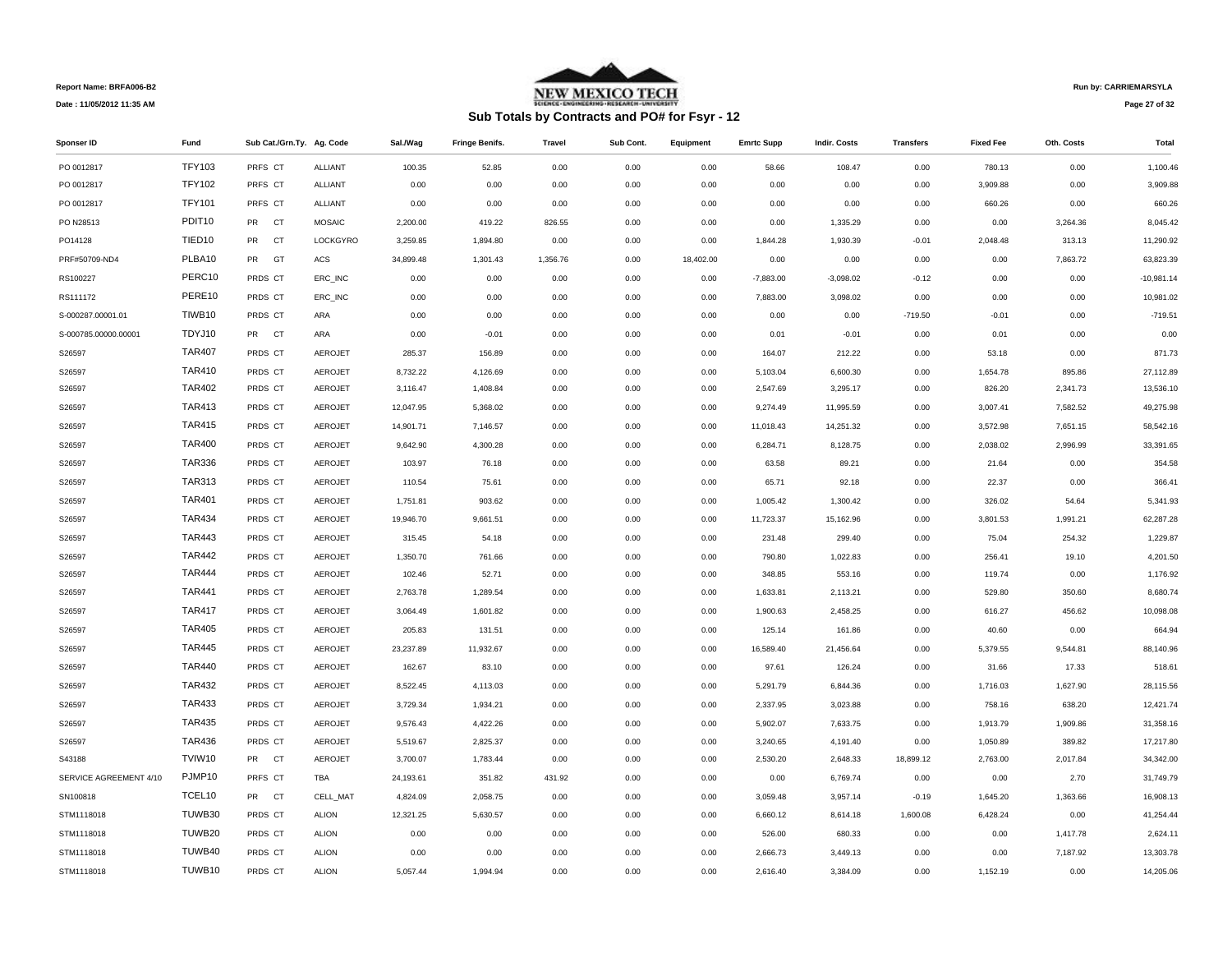

**Run by: CARRIEMARSYLA**

## **Page 28 of 32**

# **Sub Totals by Contracts and PO# for Fsyr - 12**

| Sponser ID     | Fund                                      | Sub Cat./Grn.Ty. Ag. Code |                 | Sal./Wag     | <b>Fringe Benifs.</b> | <b>Travel</b> | Sub Cont. | Equipment | <b>Emrtc Supp</b> | <b>Indir. Costs</b> | <b>Transfers</b> | <b>Fixed Fee</b> | Oth. Costs | Total        |
|----------------|-------------------------------------------|---------------------------|-----------------|--------------|-----------------------|---------------|-----------|-----------|-------------------|---------------------|------------------|------------------|------------|--------------|
| WIPP1-PO410113 | PTRR10                                    | PRFS CT                   | <b>NWP</b>      | 69,336.28    | 9,221.16              | 6,550.25      | 0.00      | 0.00      | 0.00              | 26,130.38           | 0.00             | 0.00             | 11,314.62  | 122,552.69   |
| WN6936         | TATR10                                    | PRDS CT                   | <b>ATK RAAP</b> | 6,053.91     | 3,195.74              | 0.00          | 0.00      | 0.00      | 3,321.53          | 3,476.59            | 0.00             | 4,205.99         | 597.74     | 20,851.50    |
|                | Total for Private Agency & Program: 29000 |                           |                 | 3.404.041.70 | 1.065.249.24          | 115.064.67    | 0.00      | 71.881.00 | 272.354.80        | 1.689.182.08        | $-89.187.90$     | 150.418.73       | 377.780.77 | 7.056.785.09 |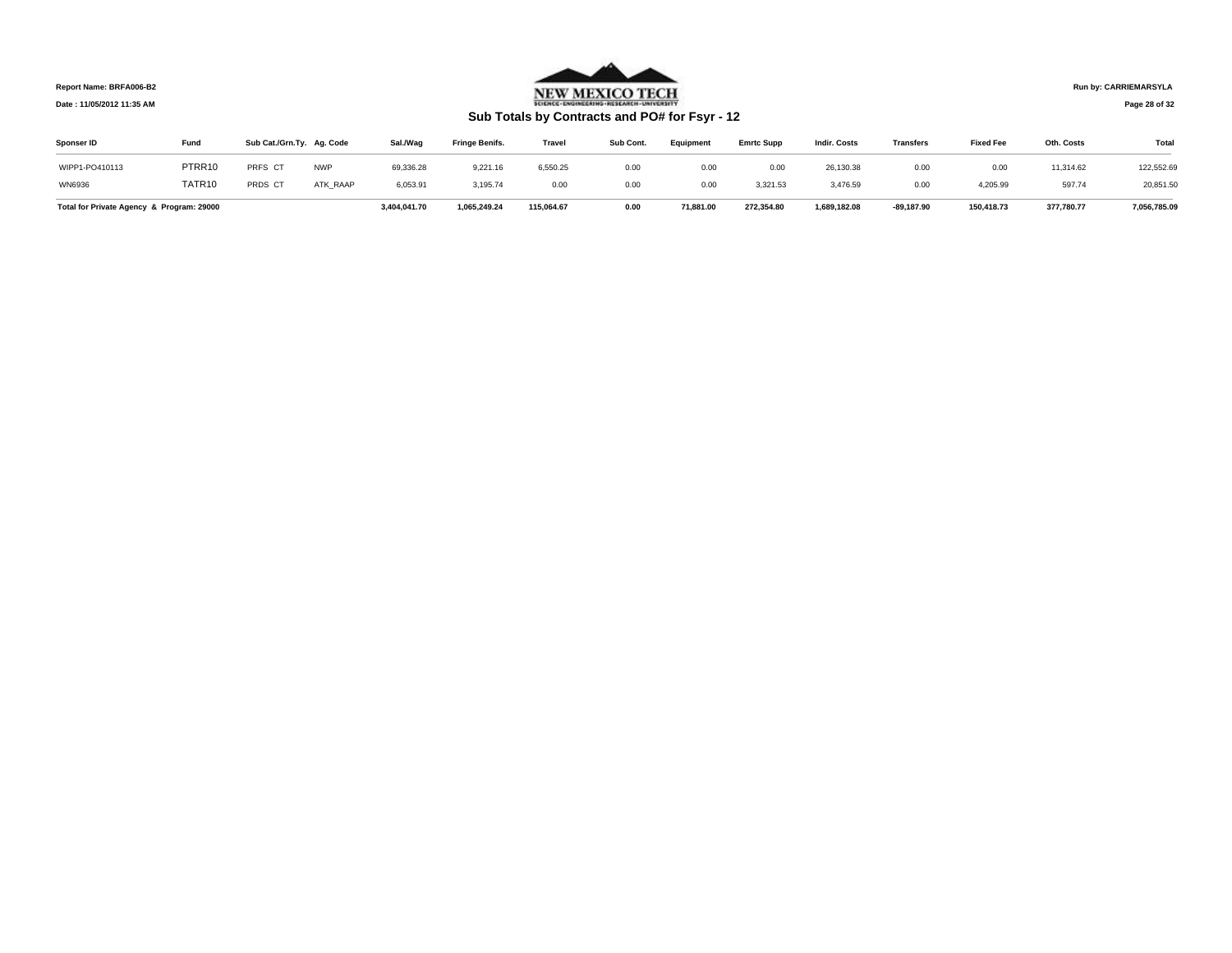

## **Run by: CARRIEMARSYLA**

**Page 29 of 32** 

| Sponser ID                                                                         | Fund               | Sub Cat./Grn.Ty. Ag. Code |                  | Sal./Wag    | <b>Fringe Benifs.</b> | <b>Travel</b> | Sub Cont. | Equipment | <b>Emrtc Supp</b> | <b>Indir. Costs</b> | <b>Transfers</b> | <b>Fixed Fee</b> | Oth. Costs   | <b>Total</b>   |
|------------------------------------------------------------------------------------|--------------------|---------------------------|------------------|-------------|-----------------------|---------------|-----------|-----------|-------------------|---------------------|------------------|------------------|--------------|----------------|
| Agency Name Level 1: Private Agency<br>29001 - Other Sponsered Activity & Internal |                    | (AGCYPRIV)                |                  |             |                       |               |           |           |                   |                     |                  |                  |              |                |
| 048406-01                                                                          | TCFS10             | PR<br>CT                  | <b>BAUER</b>     | 10,672.07   | 5,891.00              | 0.00          | 0.00      | 0.00      | 6,464.53          | 3,229.39            | 0.00             | 2,886.02         | 2,602.51     | 31,745.52      |
| 07-SCTA-98-NMT                                                                     | PUDN10             | PRFS CT                   | <b>RPSEA</b>     | 0.00        | 0.00                  | 0.00          | 0.00      | 0.00      | 0.00              | 0.00                | $-48.94$         | 0.00             | 0.00         | $-48.94$       |
| 07-SCTA98-NMT/MOD 13                                                               | POPT50             | PRFS CT                   | <b>RPSEA</b>     | 10,493.76   | 2.778.44              | 0.00          | 0.00      | 0.00      | 0.00              | 3,649.72            | 0.00             | 0.00             | 0.00         | 16.921.92      |
| 07-SCTA98-NMT/MOD 13                                                               | POPT40             | PRFS CT                   | <b>RPSEA</b>     | 7,721.75    | 2,083.21              | 387.75        | 0.00      | 0.00      | 0.00              | 2,803.01            | 0.00             | 0.00             | 0.00         | 12,995.72      |
| 07-SCTA98-NMT/MOD 13                                                               | POPT30             | PRFS CT                   | <b>RPSEA</b>     | 3,860.84    | 1,041.59              | 205.08        | 0.00      | 0.00      | 0.00              | 1,404.46            | 0.00             | 0.00             | 0.00         | 6,511.97       |
| 07-SCTA98-NMT/MOD 13                                                               | POPT20             | PRFS CT                   | <b>RPSEA</b>     | 33,040.95   | 8,740.13              | 0.00          | 0.00      | 0.00      | 0.00              | 11,524.61           | 0.00             | 0.00             | 126.43       | 53,432.12      |
| 07-SCTA98-NMT/MOD 13                                                               | POPT <sub>10</sub> | PRFS CT                   | <b>RPSEA</b>     | 4,196.50    | 1,132.11              | 1,836.20      | 0.00      | 0.00      | 0.00              | 1,970.22            | 0.00             | 0.00             | 0.00         | 9,135.03       |
| 10-K-A11-S06                                                                       | PXAJ10             | PRDS CT                   | <b>UNITEC</b>    | $-7,528.68$ | $-3,371.41$           | 0.00          | 0.00      | 0.00      | 0.00              | $-1,406.11$         | 0.00             | 0.00             | 0.00         | $-12,306.20$   |
| 10-K-A11-S06                                                                       | PXAJ20             | PRDS CT                   | <b>UNITEC</b>    | $-7,300.29$ | $-3,270.42$           | 0.00          | 0.00      | 0.00      | 0.00              | $-1,363.62$         | $-0.01$          | 0.00             | 0.00         | $-11,934.34$   |
| 10/30/96 LEASE                                                                     | <b>XTS001</b>      | PR CT                     | SAIC             | 0.00        | 0.00                  | 0.00          | 0.00      | 0.00      | 0.00              | 1,343.82            | 0.00             | 0.00             | 7,813.13     | 9,156.95       |
| 11-K-A12-S06                                                                       | PXAK10             | PRDS CT                   | <b>UNITEC</b>    | 53,858.99   | 21,946.93             | 49.28         | 0.00      | 0.00      | 0.00              | 7,862.21            | 0.00             | 0.00             | 0.00         | 83,717.41      |
| 11-K-A12-S06                                                                       | PXAK20             | PRDS CT                   | <b>UNITEC</b>    | 55,242.44   | 22,723.02             | 0.00          | 0.00      | 0.00      | 0.00              | 8,049.97            | 0.00             | 0.00             | 0.00         | 86,015.43      |
| 120813                                                                             | TBOE40             | PRFS CT                   | <b>BOEING</b>    | 0.00        | 0.00                  | 0.00          | 0.00      | 0.00      | 410,500.00        | 72,476.27           | 0.00             | 45,736.58        | 88,731.09    | 617,443.94     |
| 129228                                                                             | TPOW10             | PR CT                     | CORLAB           | 0.00        | 0.00                  | 0.00          | 0.00      | 0.00      | 4.51              | 3.79                | $-9,727.86$      | $-849.19$        | 15.56        | $-10,553.19$   |
| 129228                                                                             | TPOW20             | PR<br>CT                  | CORLAB           | 85.32       | 0.28                  | 0.00          | 0.00      | 0.00      | 68.95             | 38.53               | 6,719.50         | 612.75           | 100.00       | 7,625.33       |
| 158149/165197                                                                      | TPOW30             | PR<br><b>CT</b>           | CORLAB           | 28,865.85   | 5,601.28              | 0.00          | 0.00      | 0.00      | 15,291.25         | 8,623.56            | 0.00             | 5,699.07         | 6,748.62     | 70,829.63      |
| 160064                                                                             | TCMP10             | PR<br><b>CT</b>           | CCCM             | 6,817.22    | 3,300.32              | 0.00          | 0.00      | 0.00      | 5,000.00          | 4,104.47            | 0.00             | 3,918.54         | 19,963.42    | 43,103.97      |
| 16685                                                                              | TSFM10             | PR<br><b>CT</b>           | BAE_SYS          | 0.00        | 0.00                  | 0.00          | 0.00      | 0.00      | 0.00              | 243.31              | $-1,748.27$      | 16.15            | 1,666.54     | 177.73         |
| 18364                                                                              | TUAS <sub>10</sub> | <b>PR</b><br><b>CT</b>    | BAE_SYS          | 2,739.24    | 582.37                | 0.00          | 0.00      | 0.00      | 3,000.00          | 817.78              | 0.00             | 780.72           | 667.70       | 8,587.81       |
| 2001-261                                                                           | PTC010             | PRDS CT                   | TASC_INC         | 0.00        | 0.00                  | 0.00          | 0.00      | 0.00      | 0.00              | 0.00                | $-0.01$          | 0.00             | 0.00         | $-0.01$        |
| 201100123                                                                          | MSTH10             | OT GT                     | <b>TURNER</b>    | 0.00        | 0.00                  | 0.00          | 0.00      | 0.00      | 0.00              | 0.00                | 0.00             | 0.00             | 30,000.00    | 30,000.00      |
| 2012-11                                                                            | TSTT10             | PR<br>CT                  | PRO_SCI          | 107.84      | 56.16                 | 0.00          | 0.00      | 0.00      | 55.31             | 27.63               | 0.00             | 24.69            | 0.00         | 271.63         |
| 3212                                                                               | TJMU10             | PR<br>CT                  | CLA_NEX          | 119.74      | 66.56                 | 0.00          | 0.00      | 0.00      | 62.84             | 31.39               | 0.00             | 28.05            | 0.00         | 308.58         |
| 334982                                                                             | TPBV20             | PRDS CT                   | BAE_SYS          | 380.99      | 206.56                | 0.00          | 0.00      | 0.00      | 170.39            | 143.25              | 0.00             | 206.05           | 0.00         | 1,107.24       |
| 334982                                                                             | TPBV60             | PRDS CT                   | <b>BAE SYS</b>   | 23,982.38   | 11,421.27             | 0.00          | 0.00      | 0.00      | 13,954.29         | 6,970.95            | 0.00             | 6,229.65         | 5,966.93     | 68,525.47      |
| 337507                                                                             | TGEN10             | PR<br>CT                  | BAE_SYS          | 1,106.37    | 465.65                | 0.00          | 0.00      | 0.00      | 589.19            | 328.77              | 61.84            | 790.77           | 48.03        | 3,390.62       |
| 41400-0000027913                                                                   | TBBT10             | PR<br>CT                  | <b>NAVISTAR</b>  | 49,320.81   | 22,959.53             | 88.05         | 0.00      | 0.00      | 27,395.39         | 13,685.54           | 0.00             | 10,701.30        | 8,851.31     | 133,001.93     |
| 4200337613 BOA4650000203                                                           | TOBR20             | PR<br>CT                  | RAYTHEONM        | 11,785.39   | 5,024.04              | 56.68         | 0.00      | 0.00      | 13,653.94         | 6,820.88            | 0.00             | 5,333.56         | 23,614.01    | 66,288.50      |
| 4200337613 BOA4650000203                                                           | TOBR10             | PR<br>CT                  | RAYTHEONM        | $-0.02$     | 0.00                  | 0.00          | 0.00      | 0.00      | $-0.01$           | 0.08                | 0.00             | 188.81           | 0.00         | 188.86         |
| 4200446417                                                                         | TAET10             | PR<br>CT                  | <b>RAYTHEONM</b> | 2,325.62    | 1,427.75              | 12,658.24     | 0.00      | 0.00      | 0.00              | 1,968.91            | 6,489.87         | 2,213.00         | 416.61       | 27,500.00      |
| 4200461101                                                                         | TOBR30             | PR CT                     | <b>RAYTHEON</b>  | 14,340.31   | 6,338.26              | 0.00          | 0.00      | 0.00      | 19,646.95         | 9,814.75            | 0.00             | 10,525.14        | 37,569.21    | 98,234.62      |
| 4400395790                                                                         | TBSF10             | PRDS CT                   | <b>RAYTHEON</b>  | 0.00        | 0.00                  | 0.00          | 0.00      | 0.00      | 0.00              | 0.00                | 55,338.05        | 2,752.47         | 0.00         | 58,090.52      |
| 4400397311                                                                         | TCBN10             | PRDS CT                   | <b>RAYTHEON</b>  | 0.00        | 0.00                  | 0.00          | 31,147.15 | 0.00      | 0.00              | $-4,547.48$         | -153,760.03      | $-15,830.42$     | $-31,147.15$ | $-174, 137.93$ |
| 4500466060/4500468717                                                              | TSFG50             | PRDS CT                   | <b>RAYTHEON</b>  | 0.00        | 0.00                  | 0.00          | 0.00      | 0.00      | 0.00              | 0.00                | 67,117.14        | 0.00             | 0.00         | 67,117.14      |
| 4500466060/4500468717                                                              | TSFG40             | PRDS CT                   | <b>RAYTHEON</b>  | 0.00        | 0.00                  | 0.00          | 0.00      | 0.00      | 0.00              | 0.00                | $-22,401.29$     | 0.00             | 0.00         | $-22,401.29$   |
| 4500466060/4500468717                                                              | TSFG10             | PRDS CT                   | <b>RAYTHEON</b>  | 0.00        | 0.00                  | 0.00          | 0.00      | 0.00      | 0.00              | 0.00                | $-66,851.37$     | 0.00             | 0.00         | $-66.851.37$   |
| 4500466060/4500468717                                                              | TSFG30             | PRDS CT                   | <b>RAYTHEON</b>  | 0.00        | 0.00                  | 0.00          | 0.00      | 0.00      | 0.00              | 120.49              | 0.00             | 0.00             | 0.00         | 120.49         |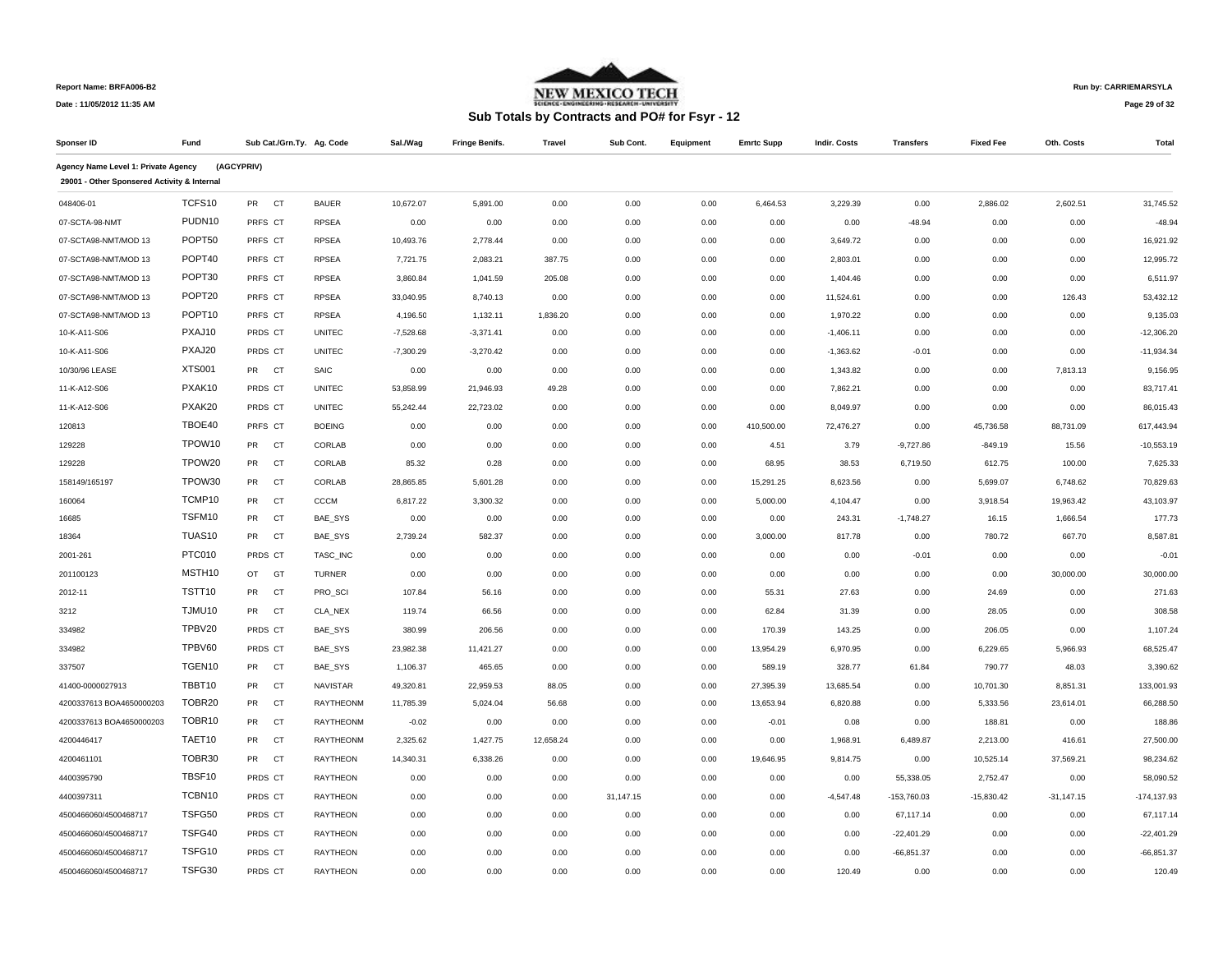

# **Sub Totals by Contracts and PO# for Fsyr - 12**

**Run by: CARRIEMARSYLA**

**Page 30 of 32** 

| Sponser ID            | Fund               | Sub Cat./Grn.Ty. Ag. Code |                 | Sal /Wag  | <b>Fringe Benifs.</b> | <b>Travel</b> | Sub Cont.  | Equipment | <b>Emrtc Supp</b> | Indir. Costs | <b>Transfers</b> | <b>Fixed Fee</b> | Oth. Costs | Total        |
|-----------------------|--------------------|---------------------------|-----------------|-----------|-----------------------|---------------|------------|-----------|-------------------|--------------|------------------|------------------|------------|--------------|
| 600196ORS             | TORS10             | PR CT                     | ONE RESON       | 2,511.28  | 683.41                | 0.00          | 0.00       | 0.00      | 1,083.00          | 541.00       | 0.00             | 483.51           | 16.07      | 5,318.27     |
| 647452-001            | <b>PST300</b>      | PRFS CT                   | PARSONS         | 6,173.13  | 3,252.56              | 1,336.50      | 0.00       | 0.00      | 0.00              | 1,601.68     | 10,518.00        | 0.00             | 2,118.13   | 25,000.00    |
| 76443                 | TLRD10             | PRFS CT                   | GEN_DYN         | 8,675.78  | 3,694.62              | 0.00          | 0.00       | 0.00      | 5,019.89          | 2,507.71     | 0.00             | 2,241.05         | 2,512.24   | 24,651.29    |
| A30985                | TMSS30             | PR CT                     | TELE CORP       | 615.38    | 299.85                | 0.00          | 0.00       | 0.00      | 0.00              | 785.62       | 8,333.99         | 1,871.00         | 4,465.58   | 16,371.42    |
| A30985                | TMSS10             | PR<br><b>CT</b>           | TELE CORP       | 0.00      | 0.00                  | 0.00          | 0.00       | 0.00      | 0.00              | $-29.20$     | $-1,294.10$      | $-152.54$        | $-200.00$  | $-1,675.84$  |
| A30985                | TMSS20             | PR<br><b>CT</b>           | TELE CORP       | 0.00      | 0.00                  | 0.00          | 0.00       | 0.00      | 0.00              | 0.00         | 1,487.89         | 178.01           | 0.00       | 1,665.90     |
| A34985                | TUST <sub>10</sub> | CT<br>PR                  | TELE_CORP       | 0.00      | $-675.52$             | 0.00          | 0.00       | 0.00      | 0.00              | $-85.52$     | $-58.57$         | $-23.11$         | 89.74      | $-752.98$    |
| A36054                | TPHN10             | PR<br><b>CT</b>           | TELE CORP       | 615.32    | 289.08                | 461.51        | 0.00       | 0.00      | 0.00              | 353.92       | 2,834.01         | 704.31           | 1,058.12   | 6,316.27     |
| A39247                | TGRT10             | PR<br><b>CT</b>           | TELE_CORP       | 0.00      | 0.00                  | 0.00          | 0.00       | 0.00      | 2,000.00          | 283.62       | 611.21           | 332.00           | 424.17     | 3,651.00     |
| A43021                | TTGS10             | PR<br><b>CT</b>           | TELE CORP       | 0.00      | 0.00                  | 0.00          | 0.00       | 0.00      | 8,000.00          | 1,181.33     | 0.00             | 1,127.82         | 2,096.85   | 12,406.00    |
| AB002004              | TBEL10             | PRDS CT                   | EOIR_TECH       | 0.00      | 0.00                  | 0.00          | 0.00       | 0.00      | 0.00              | 0.00         | $-327.53$        | $-29.10$         | 0.00       | $-356.63$    |
| AGREEMENT 02/15/2012  | TNMT10             | PR CT                     | SRC NY          | 0.00      | 0.00                  | 0.00          | 0.00       | 0.00      | 2,050.00          | 274.31       | 0.00             | 261.88           | 294.54     | 2,880.73     |
| AGREEMENT 08212011    | PIAS <sub>10</sub> | PR<br><b>CT</b>           | CA_NES          | 83,646.03 | 20,013.96             | 1,010.78      | 0.00       | 0.00      | 0.00              | 12,868.50    | 0.00             | 0.00             | 5,315.72   | 122,854.99   |
| AGREEMENT 09012011    | PSOF <sub>10</sub> | PR<br><b>CT</b>           | <b>NEUSTAR</b>  | 16,061.61 | 7,479.55              | 2,225.49      | 0.00       | 0.00      | 0.00              | 3,246.58     | 0.00             | 3,626.71         | 0.00       | 32,639.94    |
| AGREEMENT 11102011    | PIAP10             | PR<br>CT                  | CA NES          | 3,202.83  | 1,749.17              | 235.62        | 0.00       | 0.00      | 0.00              | 606.95       | $-187.60$        | 393.03           | 0.00       | 6,000.00     |
| AGREEMENT 12/08/2009  | PSPA10             | PR<br><b>CT</b>           | CA_NES          | 0.00      | 0.00                  | 0.00          | 0.00       | 0.00      | 0.00              | 0.00         | $-235.73$        | 0.00             | 0.00       | $-235.73$    |
| AJ PROD               | X13080             | PR<br>CT                  | <b>AEROJET</b>  | 0.00      | 0.00                  | 0.00          | 0.00       | 0.00      | 0.00              | 0.00         | 0.00             | 0.00             | 23,109.47  | 23,109.47    |
| AJ R/D                | X13070             | <b>CT</b><br>PR           | AEROJET         | 0.00      | 0.00                  | 0.00          | 0.00       | 0.00      | 0.00              | 0.00         | 0.00             | 0.00             | 37,893.47  | 37,893.47    |
| AN6790                | TCDP10             | PR<br><b>CT</b>           | ATK_RAAP        | 6,302.72  | 3,408.36              | 0.00          | 0.00       | 0.00      | 5,286.20          | 2,640.74     | 0.00             | 2,359.94         | 5,961.01   | 25,958.97    |
| ARS-0634              | <b>TCS100</b>      | <b>PR</b><br><b>CT</b>    | ARS_SERV        | 0.00      | 0.00                  | 0.00          | 0.00       | 0.00      | 0.00              | 0.00         | $-1,671.18$      | $-146.36$        | 0.00       | $-1,817.54$  |
| C1235000083           | TGST10             | PRDS CT                   | <b>AEROJET</b>  | 0.00      | 0.00                  | 0.00          | 0.00       | 0.00      | 40.24             | 20.10        | 0.00             | 17.96            | 119.30     | 197.60       |
| CONSU150152NS2010037  | MPLM20             | OT CT                     | TECH UPC        | 0.00      | 0.00                  | 0.00          | 0.00       | 3,361.26  | 0.00              | 12.85        | 0.00             | 0.00             | 33.28      | 3,407.39     |
| CONSU150152NS2010037  | MPLM10             | OT CT                     | TECH_UPC        | 0.00      | 0.00                  | 1,059.85      | 0.00       | 0.00      | 0.00              | 2,253.79     | 0.00             | 0.00             | 4,778.95   | 8,092.59     |
| CPT-12-148            | TYAK10             | PRDS CT                   | COMMAND         | 0.00      | 0.00                  | 2,041.11      | 0.00       | 0.00      | 0.00              | 238.81       | 0.00             | 227.99           | 0.00       | 2,507.91     |
| EMRTC-001             | TENE10             | PRFS CT                   | ENEREGAN        | 0.00      | 0.00                  | 0.00          | 0.00       | 0.00      | 0.00              | 0.00         | $-0.01$          | 0.00             | 0.00       | $-0.01$      |
| K03/395439 03/12/2012 | TAPO <sub>10</sub> | <b>PR</b><br><b>CT</b>    | <b>HERAEUS</b>  | 119.74    | 66.56                 | 0.00          | 0.00       | 0.00      | 62.84             | 31.39        | 0.00             | 28.05            | 0.00       | 308.58       |
| MEMORANDUM/P21026     | TCMT10             | <b>PR</b><br><b>CT</b>    | <b>CRUMPTON</b> | 2,175.49  | 676.15                | 0.00          | 0.00       | 0.00      | 23,000.00         | 10,546.95    | 2,803.29         | 8,558.94         | 46,387.53  | 94,148.35    |
| MP00026791            | TMCL6A             | PRDS CT                   | ALLIANT         | 1,300.71  | 623.04                | 0.00          | 0.00       | 0.00      | 0.00              | 0.00         | 0.00             | 250.08           | 577.18     | 2,751.01     |
| MP00034141            | TACS10             | PRDS CT                   | ALLIANT         | 4,716.73  | 2,500.95              | 0.00          | 0.00       | 0.00      | 2,434.51          | 1,216.18     | 0.00             | 3,475.49         | 0.00       | 14,343.86    |
| MP00035450            | TEIG10             | PRDS CT                   | ALLIANT         | 7,296.28  | 3,345.72              | 7,970.68      | 0.00       | 0.00      | 0.00              | 2,271.29     | 0.00             | 1,860.80         | 382.94     | 23,127.71    |
| MP00035900            | TPRT10             | PRDS CT                   | <b>ALLIANT</b>  | 7,214.64  | 3,825.29              | 0.00          | 0.00       | 0.00      | 5,105.44          | 2,550.44     | 0.00             | 3,568.07         | 4,096.25   | 26,360.13    |
| MP0042423             | <b>TPRI10</b>      | PR CT                     | <b>ALLIANT</b>  | 6,124.69  | 3,263.30              | 0.00          | 0.00       | 0.00      | 3,166.60          | 1,581.87     | 0.00             | 1,413.65         | 0.00       | 15,550.11    |
| <b>NONE</b>           | PKAZ10             | PR CT                     | <b>KIPP</b>     | $-55.00$  | $-11.44$              | 761.60        | 0.00       | 0.00      | 0.00              | 103.57       | 463.90           | 0.00             | 0.00       | 1,262.63     |
| P.O. 28435-501-02     | TBLU20             | PRDS CT                   | WEIDL           | 769.16    | 431.58                | 0.00          | 0.00       | 0.00      | 517.00            | 288.48       | $-24,444.23$     | $-1,946.36$      | 192.79     | $-24,191.58$ |
| PO10089770            | TPDT50             | PRDS CT                   | SAIC            | 0.00      | 0.00                  | 0.00          | 683,937.35 | 0.00      | 0.00              | 2,979.76     | 0.00             | 68,738.52        | 468.01     | 756,123.64   |
| PO10089770            | TPDT40             | PRDS CT                   | SAIC            | 6,890.98  | 2,306.97              | 0.00          | 463,531.35 | 0.00      | 399,750.00        | 71,368.82    | 0.00             | 114,489.04       | 201,042.04 | 1,259,379.20 |
| PO10089770            | TPDT60             | PRDS CT                   | SAIC            | 80.62     | 41.56                 | 0.00          | 0.00       | 0.00      | 31,000.00         | 4,671.01     | 0.00             | 4,459.43         | 8,800.97   | 49.053.59    |
| PO10089770            | TPDT30             | PRDS CT                   | SAIC            | 7,110.08  | 2,116.13              | 0.00          | 0.00       | 0.00      | 57,800.00         | 18,948.27    | 0.00             | 18,089.96        | 94,924.99  | 198,989.43   |
| PO10089770            | TPDT10             | PRDS CT                   | SAIC            | 5.180.06  | 2.347.19              | 1.234.48      | 775.218.27 | 0.00      | 529.000.00        | 81.012.59    | 0.00             | 154.864.66       | 154.653.66 | 1.703.510.91 |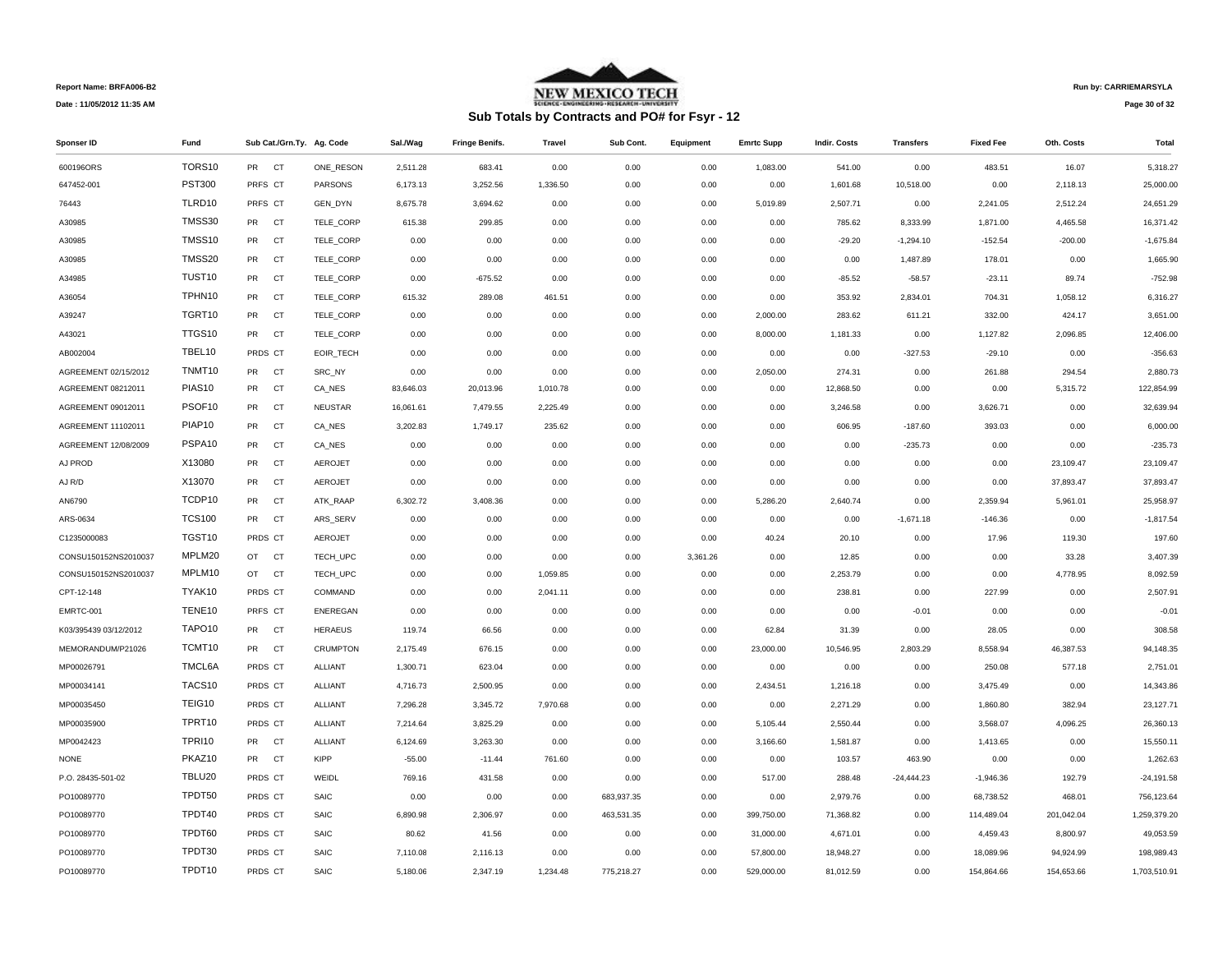

## **Run by: CARRIEMARSYLA**

**Page 31 of 32** 

| Sponser ID                                | Fund   | Sub Cat./Grn.Ty. Ag. Code |                | Sal./Wag   | <b>Fringe Benifs.</b> | <b>Travel</b> | Sub Cont.    | Equipment | <b>Emrtc Supp</b> | Indir. Costs | <b>Transfers</b> | <b>Fixed Fee</b> | Oth. Costs | Total        |
|-------------------------------------------|--------|---------------------------|----------------|------------|-----------------------|---------------|--------------|-----------|-------------------|--------------|------------------|------------------|------------|--------------|
| PO10089770                                | TPDT70 | PRDS CT                   | SAIC           | 50.88      | 17.37                 | 0.00          | 0.00         | 0.00      | 52,500.00         | 8.658.17     | 0.00             | 8,266.01         | 21,433.32  | 90,925.75    |
| PO10089770                                | TPDT20 | PRDS CT                   | SAIC           | 4,464.70   | 2.030.59              | 0.00          | 334.380.41   | 0.00      | 281,250.00        | 52,087.37    | 0.00             | 80.665.92        | 132.445.93 | 887,324.92   |
| PRPO0012781-1                             | TNTS10 | <b>PR</b><br><b>CT</b>    | <b>NTS</b>     | 23,688.40  | 11.261.36             | 0.00          | 0.00         | 0.00      | 18,388.16         | 9,185.90     | 0.00             | 9,850.76         | 19,565.88  | 91,940.46    |
| RDC C 11-039                              | PACC10 | PRFS CT                   | <b>REGDEV</b>  | 7,075.68   | 1.337.63              | 2.640.62      | 20,000.00    | 0.00      | 0.00              | 0.00         | 929.07           | 0.00             | 0.00       | 31,983.00    |
| S12-123862                                | TLNS10 | PRDS CT                   | CACI           | 670.67     | 367.10                | 0.00          | 0.00         | 0.00      | 350.04            | 366.39       | 0.00             | 153.49           | 0.00       | 1,907.69     |
| S33907                                    | TAWS20 | PRDS CT                   | <b>AEROJET</b> | 0.01       | 0.00                  | 0.00          | 0.00         | 0.00      | 0.01              | 0.00         | 2,352.16         | 282.39           | 0.00       | 2,634.57     |
| S3517-RC-002                              | TBTC10 | OT<br><b>CT</b>           | ROYAL_CAN      | 946.52     | 559.44                | 0.00          | 0.00         | 0.00      | 730.56            | 364.98       | 3,175.51         | 563.00           | 659.99     | 7,000.00     |
| S39554                                    | TSVT10 | <b>PR</b><br><b>CT</b>    | <b>AEROJET</b> | 9,752.69   | 3,073.57              | 0.00          | 0.00         | 0.00      | 5,050.85          | 2.818.36     | $-2,099.77$      | 1.697.26         | 787.90     | 21,080.86    |
| S41390                                    | TAWS30 | PRDS CT                   | <b>AEROJET</b> | 870.46     | 399.74                | 0.00          | 0.00         | 0.00      | 546.81            | 305.14       | 11,945.04        | 1,248.68         | 203.70     | 15,519.57    |
| S41666                                    | TTOW10 | PRDS CT                   | <b>AEROJET</b> | 4,228.50   | 1,913.02              | 0.00          | 0.00         | 0.00      | 2,278.50          | 1.271.45     | $-541.47$        | 800.00           | 0.00       | 9,950.00     |
| S41938                                    | TAWS40 | PRDS CT                   | <b>AEROJET</b> | 3,664.36   | 1,758.06              | 0.00          | 0.00         | 0.00      | 2,011.65          | 936.69       | 0.00             | 732.45           | 0.00       | 9,103.21     |
| SN110913                                  | TBXP10 | <b>PR</b><br><b>CT</b>    | CELL_MAT       | 6,760.95   | 3,030.04              | 0.00          | 0.00         | 0.00      | 4,236.67          | 2,116.46     | 0.00             | 2,213.00         | 2,769.54   | 21,126.66    |
| SN111117                                  | TBXP20 | <b>PR</b><br><b>CT</b>    | CELL_MAT       | 16,299.37  | 7,540.22              | 0.00          | 0.00         | 0.00      | 9,847.02          | 4,919.14     | 0.00             | 5,503.00         | 5,354.04   | 49,462.79    |
| Total for Private Agency & Program: 29001 |        |                           |                | 561,436.84 | 212,160.81            | 36,259.52     | 2,308,214.53 | 3,361.26  | 1,968,363.52      | 470,644.01   | $-104,217.50$    | 585,264.10       | 988,587.25 | 7,030,074.34 |